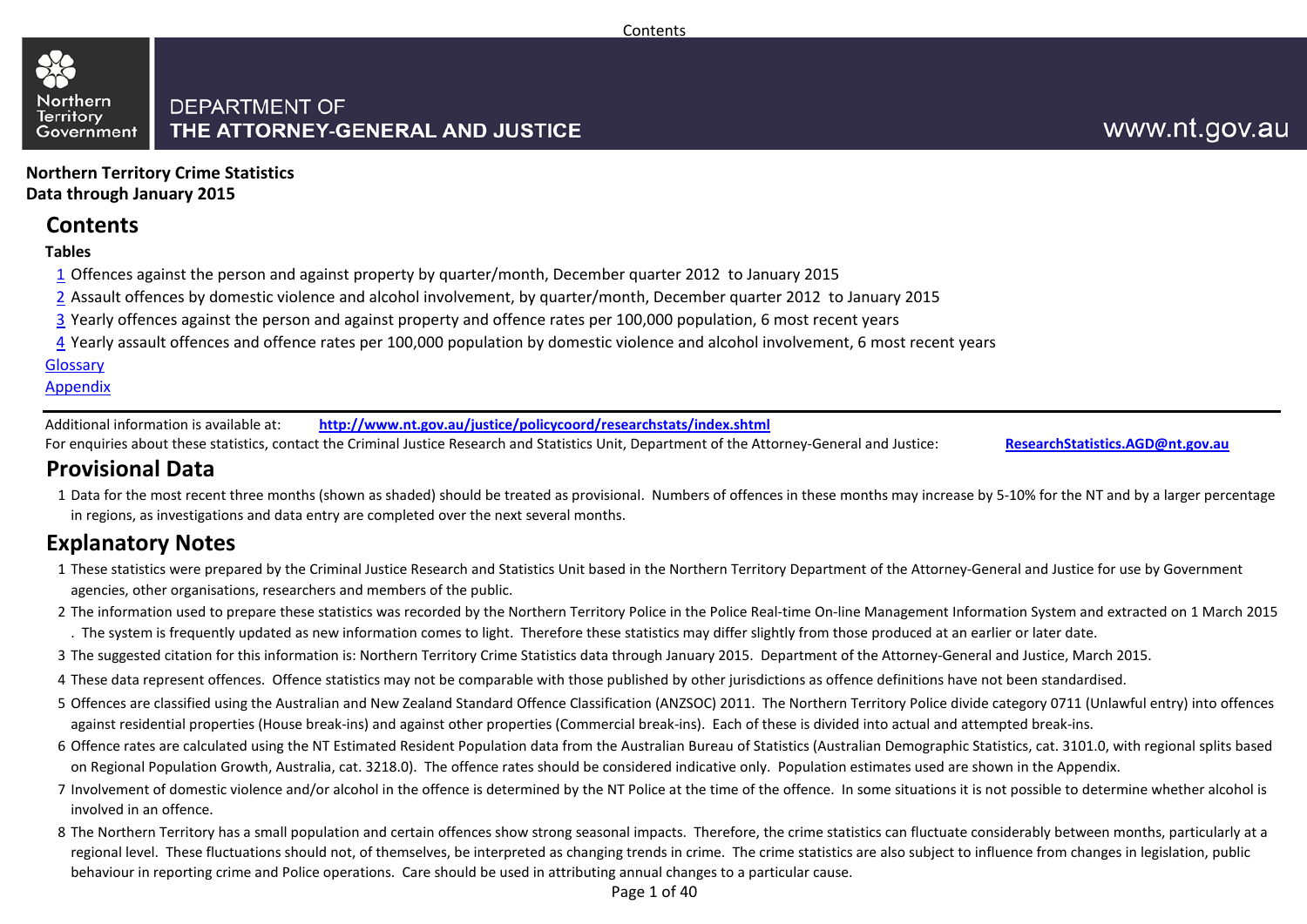

## www.nt.gov.au

## **Northern Territory Crime Statistics**

**Data through January 2015**

|                                                           |          | Dec Q 2012 Mar Q 2013 Jun Q 2013 Sep Q 2013 |       |                         |               |                | Dec Q 2013              |                |               | <b>Mar Q 2014</b> |          |                  |
|-----------------------------------------------------------|----------|---------------------------------------------|-------|-------------------------|---------------|----------------|-------------------------|----------------|---------------|-------------------|----------|------------------|
| Number of offences                                        |          |                                             |       | $Jul-13$                | <b>Aug-13</b> | $Sep-13$       | Oct-13                  | <b>Nov-13</b>  | <b>Dec-13</b> | $Jan-14$          | Feb-14   | Mar-14           |
| 0111 Murder                                               |          |                                             |       |                         | $\mathcal{P}$ |                |                         |                |               |                   |          |                  |
| 0121 Attempted murder                                     |          |                                             |       |                         |               |                |                         |                |               |                   |          |                  |
| 0131 Manslaughter                                         |          |                                             |       |                         |               |                |                         |                |               |                   |          | 0                |
| 0132 Driving causing death                                |          |                                             |       | $\Omega$                |               |                | $\Omega$                | 0              |               |                   |          | 0                |
| <b>01 Homicide and related offences</b>                   |          |                                             | 6     | $\overline{\mathbf{3}}$ | 4             | $\Omega$       | $\overline{\mathbf{3}}$ | $\overline{2}$ |               | $\mathbf{1}$      | $\Omega$ | $\mathbf{0}$     |
| 021 Assault                                               | 1,823    | 2,004                                       | 1,884 | 652                     | 698           | 647            | 660                     | 613            | 679           | 588               | 509      | 576              |
| 029 Acts intended to cause injury - other                 |          |                                             |       | $\overline{2}$          | 3             |                | $\overline{2}$          | 5              |               |                   |          | 2                |
| 02 Acts intended to cause injury                          | 1,829    | 2,010                                       | 1,891 | 654                     | 701           | 651            | 662                     | 618            | 681           | 589               | 513      | 578              |
| 031 Sexual assault                                        | 96       | 90                                          | 79    | 49                      | 27            | 31             | 34                      | 47             | 26            | 21                | 38       | 28               |
| 032 Non-assaultive sexual offences                        | 10       | 13                                          | 13    | -5                      | 3             |                | $\Omega$                | 8              |               |                   |          | 8                |
| 03 Sexual assault and related offences                    | 106      | 103                                         | 92    | 54                      | 30            | 36             | 34                      | 55             | 28            | 25                | 47       | 36               |
| 049 Other dangerous or negligent acts endangering persons | 34       | 52                                          | 36    | 11                      | 14            |                | 10                      | 11             |               | 14                | 8        | 9                |
| 0511 Abduction and kidnapping                             | $\Omega$ |                                             |       | $\Omega$                | $\Omega$      |                | $\Omega$                | $\Omega$       |               | $\Omega$          | $\Omega$ | $\overline{0}$   |
| 0521 Deprivation of liberty/false imprisonment            | 19       | 11                                          | 14    |                         |               |                |                         |                |               |                   |          | $\Omega$         |
| 0531 Harassment and private nuisance                      |          | 15                                          | 17    |                         |               |                |                         |                |               |                   |          | 6                |
| 0532 Threatening behaviour                                | 85       | 84                                          | 80    | 33                      | 19            | 40             | 29                      | 32             | 20            | 39                | 27       | 25               |
| 05 Abduction, harassment and other offences               | 112      | 110                                         | 112   | 37                      | 26            | 50             | $\overline{36}$         | 36             | 29            | 50                | 35       | 31               |
| 061 Robbery                                               | 20       | 24                                          | 23    | 4                       | 6             |                | $\overline{ }$          | $\overline{7}$ |               | 5                 | 8        | 6                |
| 0621 Blackmail and extortion                              |          |                                             |       | 0                       | $\Omega$      |                | $\mathbf 0$             | 0              |               | O                 |          | 0                |
| 06 Robbery, extortion and related offences                | 20       | 24                                          | 23    | $\overline{a}$          | 6             | $\overline{2}$ | $\overline{ }$          | $\overline{7}$ | $\mathbf{9}$  | 5                 | 8        | 6                |
| Total offences against the person                         | 2,105    | 2,303                                       | 2,160 | 763                     | 781           | 746            | 752                     | 729            | 757           | 684               | 611      | 660              |
| House break-ins, actual                                   | 477      | 423                                         | 348   | 120                     | 83            | 73             | 97                      | 118            | 113           | 136               | 91       | 146              |
| House break-ins, attempted                                | 59       | 69                                          | 34    | 16                      | 11            |                | 11                      | 9              | 15            | 15                | 15       | 9                |
| 0711 House break-ins                                      | 536      | 492                                         | 382   | 136                     | 94            | 80             | 108                     | 127            | 128           | 151               | 106      | 155              |
| Commercial break-ins, actual                              | 468      | 464                                         | 410   | 129                     | 88            | 72             | 103                     | 126            | 113           | 162               | 101      | 161              |
| Commercial break-ins, attempted                           | 69       | 60                                          | 37    | 6                       | 8             |                | 5                       | 10             |               | 14                | 13       | 12               |
| 0711 Commercial break-ins                                 | 537      | 524                                         | 447   | 135                     | 96            | 78             | 108                     | 136            | 120           | 176               | 114      | 173              |
| 0812 Illegal use of a motor vehicle                       | 257      | 206                                         | 214   | 96                      | 87            | 77             | 83                      | 70             | 74            | 68                | 81       | 116              |
| 0813 Theft of motor vehicle parts or contents             | 258      | 296                                         | 265   | 100                     | 82            | 83             | 79                      | 81             | 63            | 73                | 75       | 101              |
| 081 Motor vehicle theft and related offences              | 515      | 502                                         | 479   | 196                     | 169           | 160            | 162                     | 151            | 137           | 141               | 156      | $\overline{217}$ |
| 08* Theft and related offences (other than MV)            | 1,862    | 1,791                                       | 1,794 | 561                     | 434           | 427            | 422                     | 518            | 531           | 562               | 482      | 630              |
| 12 Property damage offences                               | 1,854    | 1,724                                       | 1,576 | 582                     | 447           | 429            | 431                     | 517            | 468           | 584               | 491      | 606              |
| <b>Total property offences</b>                            | 5,304    | 5,033                                       | 4,678 | 1,610                   | 1,240         | 1,174          | 1,231                   | 1,449          | 1,384         | 1,614             | 1,349    | 1,781            |

Data extracted from PROMIS on 01/03/2015

Shaded months should be treated as provisional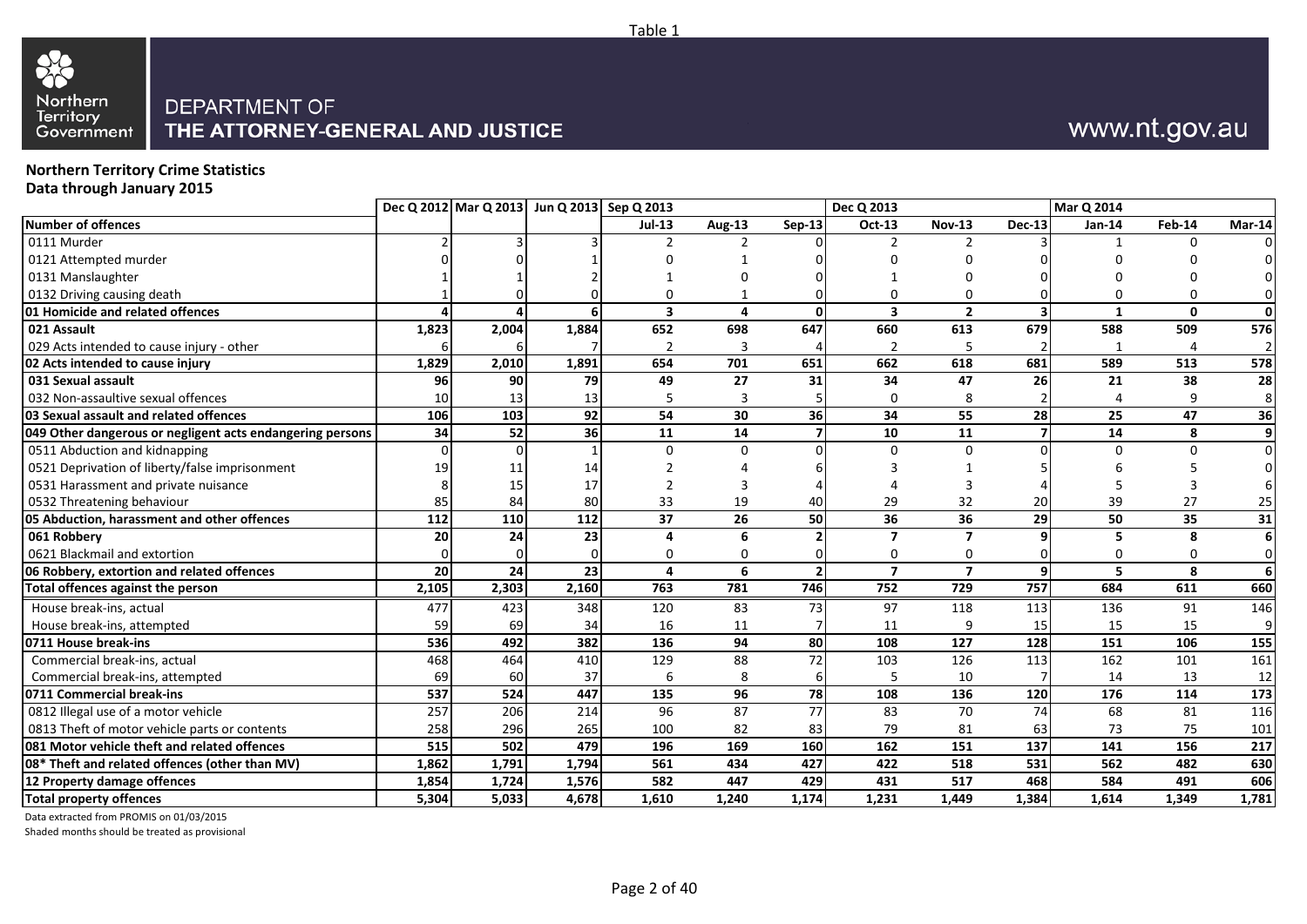

## www.nt.gov.au

## **Northern Territory Crime Statistics**

**Data through January 2015**

|                                                           | Jun Q 2014      |                          |                 | Sep Q 2014    |                |                 | Dec Q 2014               |                |                          | <b>Mar Q 2015</b> |
|-----------------------------------------------------------|-----------------|--------------------------|-----------------|---------------|----------------|-----------------|--------------------------|----------------|--------------------------|-------------------|
| Number of offences                                        | Apr-14          | $May-14$                 | <b>Jun-14</b>   | <b>Jul-14</b> | Aug-14         | Sep-14          | Oct-14                   | <b>Nov-14</b>  | <b>Dec-14</b>            | Jan-15            |
| 0111 Murder                                               |                 |                          |                 | $\Omega$      |                |                 |                          | n              |                          |                   |
| 0121 Attempted murder                                     |                 | n                        |                 |               |                |                 |                          |                |                          |                   |
| 0131 Manslaughter                                         |                 |                          |                 |               |                |                 | n                        | U              |                          |                   |
| 0132 Driving causing death                                | $\Omega$        |                          | $\Omega$        | 0             | 0              |                 | $\Omega$                 |                |                          |                   |
| 01 Homicide and related offences                          | $\overline{2}$  | $\overline{2}$           | $\Omega$        | $\mathbf{1}$  | $\overline{2}$ | O               | $\mathbf{1}$             | $\overline{2}$ | $\overline{\phantom{a}}$ |                   |
| 021 Assault                                               | 614             | 589                      | 499             | 582           | 598            | 601             | 637                      | 643            | 625                      | 549               |
| 029 Acts intended to cause injury - other                 | $\Omega$        | 6                        |                 | 3             |                |                 |                          |                |                          |                   |
| 02 Acts intended to cause injury                          | 614             | 595                      | 501             | 585           | 602            | 601             | 640                      | 643            | 625                      | 551               |
| 031 Sexual assault                                        | 35              | 34                       | 24              | 32            | 27             | 42              | 28                       | 29             | 24                       | 22                |
| 032 Non-assaultive sexual offences                        | 5               | $\boldsymbol{\varDelta}$ |                 | 3             | $\overline{2}$ |                 | 6                        | $\overline{2}$ |                          |                   |
| 03 Sexual assault and related offences                    | 40              | 38                       | 26              | 35            | 29             | 45              | 34                       | 31             | 25                       | 23                |
| 049 Other dangerous or negligent acts endangering persons | 10              | 12                       | 6               | 9             | 5              |                 | 14                       | 6              | Δ                        |                   |
| 0511 Abduction and kidnapping                             | $\mathbf 0$     | $\Omega$                 | $\Omega$        | $\Omega$      | $\Omega$       |                 | $\Omega$                 | $\Omega$       |                          |                   |
| 0521 Deprivation of liberty/false imprisonment            |                 |                          |                 |               |                |                 |                          |                |                          |                   |
| 0531 Harassment and private nuisance                      | $\overline{2}$  |                          |                 | 6             | 6              |                 |                          |                |                          |                   |
| 0532 Threatening behaviour                                | 18              | 34                       | 26              | 26            | 35             | 29              | 32                       | 30             | 22                       | 30                |
| 05 Abduction, harassment and other offences               | $\overline{20}$ | 44                       | $\overline{34}$ | 35            | 47             | $\overline{35}$ | $\overline{42}$          | 40             | 35                       | $\overline{37}$   |
| 061 Robbery                                               | 4               | 10                       | q               | 10            | $\overline{7}$ |                 | $\overline{\phantom{a}}$ | 15             |                          | 10                |
| 0621 Blackmail and extortion                              | 1               | $\Omega$                 | n               |               | 0              |                 | 0                        |                |                          | $\Omega$          |
| 06 Robbery, extortion and related offences                | 5               | 10                       | 9               | 11            | $\overline{7}$ |                 | $\overline{\phantom{a}}$ | 15             | 6                        | 10                |
| Total offences against the person                         | 691             | 701                      | 576             | 676           | 692            | 695             | 738                      | 737            | 697                      | 629               |
| House break-ins, actual                                   | 154             | 141                      | 172             | 146           | 106            | 97              | 96                       | 129            | 187                      | 225               |
| House break-ins, attempted                                | 12              | 10                       | 14              | 8             | 8              |                 | 8                        | 11             | 11                       | 11                |
| 0711 House break-ins                                      | 166             | 151                      | 186             | 154           | 114            | 99              | 104                      | 140            | 198                      | 236               |
| Commercial break-ins, actual                              | 162             | 121                      | 133             | 94            | 95             | 91              | 101                      | 130            | 164                      | 166               |
| Commercial break-ins, attempted                           | 13              | 18                       | 14              | 18            | 10             |                 | 12                       | 8              | 6                        | 22                |
| 0711 Commercial break-ins                                 | 175             | 139                      | 147             | 112           | 105            | 100             | 113                      | 138            | 170                      | 188               |
| 0812 Illegal use of a motor vehicle                       | 96              | 92                       | 109             | 86            | 92             | 78              | 88                       | 93             | 127                      | 142               |
| 0813 Theft of motor vehicle parts or contents             | 72              | 101                      | 91              | 128           | 110            | 89              | 99                       | 101            | 121                      | 145               |
| 081 Motor vehicle theft and related offences              | 168             | 193                      | 200             | 214           | 202            | 167             | 187                      | 194            | 248                      | 287               |
| 08* Theft and related offences (other than MV)            | 638             | 608                      | 627             | 612           | 577            | 552             | 571                      | 603            | 682                      | $\overline{722}$  |
| 12 Property damage offences                               | 583             | 520                      | 616             | 569           | 500            | 472             | 492                      | 449            | 616                      | 623               |
| <b>Total property offences</b>                            | 1,730           | 1,611                    | 1,776           | 1,661         | 1,498          | 1,390           | 1,467                    | 1,524          | 1,914                    | 2,056             |

Data extracted from PROMIS on 01/03/2015

Shaded months should be treated as provisional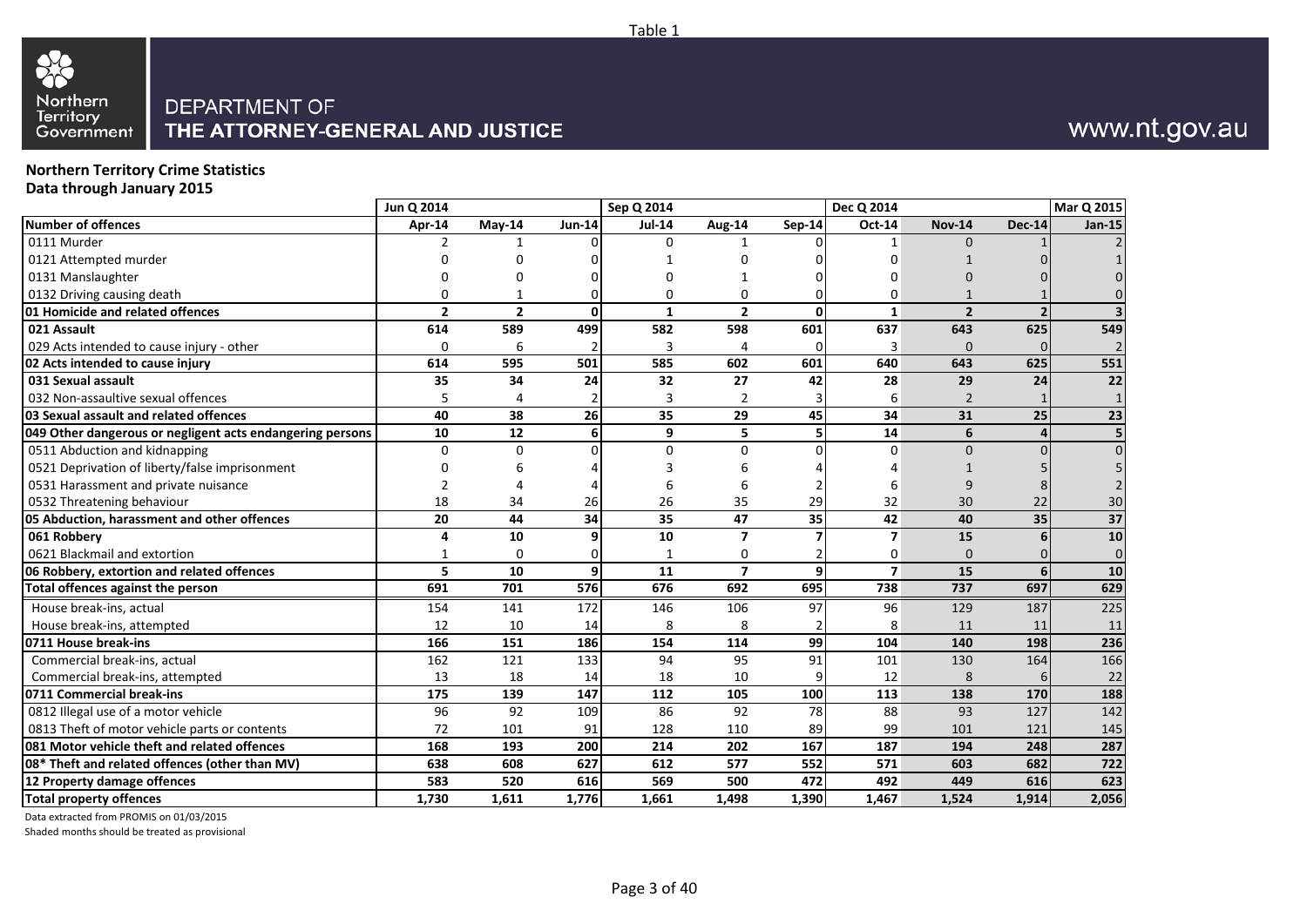

## www.nt.gov.au

### **Darwin Crime Statistics**

**Data through January 2015**

|                                                           |                 | Dec Q 2012 Mar Q 2013 Jun Q 2013 Sep Q 2013 |       |                |                 |                          | Dec Q 2013      |                         |               | Mar Q 2014     |                         |                         |
|-----------------------------------------------------------|-----------------|---------------------------------------------|-------|----------------|-----------------|--------------------------|-----------------|-------------------------|---------------|----------------|-------------------------|-------------------------|
| Number of offences                                        |                 |                                             |       | $Jul-13$       | Aug-13          | $Sep-13$                 | Oct-13          | <b>Nov-13</b>           | <b>Dec-13</b> | $Jan-14$       | Feb-14                  | Mar-14                  |
| 0111 Murder                                               |                 |                                             |       | $\Omega$       |                 |                          |                 | 1                       |               | U              |                         |                         |
| 0121 Attempted murder                                     |                 |                                             |       |                |                 |                          |                 |                         |               |                |                         |                         |
| 0131 Manslaughter                                         |                 |                                             |       |                |                 |                          |                 |                         |               |                |                         | 0                       |
| 0132 Driving causing death                                |                 |                                             |       | $\Omega$       |                 |                          | $\Omega$        | O                       |               |                |                         | 0                       |
| 01 Homicide and related offences                          | $\Omega$        | $\Omega$                                    |       | $\mathbf 0$    | $\overline{2}$  | 0                        | 3               | $\mathbf{1}$            | $\Omega$      | $\Omega$       | $\Omega$                | 0                       |
| 021 Assault                                               | 378             | 434                                         | 452   | 135            | 160             | 136                      | 145             | 125                     | 169           | 135            | 137                     | 177                     |
| 029 Acts intended to cause injury - other                 |                 |                                             |       | $\mathbf{1}$   | $\overline{2}$  |                          | $\Omega$        | $\mathbf 0$             |               | $\Omega$       | $\overline{2}$          | 2                       |
| 02 Acts intended to cause injury                          | 380             | 436                                         | 453   | 136            | 162             | 136                      | 145             | 125                     | 171           | 135            | 139                     | 179                     |
| 031 Sexual assault                                        | 28              | 30                                          | 33    | 20             | 12              |                          | 12              | 13                      | 10            | 6              | 14                      | 11                      |
| 032 Non-assaultive sexual offences                        |                 |                                             |       | 3              |                 |                          | $\Omega$        | $\mathbf{1}$            |               |                |                         | 3                       |
| 03 Sexual assault and related offences                    | 30 <sup>1</sup> | 34                                          | 42    | 23             | 13              | 9                        | 12              | 14                      | 11            | 8              | 22                      | 14                      |
| 049 Other dangerous or negligent acts endangering persons | 8               | 10                                          | 8     | $\overline{2}$ | 5               |                          | 1               | 3                       |               | $\overline{2}$ | 1                       | $\overline{\mathbf{2}}$ |
| 0511 Abduction and kidnapping                             |                 |                                             |       | $\Omega$       | $\Omega$        |                          | $\Omega$        | $\Omega$                |               | $\Omega$       | 0                       | $\pmb{0}$               |
| 0521 Deprivation of liberty/false imprisonment            |                 |                                             |       |                |                 |                          |                 |                         |               |                |                         | $\mathbf 0$             |
| 0531 Harassment and private nuisance                      |                 |                                             | 10    |                |                 |                          |                 |                         |               |                |                         | $\overline{2}$          |
| 0532 Threatening behaviour                                | 22              | 22                                          | 22    |                |                 | 10                       | 6               |                         |               | 12             | 13                      | 15                      |
| 05 Abduction, harassment and other offences               | 28              | 31                                          | 34    | $\overline{7}$ | $\overline{2}$  | 10                       | 6               | $\overline{7}$          | 11            | 13             | 14                      | 17                      |
| 061 Robbery                                               | 12              | 15                                          | 15    | 1              | 5               |                          | $\overline{2}$  | $\overline{\mathbf{3}}$ |               | Δ              | 3                       | $\overline{\mathbf{3}}$ |
| 0621 Blackmail and extortion                              |                 |                                             |       | 0              | n               |                          | $\mathbf 0$     | 0                       |               | 0              |                         | $\mathbf 0$             |
| 06 Robbery, extortion and related offences                | 12              | 15                                          | 15    | $\mathbf{1}$   | 5.              | $\overline{\phantom{a}}$ | $\overline{2}$  | $\overline{\mathbf{3}}$ |               | 4              | $\overline{\mathbf{3}}$ | 3                       |
| Total offences against the person                         | 458             | 526                                         | 553   | 169            | 189             | 161                      | 169             | 153                     | 200           | 162            | 179                     | 215                     |
| House break-ins, actual                                   | 158             | 108                                         | 103   | 45             | 26              | 22                       | 30              | 43                      | 50            | 34             | 41                      | 47                      |
| House break-ins, attempted                                | 13              | 18                                          |       | 3              | $\Omega$        |                          | 3               | $\mathbf 0$             |               |                |                         | $\overline{2}$          |
| 0711 House break-ins                                      | 171             | 126                                         | 111   | 48             | 26              | 23                       | 33              | 43                      | 50            | 35             | 44                      | 49                      |
| Commercial break-ins, actual                              | 158             | 113                                         | 146   | 33             | 27              | 15                       | 28              | 45                      | 35            | 34             | 25                      | 40                      |
| Commercial break-ins, attempted                           | 26              | 14                                          |       | 1              | $\overline{2}$  |                          | 1               | 3                       |               |                |                         | $\overline{3}$          |
| 0711 Commercial break-ins                                 | 184             | 127                                         | 150   | 34             | $\overline{29}$ | 17                       | $\overline{29}$ | 48                      | 35            | 37             | 28                      | 43                      |
| 0812 Illegal use of a motor vehicle                       | 83              | 66                                          | 82    | 35             | 38              | 38                       | 38              | 32                      | 27            | 26             | 34                      | $\overline{39}$         |
| 0813 Theft of motor vehicle parts or contents             | 132             | 154                                         | 128   | 61             | 39              | 50                       | 32              | 32                      | 27            | 40             | 36                      | 55                      |
| 081 Motor vehicle theft and related offences              | 215             | 220                                         | 210   | 96             | 77              | 88                       | 70              | 64                      | 54            | 66             | 70                      | 94                      |
| 08* Theft and related offences (other than MV)            | 815             | 771                                         | 815   | 243            | 210             | 219                      | 191             | 212                     | 230           | 226            | 210                     | 244                     |
| 12 Property damage offences                               | 606             | 594                                         | 550   | 210            | 160             | 180                      | 122             | 164                     | 134           | 183            | 174                     | 222                     |
| <b>Total property offences</b>                            | 1,991           | 1,838                                       | 1,836 | 631            | 502             | 527                      | 445             | 531                     | 503           | 547            | 526                     | 652                     |

Data extracted from PROMIS on 01/03/2015

Shaded months should be treated as provisional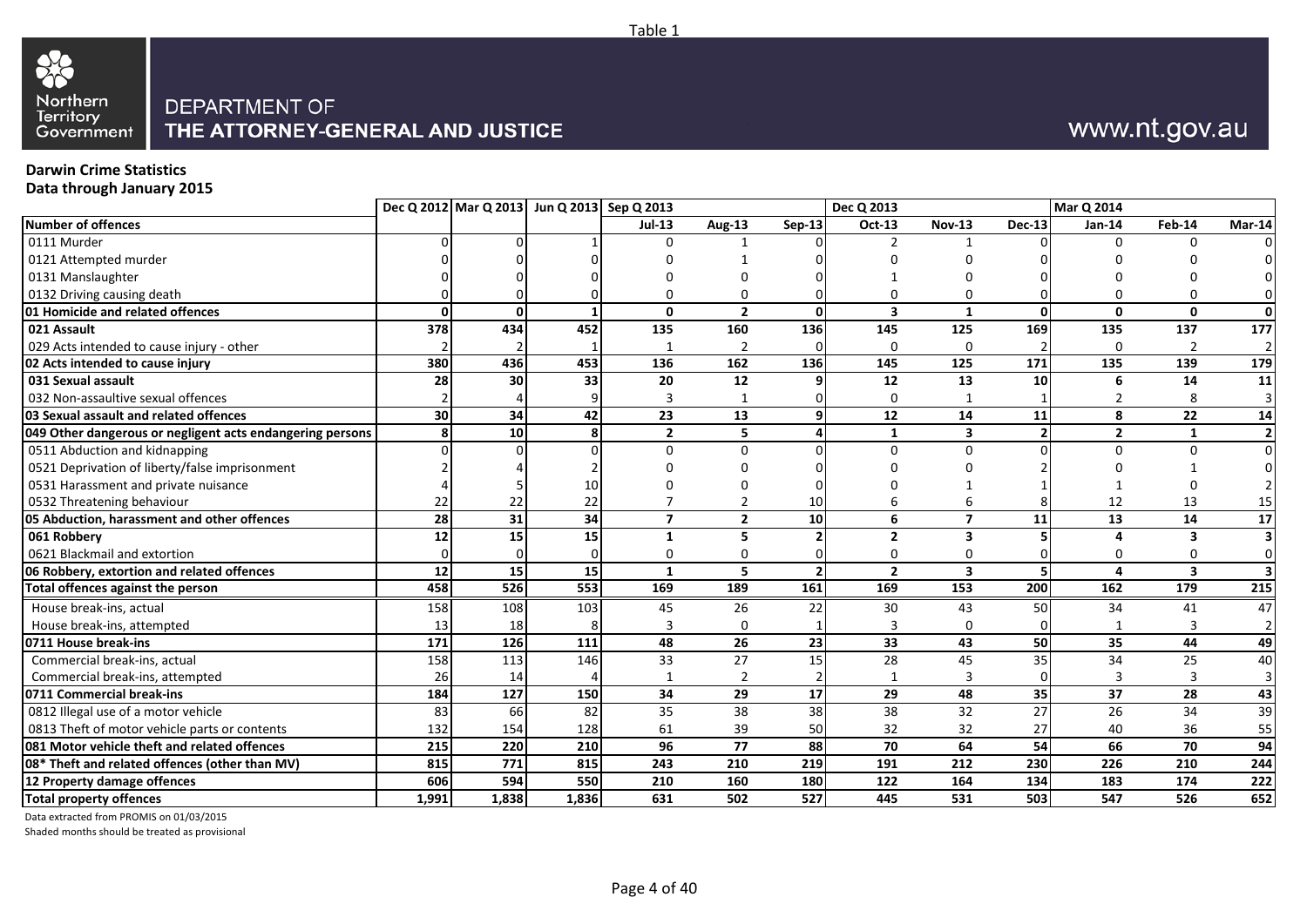

## www.nt.gov.au

### **Darwin Crime Statistics**

**Data through January 2015**

|                                                           | Jun Q 2014              |                |               | Sep Q 2014     |                |                          | Dec Q 2014               |                |               | Mar Q 2015      |
|-----------------------------------------------------------|-------------------------|----------------|---------------|----------------|----------------|--------------------------|--------------------------|----------------|---------------|-----------------|
| Number of offences                                        | Apr-14                  | $May-14$       | <b>Jun-14</b> | <b>Jul-14</b>  | <b>Aug-14</b>  | <b>Sep-14</b>            | Oct-14                   | <b>Nov-14</b>  | <b>Dec-14</b> | Jan-15          |
| 0111 Murder                                               | $\Omega$                |                |               | $\Omega$       | n              |                          | $\Omega$                 |                |               |                 |
| 0121 Attempted murder                                     |                         |                |               |                |                |                          |                          |                |               |                 |
| 0131 Manslaughter                                         |                         |                |               |                |                |                          |                          |                |               |                 |
| 0132 Driving causing death                                | $\Omega$                |                |               | n              | $\Omega$       |                          | 0                        |                |               |                 |
| 01 Homicide and related offences                          | 0                       | $\overline{2}$ | $\Omega$      | $\mathbf 0$    | $\mathbf{1}$   | $\Omega$                 | $\Omega$                 | $\mathbf{1}$   | $\Omega$      |                 |
| 021 Assault                                               | 163                     | 166            | 133           | 177            | 173            | 144                      | 164                      | 163            | 176           | 166             |
| 029 Acts intended to cause injury - other                 | $\mathbf 0$             | $\overline{2}$ |               | $\Omega$       | $\overline{2}$ |                          |                          | $\Omega$       |               |                 |
| 02 Acts intended to cause injury                          | 163                     | 168            | 133           | 177            | 175            | 144                      | 167                      | 163            | 176           | 166             |
| 031 Sexual assault                                        | 11                      | 9              | 11            | 9              | 7              | 17                       | 9                        | 9              |               | 11              |
| 032 Non-assaultive sexual offences                        | $\overline{2}$          | $\Omega$       |               | $\Omega$       | -1             |                          |                          |                |               |                 |
| 03 Sexual assault and related offences                    | 13                      | 9              | 12            | 9              | 8              | 17                       | 10                       | 11             |               | 12              |
| 049 Other dangerous or negligent acts endangering persons | $\overline{\mathbf{3}}$ | $\mathbf{1}$   | $\mathbf{1}$  | $\mathbf 0$    | $\mathbf{1}$   | $\overline{\phantom{a}}$ | 4                        | $\overline{2}$ |               |                 |
| 0511 Abduction and kidnapping                             | $\Omega$                | $\Omega$       | $\Omega$      | $\Omega$       | $\Omega$       |                          | $\Omega$                 | $\Omega$       |               |                 |
| 0521 Deprivation of liberty/false imprisonment            | ŋ                       |                |               |                |                |                          |                          |                |               |                 |
| 0531 Harassment and private nuisance                      | 0                       |                |               |                |                |                          |                          |                |               |                 |
| 0532 Threatening behaviour                                | 10                      | 11             |               | 8              | 9              |                          | 10                       |                |               |                 |
| 05 Abduction, harassment and other offences               | 10                      | 13             | 6             | 10             | 10             | 9                        | 14                       | 10             |               |                 |
| 061 Robbery                                               | 3                       | 5              |               | 8              | 5              |                          | 5                        | 10             |               |                 |
| 0621 Blackmail and extortion                              | 1                       | $\Omega$       | ŋ             | $\Omega$       | 0              |                          | 0                        | $\Omega$       |               |                 |
| 06 Robbery, extortion and related offences                | 4                       | 5              | 5             | 8              | 5              | $\sqrt{ }$               | 5                        | 10             |               |                 |
| Total offences against the person                         | 193                     | 198            | 157           | 204            | 200            | 176                      | 200                      | 197            | 198           | 195             |
| House break-ins, actual                                   | 57                      | 49             | 78            | 81             | 64             | 42                       | 36                       | 52             | 75            | 102             |
| House break-ins, attempted                                | 4                       | 3              | Δ             | $\overline{2}$ |                |                          | $\mathfrak z$            |                |               |                 |
| 0711 House break-ins                                      | 61                      | 52             | 82            | 83             | 68             | 42                       | 38                       | 54             | 79            | 106             |
| Commercial break-ins, actual                              | 31                      | 31             | 31            | 27             | 24             | 33                       | 17                       | 31             | 32            | $\overline{37}$ |
| Commercial break-ins, attempted                           | $\mathbf{1}$            | $\mathbf 0$    | 3             | $\overline{2}$ | 1              |                          | $\overline{\phantom{a}}$ | $\Omega$       |               |                 |
| 0711 Commercial break-ins                                 | 32                      | 31             | 34            | 29             | 25             | 36                       | 18                       | 31             | 32            | 43              |
| 0812 Illegal use of a motor vehicle                       | 43                      | 32             | 50            | 35             | 43             | 42                       | 33                       | 37             | 48            | 70              |
| 0813 Theft of motor vehicle parts or contents             | 29                      | 51             | 49            | 64             | 57             | 50                       | 54                       | 62             | 74            | 95              |
| 081 Motor vehicle theft and related offences              | 72                      | 83             | 99            | 99             | 100            | 92                       | 87                       | 99             | 122           | 165             |
| 08* Theft and related offences (other than MV)            | 277                     | 268            | 293           | 305            | 281            | 257                      | 250                      | 261            | 304           | 350             |
| 12 Property damage offences                               | 197                     | 208            | 259           | 240            | 205            | 172                      | 170                      | 152            | 210           | 264             |
| <b>Total property offences</b>                            | 639                     | 642            | 767           | 756            | 679            | 599                      | 563                      | 597            | 747           | 928             |

Data extracted from PROMIS on 01/03/2015

Shaded months should be treated as provisional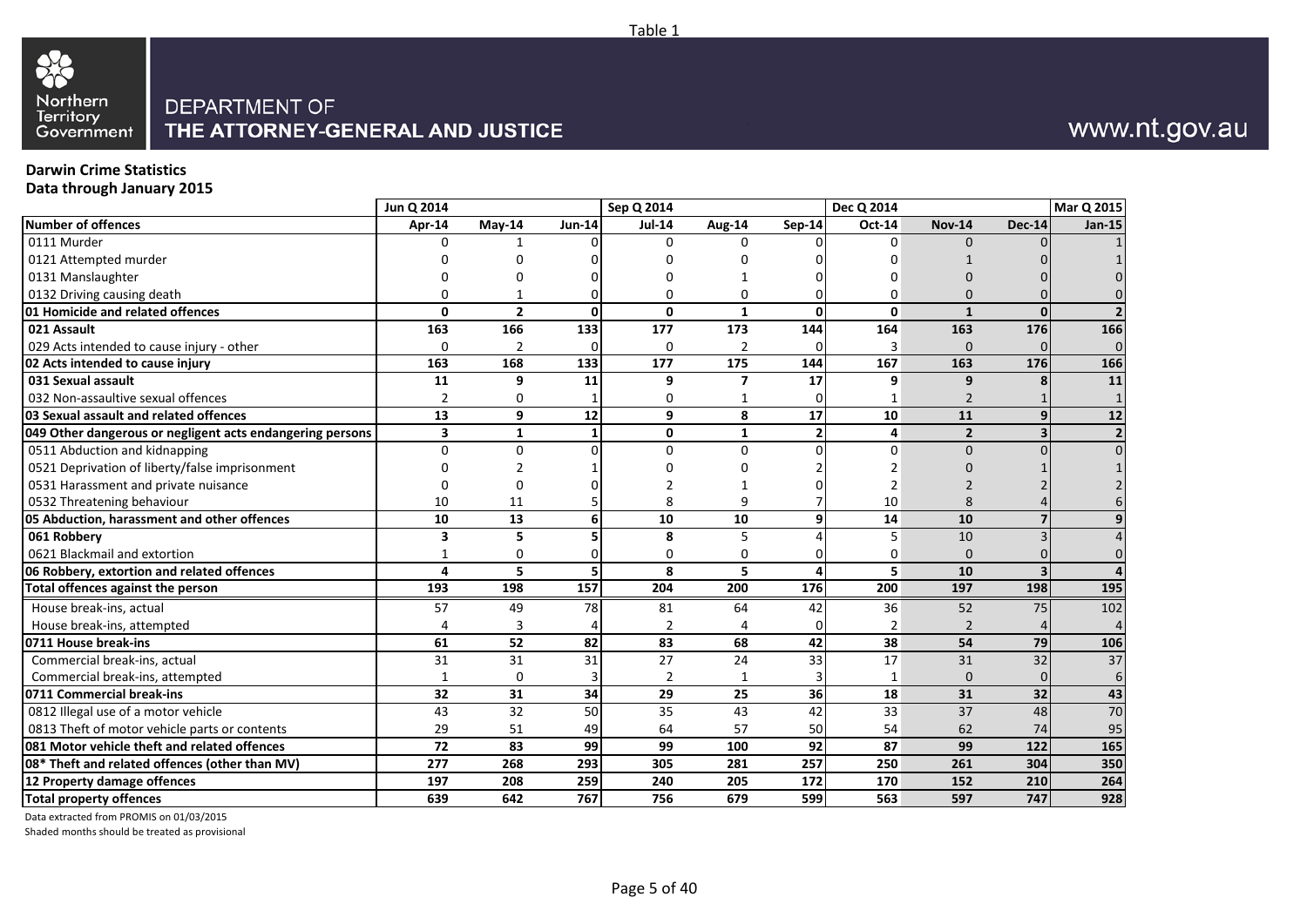

## www.nt.gov.au

## **Palmerston Crime Statistics**

**Data through January 2015**

|                                                           |                 | Dec Q 2012 Mar Q 2013 Jun Q 2013 Sep Q 2013 |                          |                |                         |               | Dec Q 2013     |                         |                 | <b>Mar Q 2014</b> |                |                  |
|-----------------------------------------------------------|-----------------|---------------------------------------------|--------------------------|----------------|-------------------------|---------------|----------------|-------------------------|-----------------|-------------------|----------------|------------------|
| <b>Number of offences</b>                                 |                 |                                             |                          | $Jul-13$       | <b>Aug-13</b>           | <b>Sep-13</b> | Oct-13         | <b>Nov-13</b>           | <b>Dec-13</b>   | Jan-14            | Feb-14         | Mar-14           |
| 0111 Murder                                               |                 |                                             |                          | $\Omega$       | $\Omega$                |               |                | $\Omega$                |                 | U                 |                |                  |
| 0121 Attempted murder                                     |                 |                                             |                          |                |                         |               |                |                         |                 |                   |                |                  |
| 0131 Manslaughter                                         |                 |                                             |                          |                |                         |               |                |                         |                 |                   |                |                  |
| 0132 Driving causing death                                |                 |                                             |                          |                |                         |               |                | $\Omega$                |                 |                   |                | 0                |
| 01 Homicide and related offences                          | 0               |                                             | $\Omega$                 | $\mathbf{0}$   | $\mathbf{0}$            | $\mathbf{0}$  | $\mathbf 0$    | $\mathbf 0$             | $\Omega$        | 0                 | 0              | $\mathbf 0$      |
| 021 Assault                                               | 117             | 133                                         | 117                      | 46             | 37                      | 34            | 41             | 52                      | 31              | 36                | 41             | 44               |
| 029 Acts intended to cause injury - other                 |                 |                                             |                          | $\Omega$       | $\Omega$                |               | $\Omega$       | 3                       | U               | $\Omega$          | $\Omega$       | $\boldsymbol{0}$ |
| 02 Acts intended to cause injury                          | 118             | 133                                         | 118                      | 46             | 37                      | 36            | 41             | 55                      | 31              | 36                | 41             | 44               |
| 031 Sexual assault                                        | 12              |                                             |                          | $\overline{ }$ | $\overline{2}$          |               | 1              | 18                      |                 | 0                 | 6              | 3                |
| 032 Non-assaultive sexual offences                        |                 |                                             |                          | $\Omega$       |                         |               | 0              | 3                       |                 | U                 |                |                  |
| 03 Sexual assault and related offences                    | 13 <sup>1</sup> |                                             | $\overline{\mathbf{z}}$  | 4              | $\overline{\mathbf{3}}$ |               | 1              | 21                      | $\Omega$        | $\mathbf 0$       | 6              | 6                |
| 049 Other dangerous or negligent acts endangering persons |                 |                                             | 2 <sup>1</sup>           | 1              | $\overline{2}$          | $\Omega$      | 0              | 0                       |                 | 0                 | $\overline{2}$ | $\mathbf 0$      |
| 0511 Abduction and kidnapping                             |                 |                                             |                          | $\Omega$       | $\Omega$                |               | $\Omega$       | $\Omega$                |                 | U                 | 0              | $\mathbf 0$      |
| 0521 Deprivation of liberty/false imprisonment            |                 |                                             |                          |                |                         |               |                |                         |                 |                   |                |                  |
| 0531 Harassment and private nuisance                      |                 |                                             |                          |                |                         |               |                |                         |                 |                   |                |                  |
| 0532 Threatening behaviour                                |                 | 10                                          |                          |                |                         |               |                |                         |                 |                   |                |                  |
| 05 Abduction, harassment and other offences               | 13 <sup>1</sup> | 11                                          | 6                        | 5              | 3                       |               | $\overline{2}$ | 4                       | $\Omega$        | 6                 | 5              | $\overline{2}$   |
| 061 Robbery                                               |                 |                                             |                          | $\Omega$       | $\mathbf{0}$            |               | $2^{\circ}$    | $\mathbf{0}$            |                 | 0                 | 1              | $\mathbf{1}$     |
| 0621 Blackmail and extortion                              |                 |                                             |                          | $\Omega$       | $\Omega$                |               | $\mathbf 0$    | 0                       |                 |                   | 0              | 0                |
| 06 Robbery, extortion and related offences                |                 |                                             | $\overline{\phantom{a}}$ | $\mathbf{0}$   | $\mathbf{0}$            | $\mathbf 0$   | $\overline{2}$ | $\mathbf{0}$            |                 | $\mathbf{0}$      | $\mathbf{1}$   | $\mathbf{1}$     |
| Total offences against the person                         | 148             | 158                                         | 135                      | 56             | 45                      | 42            | 46             | 80                      | 34              | 42                | 55             | 53               |
| House break-ins, actual                                   | 53              | 47                                          | 41                       | 10             | 10                      | 16            | 11             | 9                       |                 | 11                | 12             | $\overline{29}$  |
| House break-ins, attempted                                | 11              |                                             |                          |                | 3                       |               | $\overline{2}$ | 1                       |                 |                   |                | 0                |
| 0711 House break-ins                                      | 64              | 56                                          | 44                       | 11             | 13                      | 17            | 13             | 10                      | 11              | 12                | 13             | 29               |
| Commercial break-ins, actual                              | 24              | 15                                          | 30                       | 9              | $\mathbf{a}$            |               | $\mathbf{1}$   | $\overline{2}$          |                 | $\overline{7}$    | $\overline{7}$ | 10               |
| Commercial break-ins, attempted                           |                 |                                             |                          |                |                         |               | $\mathbf 0$    | $\mathbf{1}$            |                 | 0                 |                | $\mathbf 0$      |
| 0711 Commercial break-ins                                 | 29              | 20                                          | 33                       | 10             | 5                       | 5             | $\mathbf{1}$   | $\overline{\mathbf{3}}$ | $\overline{3}$  | $\overline{7}$    | 8              | 10               |
| 0812 Illegal use of a motor vehicle                       | 48              | 28                                          | 25                       | 11             | 19                      | 16            | 10             | 13                      | 20 <sup>1</sup> | 11                | 13             | 39               |
| 0813 Theft of motor vehicle parts or contents             | 31              | 60                                          | 58                       | 11             | 17                      | 19            | 22             |                         | $\mathsf{q}$    | 16                | 18             | 24               |
| 081 Motor vehicle theft and related offences              | 79              | 88                                          | 83                       | 22             | 36                      | 35            | 32             | 20                      | 29              | 27                | 31             | 63               |
| 08* Theft and related offences (other than MV)            | 203             | 179                                         | 235                      | 65             | 44                      | 58            | 52             | 79                      | 84              | 75                | 77             | 90               |
| 12 Property damage offences                               | 142             | 168                                         | 194                      | 57             | 54                      | 49            | 50             | 45                      | 48              | 42                | 64             | 70               |
| <b>Total property offences</b>                            | 517             | 511                                         | 589                      | 165            | 152                     | 164           | 148            | 157                     | 175             | 163               | 193            | 262              |

Data extracted from PROMIS on 01/03/2015

Shaded months should be treated as provisional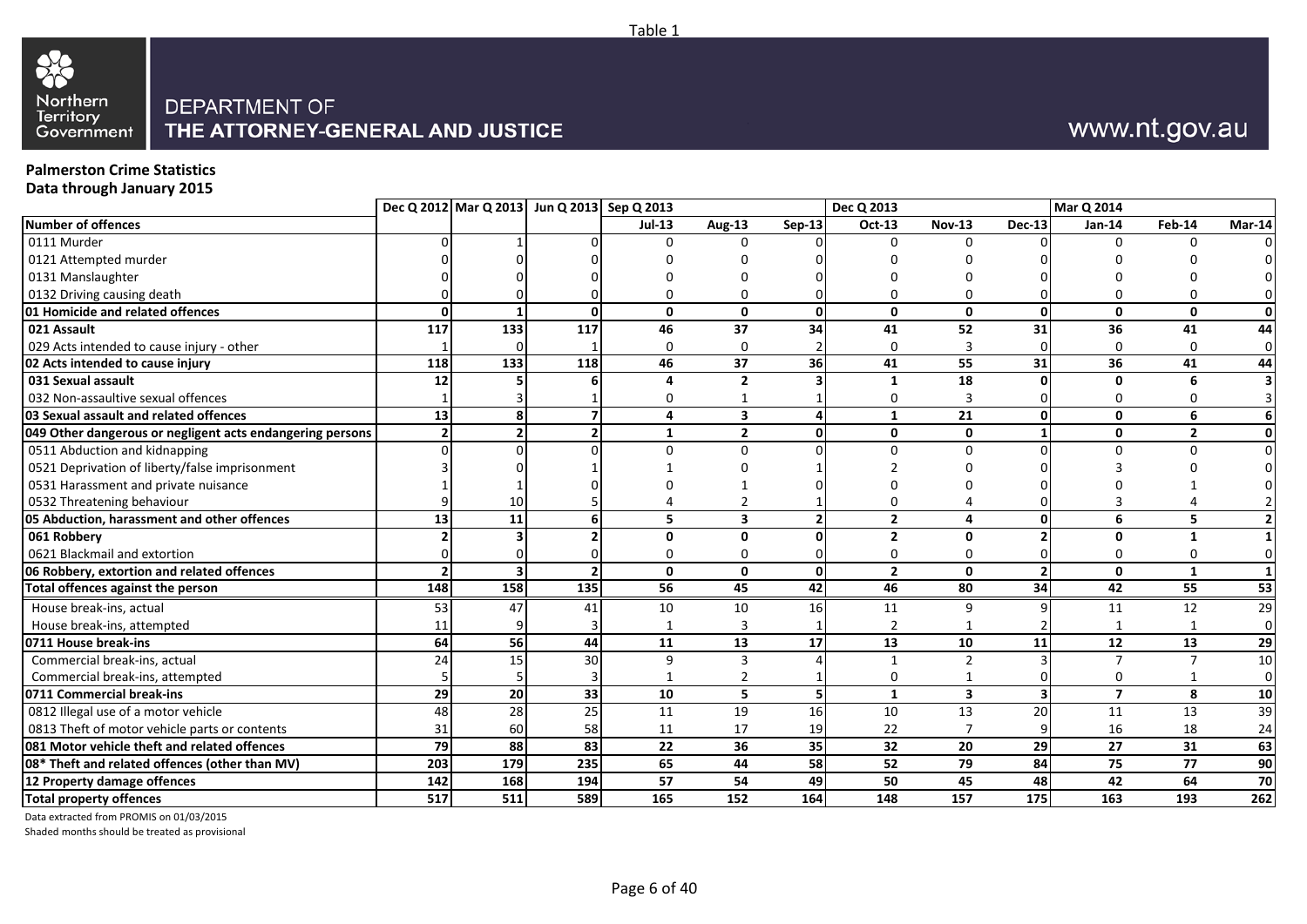# 88 Northern<br>Territory<br>Government

### DEPARTMENT OF THE ATTORNEY-GENERAL AND JUSTICE

## www.nt.gov.au

## **Palmerston Crime Statistics**

**Data through January 2015**

|                                                           | Jun Q 2014   |                         |                 | Sep Q 2014     |                |               | Dec Q 2014     |                |               | <b>Mar Q 2015</b> |
|-----------------------------------------------------------|--------------|-------------------------|-----------------|----------------|----------------|---------------|----------------|----------------|---------------|-------------------|
| <b>Number of offences</b>                                 | Apr-14       | $May-14$                | <b>Jun-14</b>   | <b>Jul-14</b>  | Aug-14         | <b>Sep-14</b> | Oct-14         | <b>Nov-14</b>  | <b>Dec-14</b> | <b>Jan-15</b>     |
| 0111 Murder                                               | n            | n                       |                 | n              | n              |               |                |                |               |                   |
| 0121 Attempted murder                                     |              |                         |                 |                |                |               |                |                |               |                   |
| 0131 Manslaughter                                         |              |                         |                 |                |                |               |                |                |               |                   |
| 0132 Driving causing death                                | 0            | n                       |                 |                | 0              |               | 0              |                |               |                   |
| 01 Homicide and related offences                          | $\mathbf 0$  | $\Omega$                | $\Omega$        | $\Omega$       | $\mathbf{0}$   | $\Omega$      | $\mathbf{1}$   | $\mathbf{1}$   | $\Omega$      |                   |
| 021 Assault                                               | 35           | 41                      | 33              | 31             | 33             | 48            | 52             | 51             | 42            | 37                |
| 029 Acts intended to cause injury - other                 | $\mathbf 0$  |                         | $\Omega$        |                |                |               | $\Omega$       |                |               |                   |
| 02 Acts intended to cause injury                          | 35           | 42                      | 33              | 32             | 34             | 48            | 52             | 51             | 42            | 38                |
| 031 Sexual assault                                        | 3            | Δ                       |                 | 1              | 6              |               |                | Δ              |               |                   |
| 032 Non-assaultive sexual offences                        | 2            | $\Omega$                |                 | 0              | 0              |               |                | 0              |               |                   |
| 03 Sexual assault and related offences                    | 5            | 4                       | $\overline{2}$  | $\mathbf{1}$   | 6              |               | 5              | 4              |               |                   |
| 049 Other dangerous or negligent acts endangering persons | $\mathbf{1}$ | $\overline{2}$          | $\mathbf{0}$    | $\mathbf{1}$   | 0              | ŋ             | $\overline{2}$ | $\mathbf{0}$   | U             |                   |
| 0511 Abduction and kidnapping                             | $\Omega$     | $\Omega$                | $\Omega$        | O              | $\Omega$       |               | $\Omega$       | $\Omega$       |               |                   |
| 0521 Deprivation of liberty/false imprisonment            |              |                         |                 |                |                |               |                |                |               |                   |
| 0531 Harassment and private nuisance                      |              |                         |                 |                |                |               |                |                |               |                   |
| 0532 Threatening behaviour                                | 0            |                         |                 |                |                |               |                |                |               |                   |
| 05 Abduction, harassment and other offences               | $\mathbf{1}$ | 3                       | 5               | $\mathbf{1}$   | 3              |               | 6              | 5              |               |                   |
| 061 Robbery                                               | $\mathbf 0$  | 3                       | $\Omega$        | $\mathbf{1}$   | $\Omega$       |               | $\mathbf{1}$   | $\overline{2}$ |               |                   |
| 0621 Blackmail and extortion                              | 0            | $\Omega$                | $\Omega$        | -1             | 0              |               | $\Omega$       | $\mathbf{0}$   |               |                   |
| 06 Robbery, extortion and related offences                | $\mathbf 0$  | $\overline{\mathbf{3}}$ | $\mathbf{0}$    | $\overline{2}$ | $\mathbf{0}$   | Û             | $\mathbf{1}$   | $\overline{2}$ | $\Omega$      |                   |
| Total offences against the person                         | 42           | 54                      | 40              | 37             | 43             | 58            | 67             | 63             | 46            | 46                |
| House break-ins, actual                                   | 21           | 13                      | 19              | 13             | 13             | 12            | 14             | 23             | 44            | 38                |
| House break-ins, attempted                                | 1            | $\Omega$                |                 | $\mathbf{1}$   | $\overline{2}$ |               |                | $\Omega$       |               |                   |
| 0711 House break-ins                                      | 22           | 13                      | 22              | 14             | 15             | 12            | 15             | 23             | 45            | 39                |
| Commercial break-ins, actual                              | 6            | 6                       | 13              | 22             | 8              | 12            | $\mathsf{R}$   | 25             | 25            | 11                |
| Commercial break-ins, attempted                           | $\Omega$     | $\mathbf{1}$            | $\Omega$        | $\Omega$       | -1             |               |                |                |               | $\Omega$          |
| 0711 Commercial break-ins                                 | 6            | $\overline{7}$          | 13              | 22             | 9              | 14            | 9              | 26             | 27            | 11                |
| 0812 Illegal use of a motor vehicle                       | 16           | 20                      | 25              | 21             | 17             | 16            | 19             | 19             | 41            | 19                |
| 0813 Theft of motor vehicle parts or contents             | 14           | 22                      | 17              | 39             | 23             | 15            | 22             | 15             | 19            | 24                |
| 081 Motor vehicle theft and related offences              | 30           | 42                      | $\overline{42}$ | 60             | 40             | 31            | 41             | 34             | 60            | 43                |
| 08* Theft and related offences (other than MV)            | 79           | 72                      | 80              | 109            | 93             | 76            | 70             | 92             | 109           | 94                |
| 12 Property damage offences                               | 48           | 52                      | 77              | 88             | 50             | 46            | 63             | 54             | 89            | 74                |
| <b>Total property offences</b>                            | 185          | 186                     | 234             | 293            | 207            | 179           | 198            | 229            | 330           | 261               |

Data extracted from PROMIS on 01/03/2015

Shaded months should be treated as provisional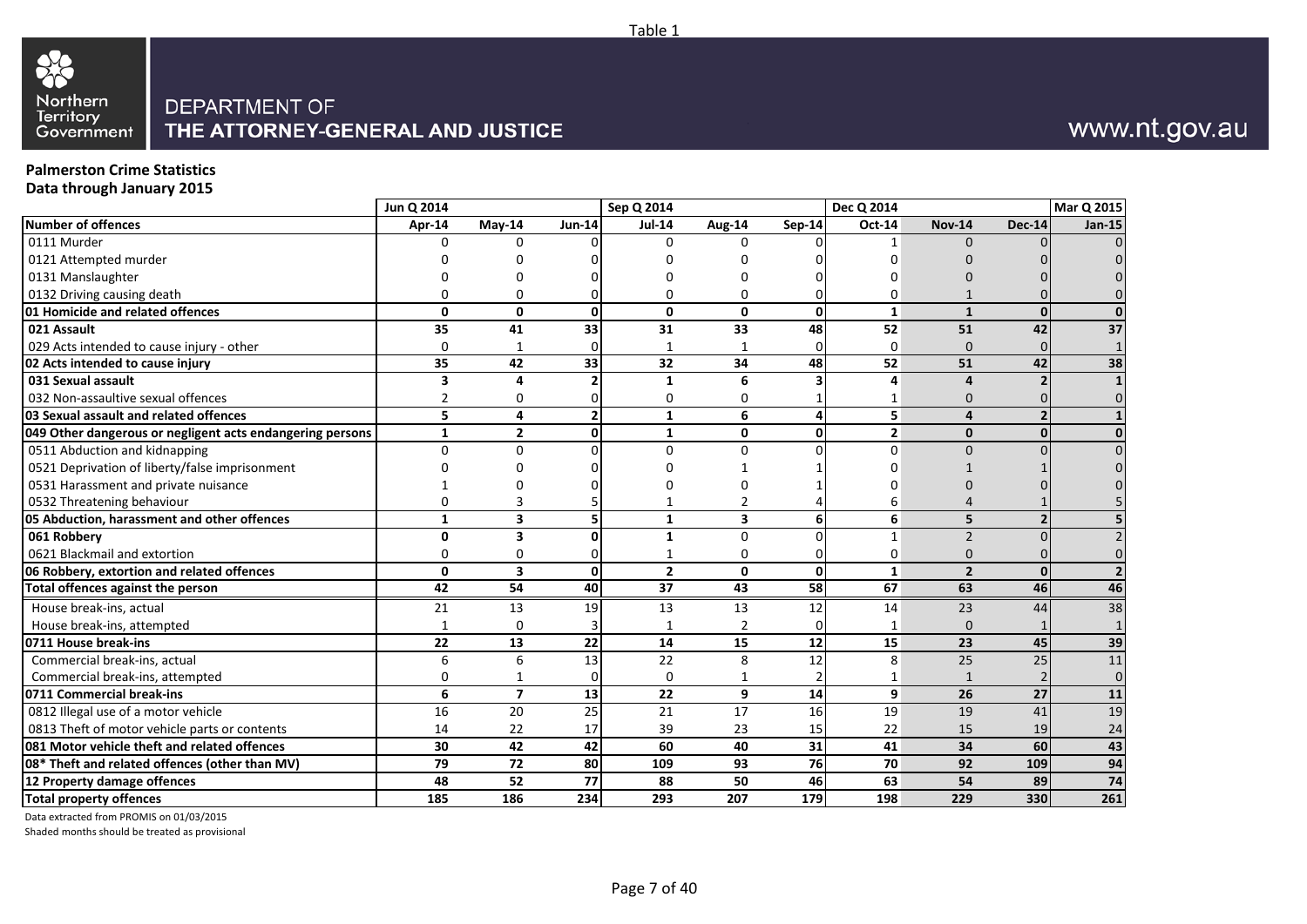

## www.nt.gov.au

**Alice Springs Crime Statistics Data through January 2015**

**Dec Q 2012 Mar Q 2013 Jun Q 2013 Sep Q 2013 Dec Q 2013 Mar Q 2014 Number of offences Jul-13 Aug-13 Sep-13 Oct-13 Nov-13 Dec-13 Jan-14 Feb-14 Mar-14** 0111 Murder 1 2 1 0 1 0 0 0 1 1 0 0 0121 Attempted murder 0 0 0 0 0 0 0 0 0 0 0 0 0131 Manslaughter 0 0 0 1 0 0 0 0 0 0 0 0 0132 Driving causing death 0 0 0 0 0 0 0 0 0 0 0 0 **01 Homicide and related offences 1 2 1 1 1 0 0 0 1 1 0 0 021 Assault 436 516 415 193 180 174 151 144 169 149 116 96** 029 Acts intended to cause injury - other 1 1 1 2 1 1 1 1 1 2 2 2 1 0 0 2 0<br>02 Acts intended to cause injury - other 1 1 437 518 416 194 181 176 153 145 169 149 118 96 **02 Acts intended to cause injury 437 518 416 194 181 176 153 145 169 149 118 96 031 Sexual assault 20 22 13 7 3 11 5 9 3 4 8 4** 032 Non-assaultive sexual offences 4 4 0 0 0 0 0 3 0 0 0 1 **03 Sexual assault and related offences 24 26 13 7 3 11 5 12 3 4 8 5 049 Other dangerous or negligent acts endangering persons 10 18 14 1 1 2 6 2 1 3 2 4** 0511 Abduction and kidnapping and the set of the set of the set of the set of the set of the set of the set of t 0521 Deprivation of liberty/false imprisonment 1 3 3 3 3 0 3 3 3 2 0 1 0 1 1 1 0 0531 Harassment and private nuisance 0 1 0 1 0 1 0 0 0 1 2 1 0532 Threatening behaviour 20 15 11 7 7 6 13 5 0 9 1 3 **05 Abduction, harassment and other offences 25 19 14 8 10 9 13 6 0 11 4 4 061 Robbery 4 5 3 2 1 0 2 0 1 0 4 1** 0621 Blackmail and extortion 0 0 0 0 0 0 0 0 0 0 0 0 **06 Robbery, extortion and related offences 4 5 3 2 1 0 2 0 1 0 4 1 Total offences against the person 501 588 461 213 197 198 179 165 175 168 136 110** House break-ins, actual 145 146 141 115 34 22 13 23 31 24 40 22 40 House break-ins, attempted 1 21 20 10 6 2 4 3 5 8 6 5 3 **0711 House break-ins 167 161 125 40 24 17 26 36 32 46 27 43** Commercial break-ins, actual **81 81 85 61 85 61 85 61 86** 17 8 17 8 17 8 18 18 18 18 18 17 18 17 14 31 Commercial break-ins, attempted 7 9 8 0 0 0 2 3 1 3 2 3 **0711 Commercial break-ins 88 94 65 33 17 10 18 28 17 20 16 34** 0812 Illegal use of a motor vehicle **19** 19 19 55 48 48 18 9 6 10 13 14 16 19 19 0813 Theft of motor vehicle parts or contents 54 48 31 17 14 2 10 21 16 9 12 9 **081 Motor vehicle theft and related offences 109 96 79 35 23 8 20 34 30 25 31 28 08\* Theft and related offences (other than MV) 397 393 297 122 73 59 67 99 85 105 82 136 12 Property damage offences 549 443 385 143 74 65 98 143 138 149 117 146 Total property offences 1,310 1,187 951 373 211 159 229 340 302 345 273 387**

Data extracted from PROMIS on 01/03/2015

Shaded months should be treated as provisional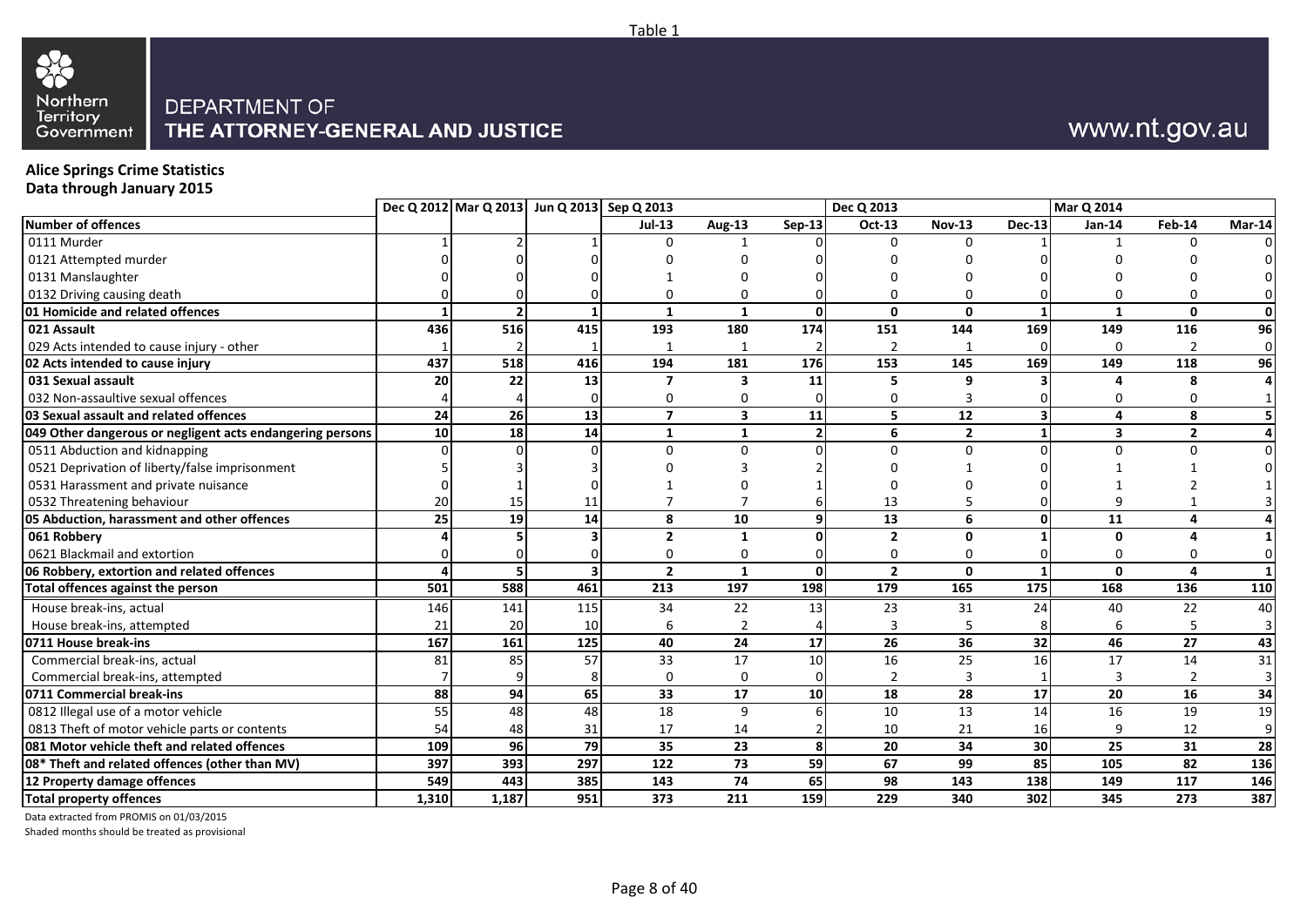# 88 Northern<br>Territory<br>Government

### DEPARTMENT OF THE ATTORNEY-GENERAL AND JUSTICE

## www.nt.gov.au

## **Alice Springs Crime Statistics**

**Data through January 2015**

|                                                           | Jun Q 2014              |               |                          | Sep Q 2014              |                |                          | Dec Q 2014     |                |               | Mar Q 2015      |
|-----------------------------------------------------------|-------------------------|---------------|--------------------------|-------------------------|----------------|--------------------------|----------------|----------------|---------------|-----------------|
| Number of offences                                        | Apr-14                  | $May-14$      | <b>Jun-14</b>            | <b>Jul-14</b>           | <b>Aug-14</b>  | <b>Sep-14</b>            | Oct-14         | <b>Nov-14</b>  | <b>Dec-14</b> | Jan-15          |
| 0111 Murder                                               | O                       | $\Omega$      |                          | $\Omega$                | U              |                          | $\Omega$       |                |               |                 |
| 0121 Attempted murder                                     |                         |               |                          |                         |                |                          |                |                |               |                 |
| 0131 Manslaughter                                         |                         |               |                          |                         |                |                          |                |                |               |                 |
| 0132 Driving causing death                                | ŋ                       |               |                          |                         | n              |                          | ŋ              |                |               |                 |
| 01 Homicide and related offences                          | $\Omega$                | $\Omega$      | $\mathbf 0$              | $\mathbf{0}$            | $\Omega$       | $\Omega$                 | $\Omega$       | $\Omega$       |               |                 |
| 021 Assault                                               | 146                     | 119           | 98                       | 111                     | 114            | 134                      | 128            | 119            | 126           | 117             |
| 029 Acts intended to cause injury - other                 | $\Omega$                | $\mathcal{P}$ | 0                        | $\Omega$                | $\mathbf{1}$   |                          | $\Omega$       |                |               |                 |
| 02 Acts intended to cause injury                          | 146                     | 121           | 98                       | 111                     | 115            | 134                      | 128            | 119            | 126           | 117             |
| 031 Sexual assault                                        | 7                       | 6             | $\Omega$                 | 3                       | 5              |                          | 3              |                |               |                 |
| 032 Non-assaultive sexual offences                        | 0                       | $\mathcal{P}$ |                          |                         | 0              |                          |                |                |               |                 |
| 03 Sexual assault and related offences                    | $\overline{\mathbf{z}}$ | 8             | $\mathbf{1}$             | 4                       | 5              | 6                        | 5              | 4              |               |                 |
| 049 Other dangerous or negligent acts endangering persons | $\overline{2}$          | $\mathbf{1}$  | $\overline{2}$           | $\overline{\mathbf{3}}$ | $\overline{2}$ | $\Omega$                 | $\overline{2}$ | $\mathbf{1}$   |               |                 |
| 0511 Abduction and kidnapping                             | $\Omega$                | $\Omega$      | $\Omega$                 | $\Omega$                | $\Omega$       |                          | $\Omega$       | $\Omega$       |               |                 |
| 0521 Deprivation of liberty/false imprisonment            |                         |               |                          |                         |                |                          |                |                |               |                 |
| 0531 Harassment and private nuisance                      |                         |               |                          |                         |                |                          |                |                |               |                 |
| 0532 Threatening behaviour                                | 3                       | q             |                          |                         | 10             |                          |                |                |               |                 |
| 05 Abduction, harassment and other offences               | 3                       | 11            | 4                        | 4                       | 11             |                          | 5              | 6              |               |                 |
| 061 Robbery                                               | 0                       | $\Omega$      |                          | 1                       | $\Omega$       |                          | $\Omega$       | $\mathcal{P}$  |               |                 |
| 0621 Blackmail and extortion                              | $\Omega$                | O             |                          | $\Omega$                | $\Omega$       |                          | $\Omega$       | $\Omega$       |               |                 |
| 06 Robbery, extortion and related offences                | $\mathbf 0$             | $\Omega$      | $\overline{\phantom{a}}$ | $\mathbf{1}$            | $\mathbf{0}$   | $\overline{\phantom{a}}$ | $\Omega$       | $\overline{2}$ |               |                 |
| Total offences against the person                         | 158                     | 141           | 107                      | 123                     | 133            | 147                      | 140            | 132            | 138           | 132             |
| House break-ins, actual                                   | 49                      | 46            | 37                       | 31                      | 12             | 14                       | 20             | 28             | 20            | 45              |
| House break-ins, attempted                                | 3                       |               |                          | $\overline{2}$          | $\overline{2}$ |                          | 3              |                |               |                 |
| 0711 House break-ins                                      | 52                      | 50            | 39                       | 33                      | 14             | 14                       | 23             | 30             | 23            | 46              |
| Commercial break-ins, actual                              | 32                      | 23            | 27                       | 23                      | 18             | 13                       | 17             | 26             | 26            | 25              |
| Commercial break-ins, attempted                           | 3                       | 8             | 5                        | 14                      | 1              |                          | 1              |                |               |                 |
| 0711 Commercial break-ins                                 | 35                      | 31            | 32                       | 37                      | 19             | 14                       | 18             | 27             | 26            | 28              |
| 0812 Illegal use of a motor vehicle                       | 18                      | 16            | 11                       | 8                       | $\overline{7}$ |                          | 8              | 12             | 13            | 21              |
| 0813 Theft of motor vehicle parts or contents             | 18                      |               | 11                       | 13                      | 6              | 10                       | 6              | 13             | 12            | 10              |
| 081 Motor vehicle theft and related offences              | 36                      | 25            | $\overline{22}$          | 21                      | 13             | 16                       | 14             | 25             | 25            | $\overline{31}$ |
| 08* Theft and related offences (other than MV)            | 133                     | 104           | 111                      | 113                     | 75             | 113                      | 91             | 110            | 93            | 117             |
| 12 Property damage offences                               | 190                     | 116           | 122                      | 133                     | 100            | 115                      | 104            | 81             | 128           | 111             |
| <b>Total property offences</b>                            | 446                     | 326           | 326                      | 337                     | 221            | 272                      | 250            | 273            | 295           | 333             |

Data extracted from PROMIS on 01/03/2015

Shaded months should be treated as provisional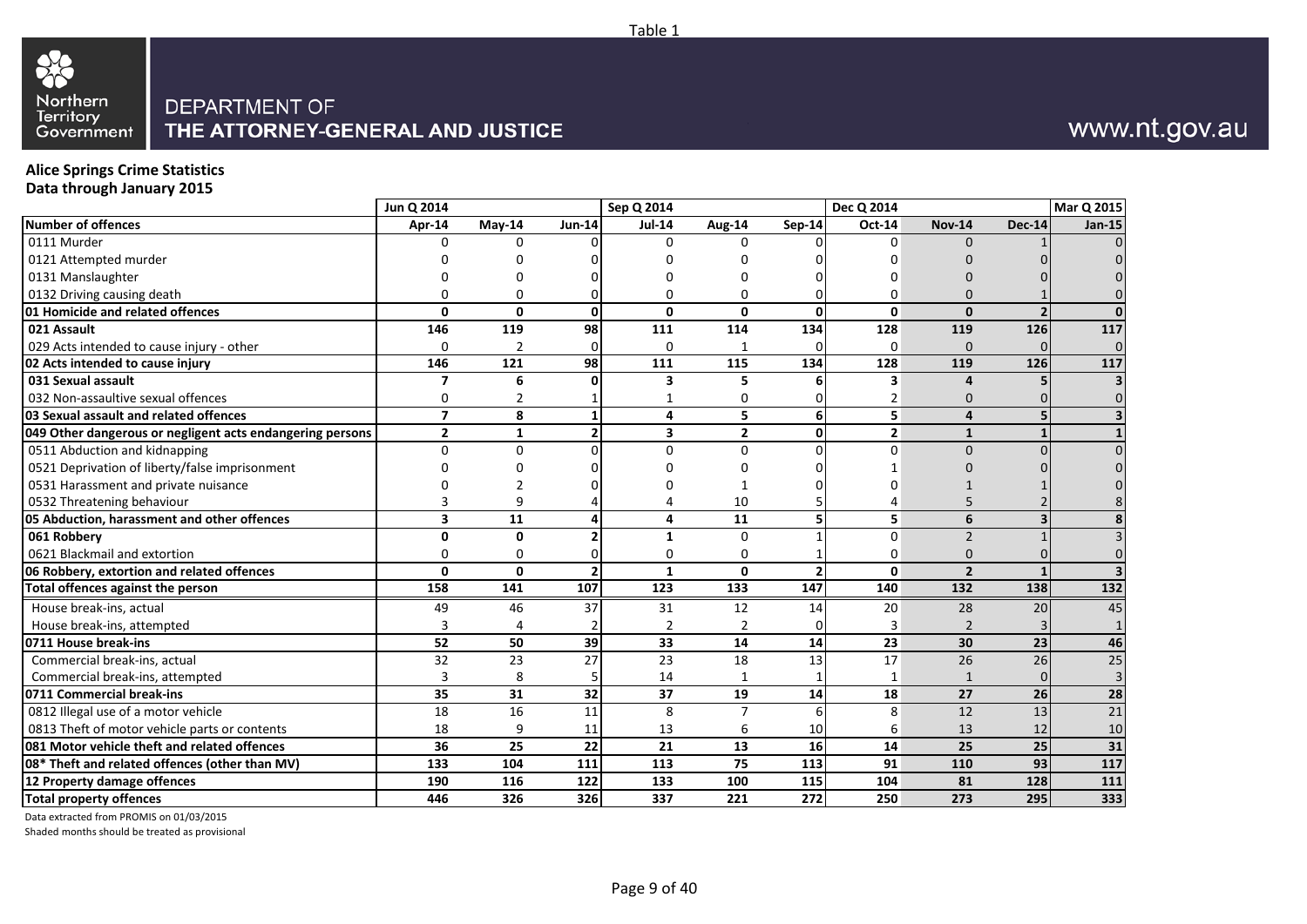

## www.nt.gov.au

## **Katherine Crime Statistics**

**Data through January 2015**

|                                                           |                 | Dec Q 2012 Mar Q 2013 Jun Q 2013 Sep Q 2013 |                          |                         |                |               | Dec Q 2013      |                         |               | <b>Mar Q 2014</b> |                |                         |
|-----------------------------------------------------------|-----------------|---------------------------------------------|--------------------------|-------------------------|----------------|---------------|-----------------|-------------------------|---------------|-------------------|----------------|-------------------------|
| <b>Number of offences</b>                                 |                 |                                             |                          | $Jul-13$                | Aug-13         | <b>Sep-13</b> | Oct-13          | <b>Nov-13</b>           | <b>Dec-13</b> | Jan-14            | Feb-14         | Mar-14                  |
| 0111 Murder                                               |                 |                                             |                          | $\Omega$                | $\Omega$       |               |                 | $\Omega$                |               | U                 |                |                         |
| 0121 Attempted murder                                     |                 |                                             |                          |                         |                |               |                 |                         |               |                   |                |                         |
| 0131 Manslaughter                                         |                 |                                             |                          |                         |                |               |                 |                         |               |                   |                |                         |
| 0132 Driving causing death                                |                 |                                             |                          |                         |                |               |                 | $\Omega$                |               |                   |                |                         |
| 01 Homicide and related offences                          | ΩI              |                                             | $\Omega$                 | $\mathbf{0}$            | $\mathbf{0}$   | $\mathbf{0}$  | $\mathbf 0$     | $\mathbf 0$             |               | 0                 | 0              | $\mathbf 0$             |
| 021 Assault                                               | 204             | 160                                         | 148                      | 60                      | 75             | 69            | 59              | 30                      | 59            | 51                | 32             | 51                      |
| 029 Acts intended to cause injury - other                 |                 |                                             |                          | $\Omega$                | $\Omega$       |               | $\Omega$        | $\mathbf 0$             |               | $\Omega$          | $\Omega$       | $\pmb{0}$               |
| 02 Acts intended to cause injury                          | 204             | 162                                         | 149                      | 60                      | 75             | 69            | 59              | 30                      | 59            | 51                | 32             | 51                      |
| 031 Sexual assault                                        |                 |                                             |                          | $\overline{\mathbf{3}}$ | $\overline{2}$ |               | 4               | $\overline{2}$          |               | 1                 |                | $\mathbf{1}$            |
| 032 Non-assaultive sexual offences                        |                 |                                             |                          | $\Omega$                | $\Omega$       |               | 0               | $\Omega$                |               | 0                 | o              |                         |
| 03 Sexual assault and related offences                    |                 |                                             | $\overline{2}$           | $\overline{\mathbf{3}}$ | $\overline{2}$ |               | 4               | $\overline{2}$          |               | 1                 |                | $\overline{2}$          |
| 049 Other dangerous or negligent acts endangering persons |                 |                                             | $\overline{2}$           | 1                       | 1              | $\Omega$      | 0               | 0                       |               | 4                 | 1              | $\mathbf{1}$            |
| 0511 Abduction and kidnapping                             |                 |                                             |                          | $\Omega$                | $\Omega$       |               | $\Omega$        | $\Omega$                |               | U                 | 0              | $\overline{0}$          |
| 0521 Deprivation of liberty/false imprisonment            |                 |                                             |                          |                         |                |               |                 |                         |               |                   |                |                         |
| 0531 Harassment and private nuisance                      |                 |                                             |                          |                         |                |               |                 |                         |               |                   |                |                         |
| 0532 Threatening behaviour                                |                 |                                             |                          |                         |                |               |                 |                         |               |                   |                |                         |
| 05 Abduction, harassment and other offences               |                 |                                             |                          | $\overline{\mathbf{3}}$ | 1              | 3             | 4               | 4                       | $\Omega$      | 3                 | $\overline{2}$ | 1                       |
| 061 Robbery                                               |                 |                                             |                          | $\Omega$                | $\Omega$       |               | $\mathbf{0}$    | $\overline{\mathbf{3}}$ |               | 1                 | 0              | $\pmb{0}$               |
| 0621 Blackmail and extortion                              |                 |                                             |                          | $\Omega$                | $\Omega$       |               | 0               | 0                       |               |                   | 0              | 0                       |
| 06 Robbery, extortion and related offences                | ΩI              | $\Omega$                                    | $\overline{\phantom{a}}$ | $\mathbf{0}$            | $\mathbf{0}$   | $\Omega$      | $\mathbf{0}$    | $\overline{\mathbf{3}}$ |               | $\mathbf{1}$      | $\mathbf{0}$   | $\overline{\mathbf{0}}$ |
| Total offences against the person                         | 217             | 184                                         | 163                      | 67                      | 79             | 74            | 67              | 39                      | 66            | 60                | 36             | 55                      |
| House break-ins, actual                                   | 15              | 19                                          | 20                       |                         |                |               |                 | 7                       |               |                   | 8              | 4                       |
| House break-ins, attempted                                |                 |                                             |                          |                         |                |               | $\mathbf 0$     | $\mathbf 0$             |               |                   | 0              | 2                       |
| 0711 House break-ins                                      | 16 <sup>1</sup> | 22                                          | 25                       | 8                       | $\overline{2}$ | 6             | $\mathbf{1}$    | $\overline{7}$          | 6             | 4                 | 8              | $\overline{6}$          |
| Commercial break-ins, actual                              | 24              | 27                                          | 12                       | 8                       | $\mathcal{P}$  |               | 12              | $\overline{7}$          | 11            | 15                | $\overline{7}$ | $\overline{15}$         |
| Commercial break-ins, attempted                           |                 |                                             |                          |                         | 0              |               | $\mathbf 0$     | 1                       |               | 3                 | 3              | $\mathbf{1}$            |
| 0711 Commercial break-ins                                 | 28              | 33                                          | 18                       | 10                      | $\overline{2}$ | 10            | $\overline{12}$ | 8                       | 11            | $\overline{18}$   | 10             | 16                      |
| 0812 Illegal use of a motor vehicle                       |                 |                                             | 13                       | 3                       |                |               | 6               | $\overline{2}$          |               | $\overline{2}$    | $\overline{2}$ | 1                       |
| 0813 Theft of motor vehicle parts or contents             |                 |                                             |                          |                         |                |               | .5              | 14                      |               | 0                 |                | 5                       |
| 081 Motor vehicle theft and related offences              | 15 <sup>1</sup> | 16                                          | <b>19</b>                | 5                       | 9              | 6             | 11              | 16                      | 6             | $\overline{2}$    | 5              | 6                       |
| 08* Theft and related offences (other than MV)            | 100             | 91                                          | 93                       | 25                      | 21             | 29            | 27              | 30                      | 25            | 28                | 29             | 34                      |
| 12 Property damage offences                               | 97              | 87                                          | 65                       | 31                      | 28             | 27            | 40              | 30                      | 39            | 31                | 34             | 39                      |
| <b>Total property offences</b>                            | <b>256</b>      | 249                                         | 220                      | 79                      | 62             | 78            | 91              | 91                      | 87            | 83                | 86             | 101                     |

Data extracted from PROMIS on 01/03/2015

Shaded months should be treated as provisional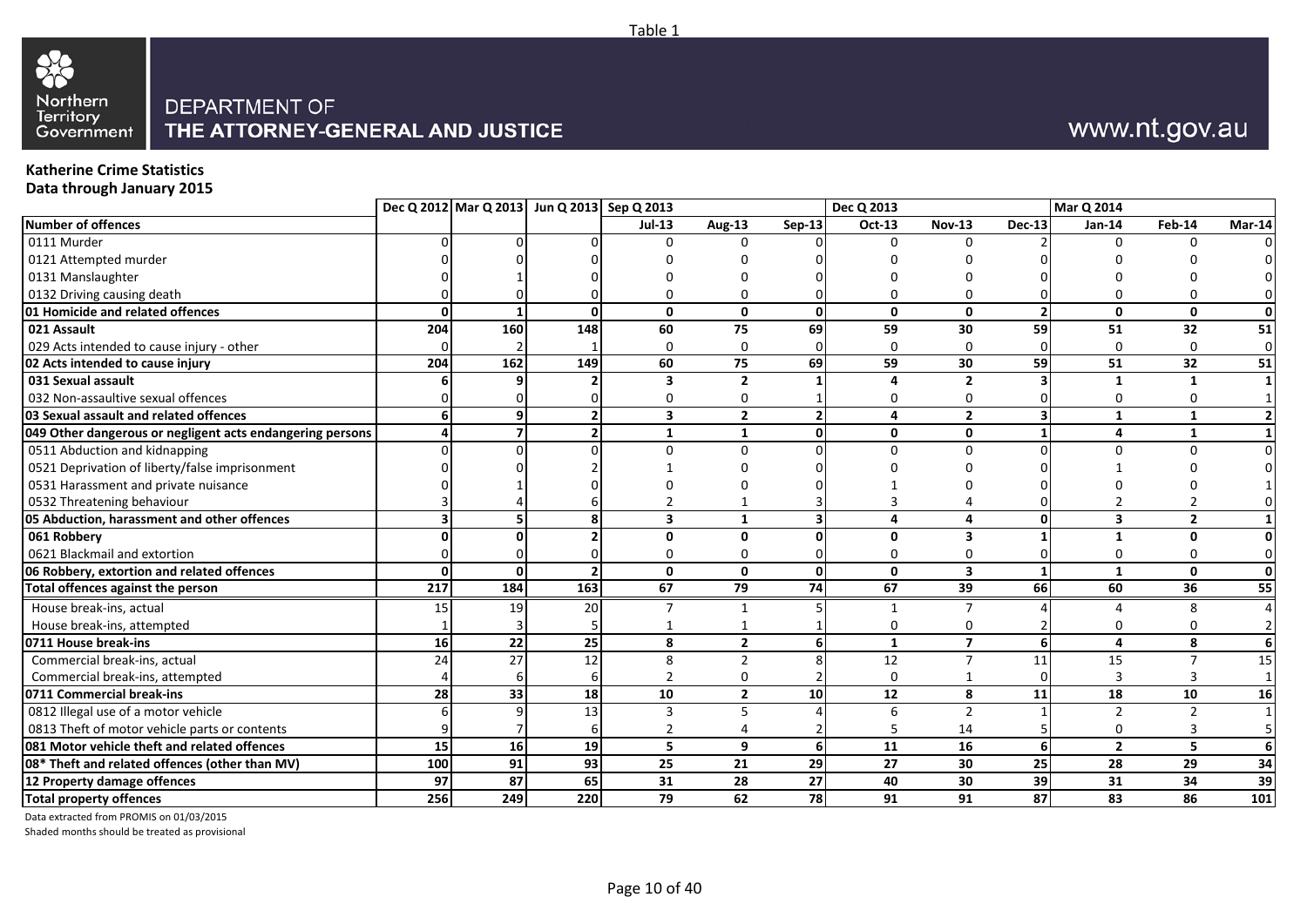# 88 Northern<br>Territory<br>Government

### DEPARTMENT OF THE ATTORNEY-GENERAL AND JUSTICE

## www.nt.gov.au

## **Katherine Crime Statistics**

**Data through January 2015**

|                                                           | Jun Q 2014      |                         |                         | Sep Q 2014     |                         |               | Dec Q 2014              |                         |               | <b>Mar Q 2015</b> |
|-----------------------------------------------------------|-----------------|-------------------------|-------------------------|----------------|-------------------------|---------------|-------------------------|-------------------------|---------------|-------------------|
| Number of offences                                        | Apr-14          | $May-14$                | <b>Jun-14</b>           | <b>Jul-14</b>  | Aug-14                  | <b>Sep-14</b> | Oct-14                  | <b>Nov-14</b>           | <b>Dec-14</b> | <b>Jan-15</b>     |
| 0111 Murder                                               |                 | $\Omega$                |                         | U              | <sup>n</sup>            |               | $\Omega$                |                         |               |                   |
| 0121 Attempted murder                                     |                 |                         |                         |                |                         |               |                         |                         |               |                   |
| 0131 Manslaughter                                         |                 |                         |                         |                | n                       |               |                         |                         |               |                   |
| 0132 Driving causing death                                | 0               | U                       |                         |                | 0                       |               |                         |                         |               |                   |
| 01 Homicide and related offences                          | $\mathbf{1}$    | $\mathbf 0$             | $\Omega$                | $\mathbf{0}$   | 0                       | $\Omega$      | $\Omega$                | $\Omega$                | $\Omega$      |                   |
| 021 Assault                                               | 60              | 46                      | 39                      | 61             | 59                      | 50            | 68                      | 51                      | 44            | 27                |
| 029 Acts intended to cause injury - other                 | $\Omega$        | ∩                       |                         |                | $\Omega$                |               | $\Omega$                |                         |               |                   |
| 02 Acts intended to cause injury                          | 60              | 46                      | 39                      | 62             | 59                      | 50            | 68                      | 51                      | 44            | 27                |
| 031 Sexual assault                                        | 3               | $\overline{2}$          |                         | 5              | $\overline{2}$          |               | $\overline{2}$          | 3                       |               |                   |
| 032 Non-assaultive sexual offences                        | 0               | $\Omega$                |                         | 0              | 0                       |               |                         | O                       |               |                   |
| 03 Sexual assault and related offences                    | 3               | $\overline{2}$          | $\overline{\mathbf{3}}$ | 5              | $\overline{\mathbf{c}}$ |               | 4                       | $\overline{\mathbf{3}}$ |               |                   |
| 049 Other dangerous or negligent acts endangering persons | $\mathbf 0$     | $\mathbf{1}$            | $\mathbf{0}$            | $\mathbf{1}$   | $\mathbf{0}$            | ŋ             | $\overline{\mathbf{3}}$ | $\mathbf{0}$            | U             |                   |
| 0511 Abduction and kidnapping                             | $\Omega$        | $\Omega$                | $\Omega$                | O              | $\Omega$                |               | $\Omega$                | $\Omega$                |               |                   |
| 0521 Deprivation of liberty/false imprisonment            |                 |                         |                         |                |                         |               |                         |                         |               |                   |
| 0531 Harassment and private nuisance                      |                 |                         |                         |                |                         |               |                         |                         |               |                   |
| 0532 Threatening behaviour                                |                 |                         |                         |                | 0                       |               |                         |                         |               |                   |
| 05 Abduction, harassment and other offences               | 1               | $\overline{\mathbf{3}}$ | $\overline{\mathbf{3}}$ | 0              | $\mathbf{0}$            |               | 5                       | $\mathbf{1}$            |               |                   |
| 061 Robbery                                               | $\mathbf{1}$    | $\mathbf 0$             |                         | $\Omega$       | $\Omega$                |               | $\Omega$                | $\mathbf{1}$            |               |                   |
| 0621 Blackmail and extortion                              | 0               | $\Omega$                | n                       | 0              | 0                       |               | $\Omega$                | $\Omega$                |               |                   |
| 06 Robbery, extortion and related offences                | $\mathbf{1}$    | $\mathbf{0}$            | 1                       | $\mathbf 0$    | $\mathbf{0}$            |               | $\Omega$                | $\mathbf{1}$            | $\Omega$      |                   |
| Total offences against the person                         | 66              | 52                      | 46                      | 68             | 61                      | 60            | 80                      | 56                      | 49            | 33                |
| House break-ins, actual                                   | 5               | 8                       |                         | 4              | 6                       |               |                         | 4                       | 14            |                   |
| House break-ins, attempted                                | $\mathbf 0$     | $\Omega$                |                         | 0              | 0                       |               |                         | $\Omega$                |               |                   |
| 0711 House break-ins                                      | 5               | 8                       | 3                       | 4              | 6                       |               | 4                       | 4                       | 14            |                   |
| Commercial break-ins, actual                              | $\overline{15}$ | $\overline{3}$          | 6                       | $\overline{2}$ | $\overline{7}$          |               | 10                      | 12                      | 22            |                   |
| Commercial break-ins, attempted                           | $\mathbf{1}$    | $\mathbf{1}$            |                         | $\Omega$       | $\Omega$                |               | 1                       | $\Omega$                |               |                   |
| 0711 Commercial break-ins                                 | 16              | 4                       | $6 \mid$                | $\overline{2}$ | $\overline{7}$          |               | 11                      | 12                      | 24            | 10                |
| 0812 Illegal use of a motor vehicle                       | 4               | 5                       |                         | 5              | 9                       |               | $\overline{2}$          | $\overline{3}$          |               |                   |
| 0813 Theft of motor vehicle parts or contents             | 3               | 3                       |                         | 3              | 12                      |               | 6                       |                         |               |                   |
| 081 Motor vehicle theft and related offences              | $\overline{7}$  | 8                       | $\mathbf{9}$            | 8              | 21                      | 11            | 8                       | 6                       | 14            |                   |
| 08* Theft and related offences (other than MV)            | 44              | 31                      | 29                      | 18             | 25                      | 26            | 40                      | 38                      | 47            | 30                |
| 12 Property damage offences                               | 32              | 20                      | 28                      | 28             | 34                      | 34            | 31                      | 39                      | 49            | 26                |
| <b>Total property offences</b>                            | 104             | 71                      | 75                      | 60             | 93                      | 82            | 94                      | 99                      | 148           | 78                |

Data extracted from PROMIS on 01/03/2015

Shaded months should be treated as provisional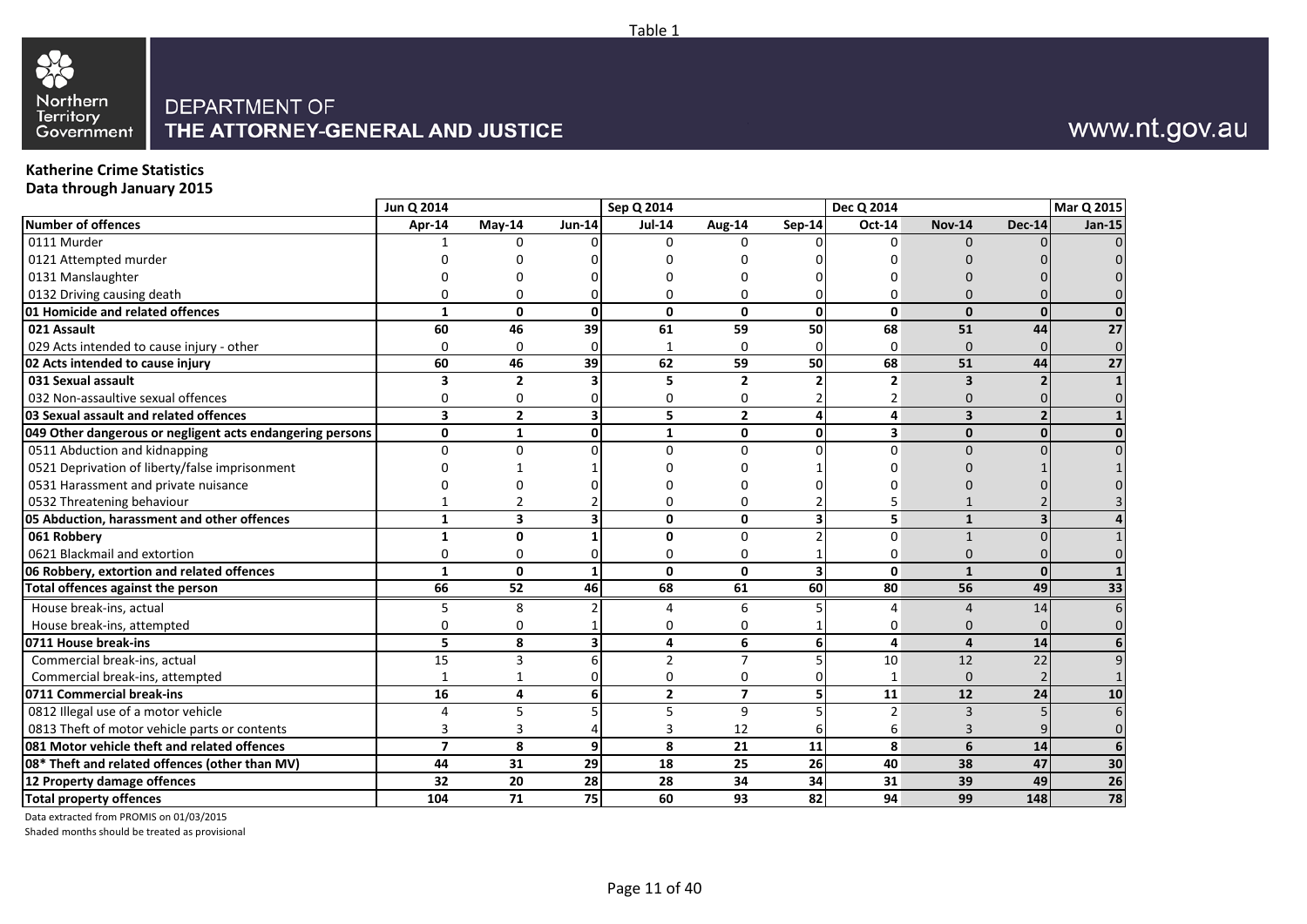

## www.nt.gov.au

#### **Tennant Creek Crime Statistics Data through January 2015**

|                                                           |     | Dec Q 2012 Mar Q 2013 Jun Q 2013 Sep Q 2013 |     |                         |                |                | Dec Q 2013     |                         |                 | Mar Q 2014    |              |                |
|-----------------------------------------------------------|-----|---------------------------------------------|-----|-------------------------|----------------|----------------|----------------|-------------------------|-----------------|---------------|--------------|----------------|
| <b>Number of offences</b>                                 |     |                                             |     | $Jul-13$                | <b>Aug-13</b>  | Sep-13         | Oct-13         | <b>Nov-13</b>           | <b>Dec-13</b>   | <b>Jan-14</b> | Feb-14       | Mar-14         |
| 0111 Murder                                               |     |                                             |     | ŋ                       |                |                |                |                         |                 |               |              |                |
| 0121 Attempted murder                                     |     |                                             |     |                         |                |                |                |                         |                 |               |              |                |
| 0131 Manslaughter                                         |     |                                             |     |                         |                |                |                |                         |                 |               |              |                |
| 0132 Driving causing death                                |     |                                             |     |                         |                |                |                |                         |                 |               |              |                |
| 01 Homicide and related offences                          |     |                                             |     | $\mathbf{0}$            | $\mathbf{0}$   | $\Omega$       | 0              | $\mathbf{1}$            |                 | $\mathbf{0}$  | $\Omega$     | $\mathbf 0$    |
| 021 Assault                                               | 127 | 200                                         | 181 | 57                      | 59             | 40             | 66             | 46                      | 56              | 51            | 26           | 44             |
| 029 Acts intended to cause injury - other                 |     |                                             |     | $\Omega$                |                |                |                | $\Omega$                |                 |               |              | $\mathbf 0$    |
| 02 Acts intended to cause injury                          | 127 | 200                                         | 181 | 57                      | 59             | 40             | 66             | 46                      | 56              | 51            | 26           | 44             |
| 031 Sexual assault                                        |     |                                             |     | $\mathbf{0}$            |                |                |                | $\mathbf 0$             |                 |               |              | $\mathbf 0$    |
| 032 Non-assaultive sexual offences                        |     |                                             |     |                         |                |                |                |                         |                 |               |              | $\mathbf 0$    |
| 03 Sexual assault and related offences                    |     |                                             |     | 0                       | 1              |                | 0              | $\mathbf{0}$            |                 | $\Omega$      | $\mathbf{0}$ | $\mathbf 0$    |
| 049 Other dangerous or negligent acts endangering persons |     |                                             |     | $\mathbf{1}$            | $\mathbf{1}$   | U              | $\mathbf{0}$   | $\mathbf 0$             |                 | $\mathbf 0$   | $\Omega$     | $\mathbf{1}$   |
| 0511 Abduction and kidnapping                             |     |                                             |     | $\Omega$                |                |                | U              | $\Omega$                |                 |               |              | $\Omega$       |
| 0521 Deprivation of liberty/false imprisonment            |     |                                             |     |                         |                |                |                |                         |                 |               |              |                |
| 0531 Harassment and private nuisance                      |     |                                             |     |                         |                |                |                |                         |                 |               |              |                |
| 0532 Threatening behaviour                                |     |                                             |     |                         |                |                |                |                         |                 |               |              |                |
| 05 Abduction, harassment and other offences               |     |                                             |     | $\mathbf 0$             | 1              | $\Omega$       | 0              | 1                       | n               | $\Omega$      | 0            | 2 <sub>l</sub> |
| 061 Robbery                                               |     |                                             |     | 0                       | n              |                | U              | $\Omega$                |                 |               |              | $\mathbf 0$    |
| 0621 Blackmail and extortion                              |     |                                             |     | 0                       |                |                |                | $\Omega$                |                 |               |              | $\mathbf 0$    |
| 06 Robbery, extortion and related offences                |     | U                                           | U   | $\mathbf{0}$            | $\mathbf{0}$   | Οl             | 0              | $\mathbf{0}$            |                 | $\mathbf{0}$  | $\Omega$     | $\mathbf{0}$   |
| Total offences against the person                         | 139 | 211                                         | 189 | 58                      | 62             | 45             | 66             | 48                      | 56              | 51            | 26           | 47             |
| House break-ins, actual                                   |     |                                             | 18  | 5.                      | 2              |                | $\mathcal{P}$  | $\mathbf 0$             |                 |               |              | $\mathbf{1}$   |
| House break-ins, attempted                                |     |                                             |     |                         |                |                |                | $\Omega$                |                 |               |              |                |
| 0711 House break-ins                                      | 10  |                                             | 18  | 5                       | $\overline{2}$ | U              | $\overline{2}$ | $\mathbf 0$             |                 | 3             | 0            | $\overline{2}$ |
| Commercial break-ins, actual                              | 20  | 15                                          | 29  | $\mathsf{\overline{8}}$ |                |                | $\mathfrak z$  | $\mathbf{3}$            |                 | Q             |              |                |
| Commercial break-ins, attempted                           |     |                                             |     |                         |                |                |                |                         |                 |               |              |                |
| 0711 Commercial break-ins                                 | 20  | 15                                          | 32  | 8                       |                |                | $\overline{2}$ | $\overline{\mathbf{3}}$ |                 | 10            |              |                |
| 0812 Illegal use of a motor vehicle                       |     |                                             |     |                         | U              |                |                |                         |                 |               |              |                |
| 0813 Theft of motor vehicle parts or contents             |     |                                             |     |                         |                |                |                | $\Omega$                |                 |               |              |                |
| 081 Motor vehicle theft and related offences              | 10  | 9                                           | я   | $\overline{2}$          | $\Omega$       | $\overline{2}$ | $\overline{2}$ | $\mathbf{1}$            | ΩI              | $\mathbf{0}$  | $\mathbf{0}$ | $\mathbf{2}$   |
| 08* Theft and related offences (other than MV)            | 29  | 38                                          | 62  | 19                      | 10             | q              | 10             | 10                      |                 | 19            | 6            | 14             |
| 12 Property damage offences                               | 61  | 40                                          | 84  | 27                      | 23             | 12             | 10             | $\overline{\mathbf{z}}$ |                 | 17            | 19           | 11             |
| <b>Total property offences</b>                            | 130 | 109                                         | 204 | 61                      | 36             | 27             | 26             | 21                      | 19 <sup>1</sup> | 49            | 29           | 35             |

Data extracted from PROMIS on 01/03/2015

Shaded months should be treated as provisional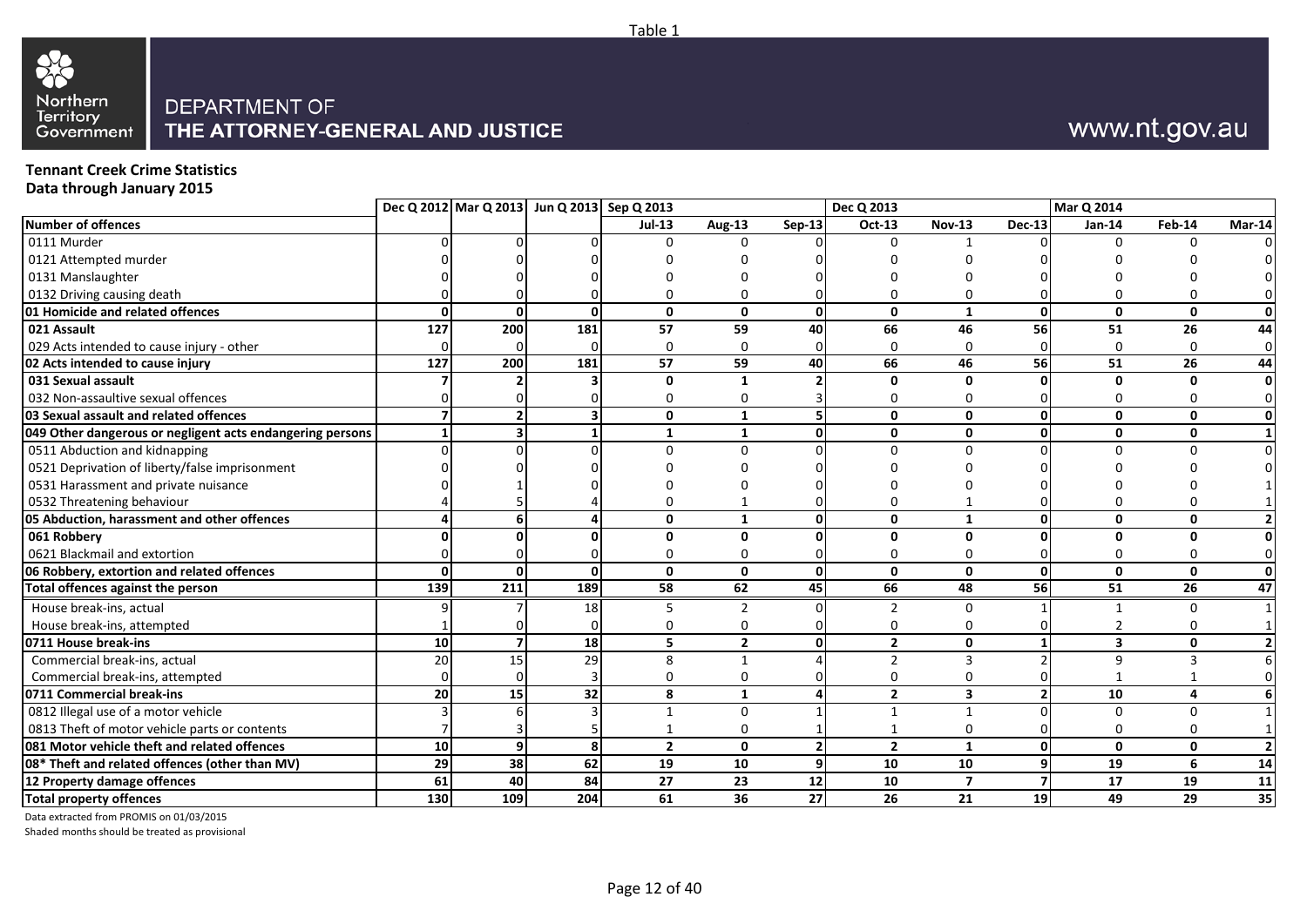

## www.nt.gov.au

## **Tennant Creek Crime Statistics**

**Data through January 2015**

|                                                           | Jun Q 2014     |                |                         | Sep Q 2014     |               |               | Dec Q 2014              |               |               | Mar Q 2015 |
|-----------------------------------------------------------|----------------|----------------|-------------------------|----------------|---------------|---------------|-------------------------|---------------|---------------|------------|
| <b>Number of offences</b>                                 | Apr-14         | $May-14$       | <b>Jun-14</b>           | <b>Jul-14</b>  | <b>Aug-14</b> | <b>Sep-14</b> | Oct-14                  | <b>Nov-14</b> | <b>Dec-14</b> | Jan-15     |
| 0111 Murder                                               |                |                |                         | C              |               |               | U                       |               |               |            |
| 0121 Attempted murder                                     |                |                |                         |                |               |               |                         |               |               |            |
| 0131 Manslaughter                                         |                |                |                         |                |               |               |                         |               |               |            |
| 0132 Driving causing death                                |                |                |                         |                | 0             |               | ŋ                       |               |               |            |
| 01 Homicide and related offences                          | 0              | $\mathbf{0}$   | $\mathbf{0}$            | 0              | $\mathbf{1}$  | $\Omega$      | 0                       | $\mathbf{0}$  | $\Omega$      |            |
| 021 Assault                                               | 22             | 33             | 22                      | 29             | 21            | 19            | 10                      | 20            | 11            | 26         |
| 029 Acts intended to cause injury - other                 | 0              | $\Omega$       | $\Omega$                | $\Omega$       | $\Omega$      |               | $\Omega$                | $\Omega$      |               |            |
| 02 Acts intended to cause injury                          | 22             | 33             | $\overline{22}$         | 29             | 21            | 19            | 10                      | 20            | 11            | 26         |
| 031 Sexual assault                                        | 0              | $\mathbf{1}$   | $\Omega$                | $\overline{2}$ | $\mathbf{0}$  |               | $\Omega$                | $\Omega$      |               |            |
| 032 Non-assaultive sexual offences                        | 0              | n              |                         | O              | $\Omega$      |               | ŋ                       |               |               |            |
| 03 Sexual assault and related offences                    | 0              | $\mathbf{1}$   | $\mathbf 0$             | $\overline{2}$ | 0             |               | 0                       | $\Omega$      |               |            |
| 049 Other dangerous or negligent acts endangering persons | $\mathbf{1}$   | $\mathbf{0}$   | $\Omega$                | 0              | $\mathbf{0}$  | $\mathbf{0}$  | 0                       | $\Omega$      | <sup>0</sup>  |            |
| 0511 Abduction and kidnapping                             | $\Omega$       | $\Omega$       | ∩                       | $\Omega$       | $\Omega$      |               | $\Omega$                | $\Omega$      |               |            |
| 0521 Deprivation of liberty/false imprisonment            |                |                |                         |                |               |               |                         |               |               |            |
| 0531 Harassment and private nuisance                      |                |                |                         |                |               |               |                         |               |               |            |
| 0532 Threatening behaviour                                | 0              |                |                         |                | $\Omega$      |               |                         |               |               |            |
| 05 Abduction, harassment and other offences               | 0              | $\mathbf{1}$   |                         | $\mathbf 0$    | $\mathbf 0$   | U             | $\mathbf{1}$            | $\Omega$      |               |            |
| 061 Robbery                                               | 0              | <sup>0</sup>   | O                       | $\Omega$       | $\Omega$      |               | $\Omega$                | $\Omega$      |               |            |
| 0621 Blackmail and extortion                              | 0              | n              |                         | $\Omega$       | $\Omega$      |               | 0                       | $\Omega$      |               |            |
| 06 Robbery, extortion and related offences                | 0              | $\mathbf{0}$   | $\mathbf{0}$            | $\mathbf{0}$   | $\mathbf{0}$  | $\Omega$      | $\Omega$                | $\Omega$      |               |            |
| Total offences against the person                         | 23             | 35             | 23                      | 31             | 22            | 20            | 11                      | 20            | 16            | 29         |
| House break-ins, actual                                   | $\overline{2}$ | 1              |                         | 0              | 0             |               | 1                       |               |               |            |
| House break-ins, attempted                                | $\mathbf 0$    | $\Omega$       |                         | $\Omega$       | $\Omega$      |               | ŋ                       | $\Omega$      |               |            |
| 0711 House break-ins                                      | $\overline{2}$ | $\mathbf{1}$   | $\overline{\mathbf{3}}$ | $\mathbf 0$    | $\mathbf 0$   |               | $\mathbf{1}$            | 3             |               |            |
| Commercial break-ins, actual                              | 6              | 9              |                         | $\mathbf{1}$   | 5             |               | ς                       | 4             |               | 10         |
| Commercial break-ins, attempted                           | 1              | $\mathbf{1}$   |                         | $\mathbf 0$    | 0             |               | 0                       | $\Omega$      |               |            |
| 0711 Commercial break-ins                                 | $\overline{7}$ | 10             | 4                       | $\mathbf{1}$   | 5             | 1             | $\overline{\mathbf{3}}$ | 4             |               | 10         |
| 0812 Illegal use of a motor vehicle                       | 0              | $\Omega$       |                         | 3              | $\mathbf{1}$  |               | $\Omega$                |               |               |            |
| 0813 Theft of motor vehicle parts or contents             | 1              | $\overline{2}$ |                         |                | 0             |               | $\mathbf 0$             | $\Omega$      |               |            |
| 081 Motor vehicle theft and related offences              | $\mathbf{1}$   | $\overline{2}$ | $\mathbf{1}$            | 4              | $\mathbf{1}$  | $\mathbf{0}$  | $\mathbf{0}$            | $\mathbf{1}$  |               |            |
| 08* Theft and related offences (other than MV)            | 5              | 18             | $\overline{7}$          | 5              | 9             | 7             | 13                      | 9             | 11            | 15         |
| 12 Property damage offences                               | 10             | 10             | 12                      | 8              | 9             | 10            | 5                       | 4             | 11            | 13         |
| <b>Total property offences</b>                            | 25             | 41             | 27                      | 18             | 24            | 19            | 22                      | 21            | 30            | 51         |

Data extracted from PROMIS on 01/03/2015

Shaded months should be treated as provisional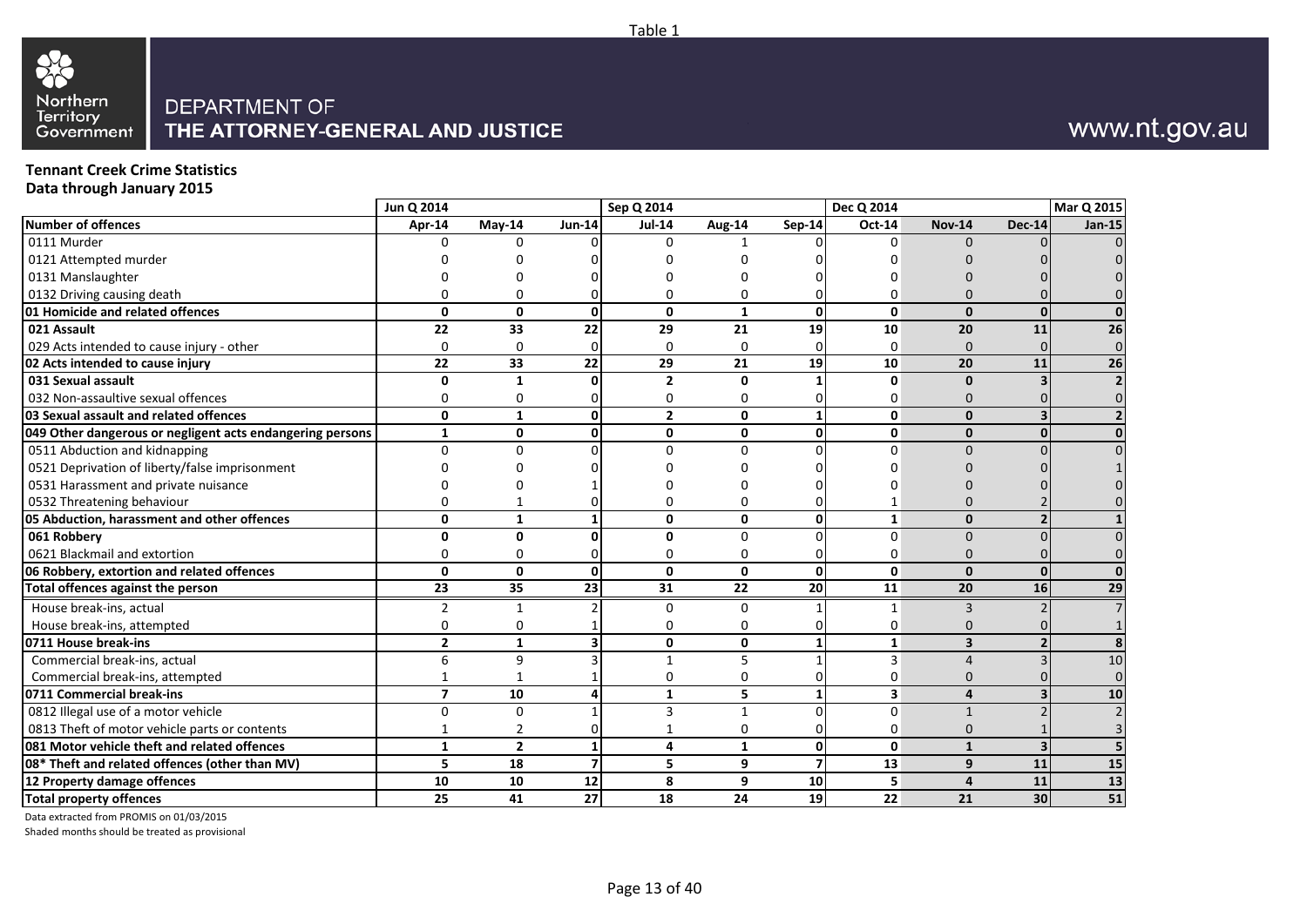

## www.nt.gov.au

## **Nhulunbuy Crime Statistics**

**Data through January 2015**

|                                                           |           | Dec Q 2012 Mar Q 2013 Jun Q 2013 Sep Q 2013 |                          |                |                          |               | Dec Q 2013              |                |                | <b>Mar Q 2014</b> |                |                         |
|-----------------------------------------------------------|-----------|---------------------------------------------|--------------------------|----------------|--------------------------|---------------|-------------------------|----------------|----------------|-------------------|----------------|-------------------------|
| <b>Number of offences</b>                                 |           |                                             |                          | $Jul-13$       | Aug-13                   | <b>Sep-13</b> | Oct-13                  | <b>Nov-13</b>  | <b>Dec-13</b>  | <b>Jan-14</b>     | Feb-14         | Mar-14                  |
| 0111 Murder                                               |           |                                             |                          | ŋ              | $\Omega$                 |               |                         | $\Omega$       |                | O                 |                |                         |
| 0121 Attempted murder                                     |           |                                             |                          |                |                          |               |                         |                |                |                   |                |                         |
| 0131 Manslaughter                                         |           |                                             |                          |                |                          |               |                         |                |                |                   |                |                         |
| 0132 Driving causing death                                |           |                                             |                          |                |                          |               |                         | $\Omega$       |                |                   |                |                         |
| 01 Homicide and related offences                          | ΩI        | $\Omega$                                    | $\mathbf{0}$             | $\mathbf{0}$   | $\mathbf{0}$             | $\mathbf{0}$  | $\mathbf 0$             | $\mathbf 0$    | $\Omega$       | 0                 | 0              | 0                       |
| 021 Assault                                               | 21        | 25                                          | 25                       | 8              | 8                        | 10            | 9                       | 10             | 11             | 10                | 12             | 5                       |
| 029 Acts intended to cause injury - other                 |           |                                             |                          | $\Omega$       | $\Omega$                 |               | $\mathbf 0$             | $\mathbf{1}$   |                | $\Omega$          | $\Omega$       | 0                       |
| 02 Acts intended to cause injury                          | 21        | 25                                          | $\overline{25}$          | 8              | 8                        | 10            | 9                       | 11             | 11             | 10                | 12             | $\overline{\mathbf{5}}$ |
| 031 Sexual assault                                        |           |                                             | ŋ                        | $\mathbf{0}$   | $\Omega$                 |               | $\mathbf 0$             | 1              |                | 0                 | U              | $\pmb{0}$               |
| 032 Non-assaultive sexual offences                        |           |                                             |                          | n              | n                        |               | $\Omega$                | $\Omega$       |                |                   |                | 0                       |
| 03 Sexual assault and related offences                    |           |                                             | 0                        | $\mathbf 0$    | $\mathbf{0}$             | $\Omega$      | $\mathbf 0$             | $\mathbf{1}$   |                | 0                 | 0              | $\mathbf{0}$            |
| 049 Other dangerous or negligent acts endangering persons | 0         | ŋ                                           | $\Omega$                 | $\overline{2}$ | $\mathbf{0}$             | $\Omega$      | 0                       | 0              | $\Omega$       | 0                 | 0              | $\mathbf 0$             |
| 0511 Abduction and kidnapping                             |           |                                             |                          | $\Omega$       | $\Omega$                 |               | $\Omega$                | $\Omega$       |                |                   | U              | $\Omega$                |
| 0521 Deprivation of liberty/false imprisonment            |           |                                             |                          |                |                          |               |                         |                |                |                   |                |                         |
| 0531 Harassment and private nuisance                      |           |                                             |                          |                |                          |               |                         |                |                |                   |                |                         |
| 0532 Threatening behaviour                                |           |                                             |                          |                |                          |               |                         |                |                |                   |                |                         |
| 05 Abduction, harassment and other offences               |           |                                             |                          | $\mathbf{1}$   | 0                        |               | $\mathbf 0$             | $\overline{2}$ | $\mathbf{0}$   | 1                 | 1              | 1                       |
| 061 Robbery                                               |           |                                             |                          | $\Omega$       | $\Omega$                 |               | $\mathbf{0}$            | $\mathbf{0}$   |                | 0                 | 0              | $\pmb{0}$               |
| 0621 Blackmail and extortion                              |           |                                             |                          | $\Omega$       | <sup>0</sup>             |               | 0                       | 0              |                |                   | 0              | 0                       |
| 06 Robbery, extortion and related offences                | ΩI        | $\Omega$                                    | $\Omega$                 | $\mathbf{0}$   | $\mathbf{0}$             | $\Omega$      | $\mathbf 0$             | $\mathbf{0}$   | $\Omega$       | $\mathbf{0}$      | $\mathbf{0}$   | $\mathbf 0$             |
| Total offences against the person                         | 24        | 29                                          | 26                       | 11             | 8                        | 11            | 9                       | 14             | 13             | 11                | 13             | 6                       |
| House break-ins, actual                                   |           |                                             |                          | 5              |                          |               | $\mathbf 0$             | 3              |                | 2                 | 0              | 6                       |
| House break-ins, attempted                                |           |                                             |                          | $\Omega$       | $\Omega$                 |               | $\Omega$                |                |                |                   | U              | 0                       |
| 0711 House break-ins                                      |           |                                             | 6                        | 5              | 1                        | $\Omega$      | $\mathbf 0$             | 4              |                | $\overline{2}$    | 0              | 6                       |
| Commercial break-ins, actual                              |           |                                             |                          | 5              | $\mathbf{R}$             |               | $\Omega$                | $\mathbf{1}$   |                | 5                 | $\overline{2}$ |                         |
| Commercial break-ins, attempted                           |           |                                             |                          | 0              |                          |               | $\mathbf 0$             | $\mathbf 0$    |                | 0                 | 0              | 1                       |
| 0711 Commercial break-ins                                 |           | 10                                          | $\overline{\phantom{a}}$ | 5              | $\overline{9}$           |               | $\mathbf 0$             | $\mathbf{1}$   |                | 5                 | $\overline{2}$ | $\overline{2}$          |
| 0812 Illegal use of a motor vehicle                       |           |                                             |                          | $\Lambda$      | $\overline{\phantom{0}}$ |               | $\Omega$                | $\mathbf{1}$   |                | $\mathbf{1}$      |                |                         |
| 0813 Theft of motor vehicle parts or contents             |           |                                             |                          | $\Omega$       |                          |               | 0                       | $\Omega$       |                |                   |                | 0                       |
| 081 Motor vehicle theft and related offences              |           |                                             |                          | $\overline{a}$ | $\overline{\mathbf{3}}$  |               | $\mathbf 0$             | $\mathbf{1}$   | $\mathbf{0}$   | $\overline{2}$    | $\overline{2}$ | $\mathbf{1}$            |
| 08* Theft and related offences (other than MV)            | 23        | 21                                          | 22                       | 15             | $\overline{\mathbf{3}}$  | 6             | 6                       | 6              | $\overline{9}$ | 8                 | $\overline{7}$ | 15                      |
| 12 Property damage offences                               | 20        | 19                                          | 12                       | 15             | 8                        | $\mathbf{0}$  | $\overline{\mathbf{3}}$ | 4              |                | 4                 | 1              | 5                       |
| <b>Total property offences</b>                            | <b>59</b> | 56                                          | 52                       | 44             | 24                       | 8             | 9                       | 16             | 13             | 21                | 12             | 29                      |

Data extracted from PROMIS on 01/03/2015

Shaded months should be treated as provisional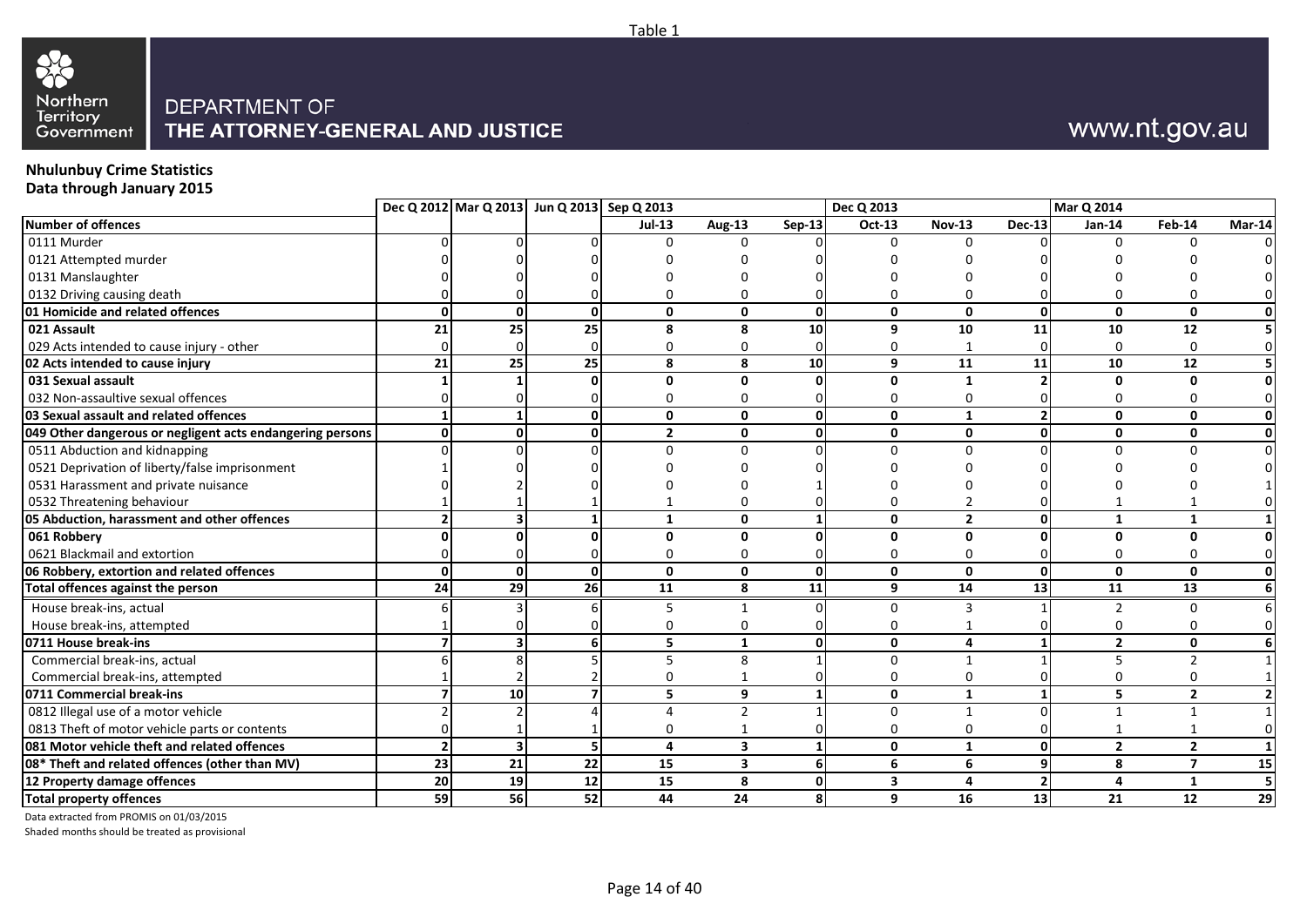# 88 Northern<br>Territory<br>Government

### DEPARTMENT OF THE ATTORNEY-GENERAL AND JUSTICE

## www.nt.gov.au

## **Nhulunbuy Crime Statistics**

**Data through January 2015**

|                                                           | Jun Q 2014     |                |                         | Sep Q 2014     |                         |               | Dec Q 2014     |                |               | <b>Mar Q 2015</b> |
|-----------------------------------------------------------|----------------|----------------|-------------------------|----------------|-------------------------|---------------|----------------|----------------|---------------|-------------------|
| <b>Number of offences</b>                                 | Apr-14         | $May-14$       | <b>Jun-14</b>           | <b>Jul-14</b>  | Aug-14                  | <b>Sep-14</b> | Oct-14         | <b>Nov-14</b>  | <b>Dec-14</b> | <b>Jan-15</b>     |
| 0111 Murder                                               |                | n              |                         |                | n                       |               | n              |                |               |                   |
| 0121 Attempted murder                                     |                |                |                         |                |                         |               |                |                |               |                   |
| 0131 Manslaughter                                         |                |                |                         |                |                         |               |                |                |               |                   |
| 0132 Driving causing death                                | 0              |                |                         |                | 0                       |               |                |                |               |                   |
| 01 Homicide and related offences                          | $\mathbf{0}$   | $\mathbf 0$    | $\mathbf{0}$            | $\mathbf{1}$   | $\mathbf{0}$            | U             | $\Omega$       | $\Omega$       | $\Omega$      |                   |
| 021 Assault                                               | 11             | 12             | 16                      | 15             | 14                      |               | 10             | 9              | 23            |                   |
| 029 Acts intended to cause injury - other                 | $\mathbf{0}$   | $\Omega$       | $\Omega$                | $\Omega$       | $\Omega$                |               | $\Omega$       | $\Omega$       |               |                   |
| 02 Acts intended to cause injury                          | 11             | 12             | 16                      | 15             | 14                      |               | 10             | 9              | 23            |                   |
| 031 Sexual assault                                        | $\mathbf 0$    | $\Omega$       | $\Omega$                | $\mathbf{1}$   | $\Omega$                |               | <sup>n</sup>   | $\overline{2}$ |               |                   |
| 032 Non-assaultive sexual offences                        | 0              | $\Omega$       |                         | 0              | 0                       |               |                | $\Omega$       |               |                   |
| 03 Sexual assault and related offences                    | $\mathbf 0$    | $\mathbf 0$    | $\mathbf{0}$            | $\mathbf{1}$   | $\mathbf{0}$            | ŋ             | $\Omega$       | $\overline{2}$ | U             |                   |
| 049 Other dangerous or negligent acts endangering persons | 0              | $\mathbf{0}$   | $\mathbf{0}$            | $\mathbf{0}$   | $\mathbf{1}$            | ŋ             | $\Omega$       | $\mathbf{0}$   | U             |                   |
| 0511 Abduction and kidnapping                             | $\Omega$       | $\Omega$       | $\Omega$                | O              | 0                       |               | $\Omega$       | $\Omega$       |               |                   |
| 0521 Deprivation of liberty/false imprisonment            |                |                |                         |                |                         |               |                |                |               |                   |
| 0531 Harassment and private nuisance                      |                |                |                         |                |                         |               |                |                |               |                   |
| 0532 Threatening behaviour                                | ŋ              |                |                         |                | U                       |               |                |                |               |                   |
| 05 Abduction, harassment and other offences               | $\mathbf 0$    | 0              | 1                       | 0              | 0                       |               | $\mathbf{1}$   | $\mathbf{1}$   | ŋ             |                   |
| 061 Robbery                                               | $\Omega$       | $\mathbf{1}$   | $\Omega$                | $\Omega$       | $\Omega$                |               | $\Omega$       | $\Omega$       |               |                   |
| 0621 Blackmail and extortion                              | 0              | $\Omega$       | C                       | 0              | $\Omega$                |               | $\Omega$       | $\Omega$       |               |                   |
| 06 Robbery, extortion and related offences                | $\mathbf 0$    | $\mathbf{1}$   | $\mathbf 0$             | $\mathbf 0$    | $\mathbf{0}$            | ŋ             | $\Omega$       | $\Omega$       | $\Omega$      |                   |
| Total offences against the person                         | 11             | 13             | 17                      | 17             | 15                      | q             | 11             | 12             | 23            |                   |
| House break-ins, actual                                   | $\overline{2}$ | $\Omega$       | з                       | 2              | $\Omega$                |               | $\Omega$       | $\mathbf{1}$   |               |                   |
| House break-ins, attempted                                | 0              | 0              |                         | 0              | 0                       |               | $\Omega$       |                |               |                   |
| 0711 House break-ins                                      | $\overline{2}$ | $\mathbf 0$    | $\overline{\mathbf{3}}$ | $\overline{2}$ | 0                       | ŋ             | 0              | $\overline{2}$ |               |                   |
| Commercial break-ins, actual                              | $\Omega$       | $\Omega$       |                         | $\Omega$       | $\mathbf{1}$            |               | $\mathfrak{p}$ | $\Omega$       |               |                   |
| Commercial break-ins, attempted                           | 0              | $\Omega$       |                         | $\Omega$       | 0                       |               | $\Omega$       | 0              |               |                   |
| 0711 Commercial break-ins                                 | $\mathbf 0$    | $\mathbf{0}$   | $\overline{\mathbf{3}}$ | $\mathbf{0}$   | $\mathbf{1}$            |               | $\overline{2}$ | $\mathbf{0}$   |               |                   |
| 0812 Illegal use of a motor vehicle                       | 1              | $\mathbf{1}$   | $\Omega$                | $\Omega$       | $\Omega$                |               | $\Omega$       | $\overline{2}$ |               |                   |
| 0813 Theft of motor vehicle parts or contents             | 0              | $\Omega$       | O                       |                | 0                       |               |                | $\Omega$       |               |                   |
| 081 Motor vehicle theft and related offences              | $\mathbf{1}$   | $\mathbf{1}$   | $\Omega$                | $\mathbf{1}$   | 0                       |               | $\Omega$       | $\overline{2}$ |               |                   |
| 08* Theft and related offences (other than MV)            | 5              | 8              | 8                       | 5              | $\overline{\mathbf{3}}$ |               | 5              | $\overline{2}$ | 10            | 15                |
| 12 Property damage offences                               | 3              | $\overline{2}$ | 7                       | 7              | 1                       |               | 1              | $\overline{7}$ |               | 14                |
| <b>Total property offences</b>                            | 11             | 11             | 21                      | 15             | 5                       | 8             | 8              | 13             | 24            | 36                |

Data extracted from PROMIS on 01/03/2015

Shaded months should be treated as provisional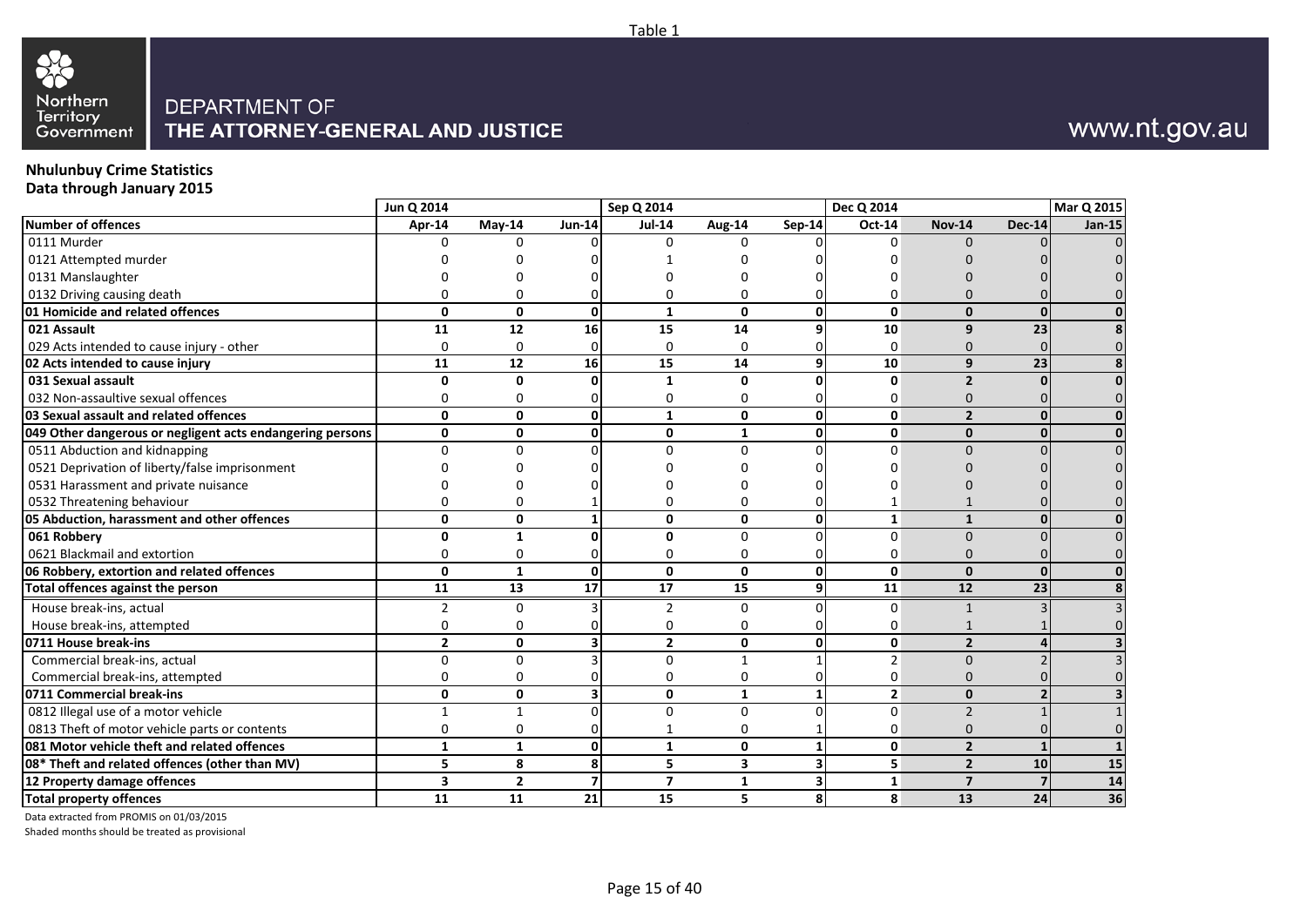

## www.nt.gov.au

## **NT Balance Crime Statistics**

**Data through January 2015**

| <b>Number of offences</b>                                 |                          |          |                  |                |                         |               |                |                |                 |              |              |                 |
|-----------------------------------------------------------|--------------------------|----------|------------------|----------------|-------------------------|---------------|----------------|----------------|-----------------|--------------|--------------|-----------------|
|                                                           |                          |          |                  | $Jul-13$       | <b>Aug-13</b>           | <b>Sep-13</b> | Oct-13         | <b>Nov-13</b>  | <b>Dec-13</b>   | Jan-14       | Feb-14       | Mar-14          |
| 0111 Murder                                               |                          |          |                  | $\mathcal{P}$  | $\Omega$                |               |                | $\Omega$       |                 | U            |              |                 |
| 0121 Attempted murder                                     |                          |          |                  |                |                         |               |                |                |                 |              |              |                 |
| 0131 Manslaughter                                         |                          |          |                  |                |                         |               |                |                |                 |              |              |                 |
| 0132 Driving causing death                                |                          |          |                  |                |                         |               |                | $\Omega$       |                 |              |              | 0               |
| 01 Homicide and related offences                          |                          | $\Omega$ |                  | $\overline{2}$ | 1                       | $\Omega$      | $\Omega$       | $\mathbf{0}$   | $\Omega$        | $\mathbf{0}$ | $\Omega$     | $\mathbf{0}$    |
| 021 Assault                                               | 540                      | 536      | 546              | 153            | 179                     | 184           | 189            | 206            | 184             | 156          | 145          | 159             |
| 029 Acts intended to cause injury - other                 |                          |          |                  | $\Omega$       | $\Omega$                |               | $\Omega$       | $\Omega$       | U               |              | $\Omega$     | 0               |
| 02 Acts intended to cause injury                          | 542                      | 536      | 549              | 153            | 179                     | 184           | 189            | 206            | 184             | 157          | 145          | 159             |
| 031 Sexual assault                                        | 22                       | 21       | 22               | 15             | $\overline{\mathbf{z}}$ |               | 12             | 4              |                 | 10           | 9            | 9               |
| 032 Non-assaultive sexual offences                        |                          |          |                  | $\overline{2}$ |                         |               | $\Omega$       |                |                 |              |              | 0               |
| 03 Sexual assault and related offences                    | 25                       | 23       | 25               | 17             | 8                       | 5             | 12             | 5              | 9               | 12           | 10           | 9               |
| 049 Other dangerous or negligent acts endangering persons |                          | 12       | 9                | 3              | 4                       |               | 3              | 6              |                 | 5            | $\mathbf{2}$ | $\mathbf 1$     |
| 0511 Abduction and kidnapping                             |                          |          |                  | $\Omega$       | $\Omega$                |               | $\Omega$       | $\Omega$       |                 | $\Omega$     | 0            | $\pmb{0}$       |
| 0521 Deprivation of liberty/false imprisonment            |                          |          |                  |                |                         |               |                |                |                 |              |              |                 |
| 0531 Harassment and private nuisance                      |                          |          |                  |                |                         |               |                |                |                 |              |              |                 |
| 0532 Threatening behaviour                                | 26                       | 27       | 31               | 12             | 6                       | 20            | $\overline{7}$ | 10             | 12              | 12           |              |                 |
| 05 Abduction, harassment and other offences               | 37                       | 35       | 45               | 13             | 9                       | 25            | 11             | 12             | 18              | 16           | 9            | 4               |
| 061 Robbery                                               |                          |          |                  | 1              | $\mathbf{0}$            |               | 1              | 1              |                 | 0            | 0            | 1               |
| 0621 Blackmail and extortion                              |                          |          |                  | 0              | $\Omega$                |               | $\Omega$       | $\Omega$       |                 | 0            |              | 0               |
| 06 Robbery, extortion and related offences                | $\overline{\phantom{a}}$ |          |                  | $\mathbf{1}$   | $\mathbf{0}$            | $\Omega$      | $\mathbf{1}$   | $\mathbf{1}$   | $\Omega$        | $\mathbf{0}$ | $\Omega$     | $\mathbf{1}$    |
| Total offences against the person                         | 618                      | 607      | 633              | 189            | 201                     | 215           | 216            | 230            | 213             | 190          | 166          | 174             |
| House break-ins, actual                                   | 90 <sup>1</sup>          | 98       | 45               | 14             | 21                      | 17            | 30             | 25             | 24              | 44           | 8            | 19              |
| House break-ins, attempted                                | 11                       | 19       |                  | -5             | 5                       |               | 3              | 2              |                 | 5            |              | 1               |
| 0711 House break-ins                                      | 101                      | 117      | 53               | 19             | 26                      | 17            | 33             | 27             | 27              | 49           | 14           | 20              |
| Commercial break-ins, actual                              | 155                      | 201      | $\overline{131}$ | 33             | 30                      | 30            | 44             | 43             | 45              | 75           | 43           | $\overline{58}$ |
| Commercial break-ins, attempted                           | 26                       | 24       | 11               | $\overline{2}$ | $\overline{3}$          |               | $\overline{2}$ | $\overline{2}$ | 6               | 4            |              | 4               |
| 0711 Commercial break-ins                                 | 181                      | 225      | 142              | 35             | 33                      | 31            | 46             | 45             | 51              | 79           | 46           | 62              |
| 0812 Illegal use of a motor vehicle                       | 60                       | 47       | 39               | 24             | 14                      | 11            | 18             | 8              | 12              | 12           | 12           | 16              |
| 0813 Theft of motor vehicle parts or contents             | 25                       | 23       | 36               | 8              |                         |               | $\mathbf{q}$   | $\overline{7}$ | 61              |              |              | $\overline{7}$  |
| 081 Motor vehicle theft and related offences              | 85                       | 70       | 75               | 32             | 21                      | 20            | 27             | 15             | 18 <sup>l</sup> | 19           | 17           | 23              |
| 08* Theft and related offences (other than MV)            | 295                      | 298      | 270              | 72             | 73                      | 47            | 69             | 82             | 89              | 101          | 71           | 97              |
| 12 Property damage offences                               | 379                      | 373      | 286              | 99             | 100                     | 96            | 108            | 124            | 100             | 158          | 82           | 113             |
| <b>Total property offences</b>                            | 1,041                    | 1,083    | 826              | 257            | 253                     | 211           | 283            | 293            | 285             | 406          | 230          | 315             |

Data extracted from PROMIS on 01/03/2015

Shaded months should be treated as provisional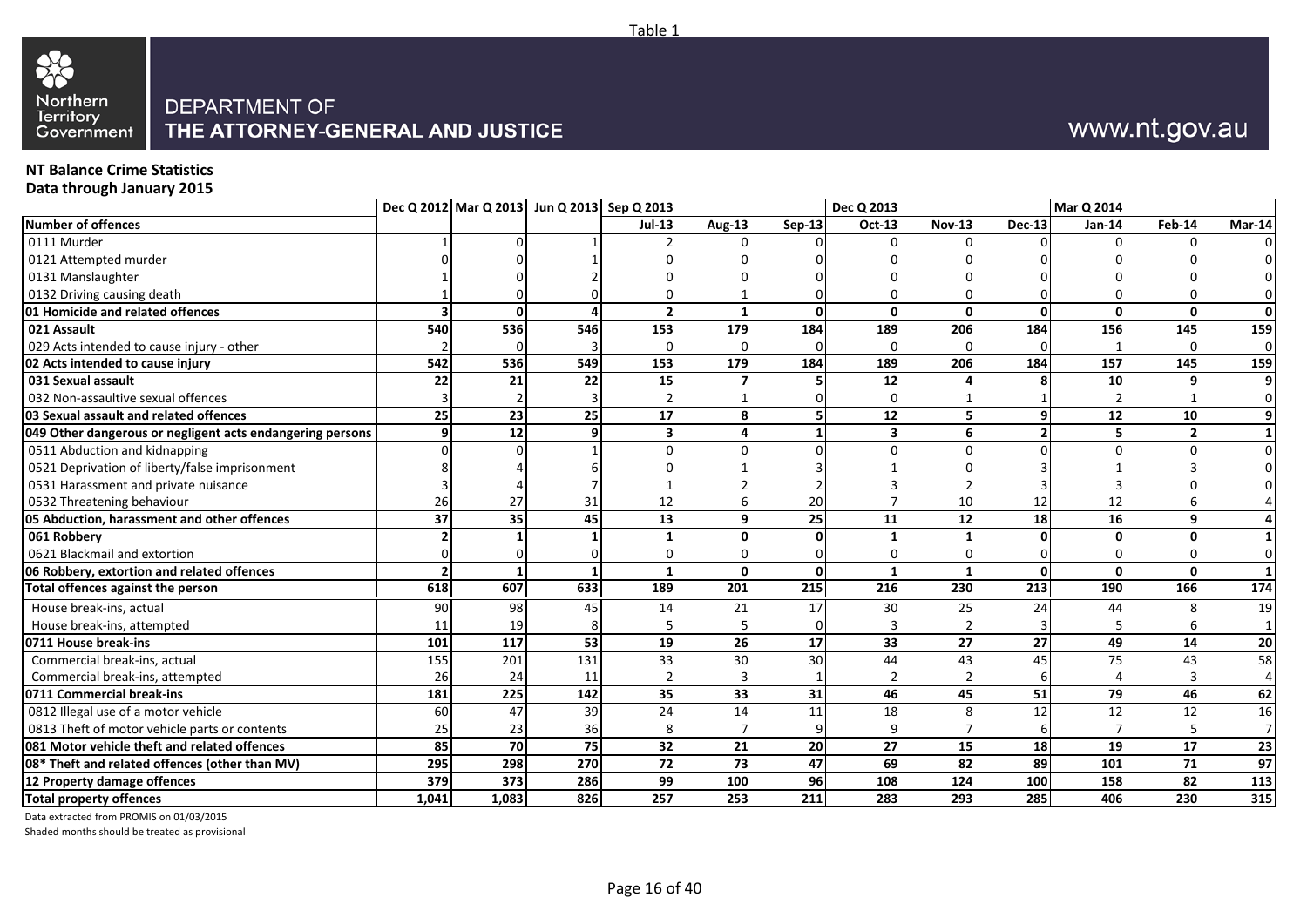# 88 Northern<br>Territory<br>Government

### DEPARTMENT OF THE ATTORNEY-GENERAL AND JUSTICE

## www.nt.gov.au

## **NT Balance Crime Statistics**

**Data through January 2015**

|                                                           | Jun Q 2014     |                |                         | Sep Q 2014     |                |               | Dec Q 2014              |                |               | <b>Mar Q 2015</b> |
|-----------------------------------------------------------|----------------|----------------|-------------------------|----------------|----------------|---------------|-------------------------|----------------|---------------|-------------------|
| Number of offences                                        | Apr-14         | $May-14$       | <b>Jun-14</b>           | <b>Jul-14</b>  | Aug-14         | <b>Sep-14</b> | Oct-14                  | <b>Nov-14</b>  | <b>Dec-14</b> | <b>Jan-15</b>     |
| 0111 Murder                                               |                | $\Omega$       |                         | <sup>0</sup>   | <sup>0</sup>   |               | $\Omega$                | <sup>0</sup>   |               |                   |
| 0121 Attempted murder                                     |                |                |                         |                |                |               |                         |                |               |                   |
| 0131 Manslaughter                                         |                |                |                         |                | U              |               |                         |                |               |                   |
| 0132 Driving causing death                                | $\Omega$       | $\Omega$       |                         |                | 0              |               |                         |                |               |                   |
| 01 Homicide and related offences                          | $\mathbf{1}$   | $\Omega$       | $\Omega$                | $\Omega$       | $\mathbf{0}$   | $\Omega$      | $\Omega$                | $\Omega$       | $\Omega$      |                   |
| 021 Assault                                               | 177            | 172            | 158                     | 158            | 184            | 197           | 205                     | 230            | 203           | 168               |
| 029 Acts intended to cause injury - other                 | $\Omega$       |                |                         |                | $\Omega$       |               | n                       |                |               |                   |
| 02 Acts intended to cause injury                          | 177            | 173            | 160                     | 159            | 184            | 197           | 205                     | 230            | 203           | 169               |
| 031 Sexual assault                                        | 11             | 12             | 8                       | 11             | 7              | 13            | 10                      | $\overline{7}$ |               |                   |
| 032 Non-assaultive sexual offences                        | 1              | $\overline{2}$ | O                       | $\overline{2}$ | -1             |               | $\Omega$                | $\Omega$       |               |                   |
| 03 Sexual assault and related offences                    | 12             | 14             | 8                       | 13             | 8              | 13            | 10                      | $\overline{7}$ | Δ             |                   |
| 049 Other dangerous or negligent acts endangering persons | 3              | $\overline{7}$ | $\overline{\mathbf{3}}$ | 4              | $\mathbf{1}$   |               | $\overline{\mathbf{3}}$ | 3              | $\Omega$      |                   |
| 0511 Abduction and kidnapping                             | $\Omega$       | $\Omega$       | $\Omega$                | U              | $\Omega$       |               | $\Omega$                | $\Omega$       |               |                   |
| 0521 Deprivation of liberty/false imprisonment            |                |                |                         |                |                |               |                         |                |               |                   |
| 0531 Harassment and private nuisance                      |                |                |                         |                |                |               |                         |                |               |                   |
| 0532 Threatening behaviour                                |                | 8              | q                       | 13             | 14             | 11            |                         | 11             | 11            |                   |
| 05 Abduction, harassment and other offences               | 5              | 13             | 14                      | 20             | 23             | 12            | 10                      | 17             | 18            | 10                |
| 061 Robbery                                               | $\mathbf 0$    | $\mathbf{1}$   |                         | $\Omega$       | $\overline{2}$ |               | $\mathbf{1}$            | $\Omega$       |               |                   |
| 0621 Blackmail and extortion                              | 0              | $\Omega$       | n                       | 0              | 0              |               | 0                       | 0              |               |                   |
| 06 Robbery, extortion and related offences                | $\mathbf 0$    | $\mathbf{1}$   | 1                       | $\mathbf 0$    | $\overline{2}$ | ŋ             | $\mathbf{1}$            | $\mathbf{0}$   |               |                   |
| Total offences against the person                         | 198            | 208            | 186                     | 196            | 218            | 225           | 229                     | 257            | 227           | 186               |
| House break-ins, actual                                   | 18             | 24             | 31                      | 15             | 11             | 23            | 21                      | 18             | 29            | 24                |
| House break-ins, attempted                                | 4              | 3              | 3                       | 3              | 0              |               | $\overline{2}$          |                |               |                   |
| 0711 House break-ins                                      | 22             | 27             | 34                      | 18             | 11             | 24            | 23                      | 24             | 31            | 28                |
| Commercial break-ins, actual                              | 72             | 49             | 50                      | 19             | 32             | 26            | 44                      | 32             | 54            | $\overline{71}$   |
| Commercial break-ins, attempted                           | $\overline{7}$ | 7              |                         | $\overline{2}$ | $\overline{7}$ |               | 8                       |                |               | 12                |
| 0711 Commercial break-ins                                 | 79             | 56             | 55                      | 21             | 39             | 29            | 52                      | 38             | 56            | 83                |
| 0812 Illegal use of a motor vehicle                       | 14             | 18             | 17                      | 14             | 15             |               | 26                      | 19             | 17            | 23                |
| 0813 Theft of motor vehicle parts or contents             | 7              | 14             | 10                      | 7              | 12             |               | 11                      |                |               | 13                |
| 081 Motor vehicle theft and related offences              | 21             | 32             | 27                      | 21             | 27             | 16            | 37                      | 27             | 23            | 36                |
| 08* Theft and related offences (other than MV)            | 95             | 107            | 99                      | 57             | 91             | 70            | 102                     | 91             | 108           | 101               |
| 12 Property damage offences                               | 103            | 112            | 111                     | 65             | 101            | 92            | 118                     | 112            | 122           | 121               |
| <b>Total property offences</b>                            | 320            | 334            | <b>326</b>              | 182            | 269            | 231           | 332                     | 292            | 340           | 369               |

Data extracted from PROMIS on 01/03/2015

Shaded months should be treated as provisional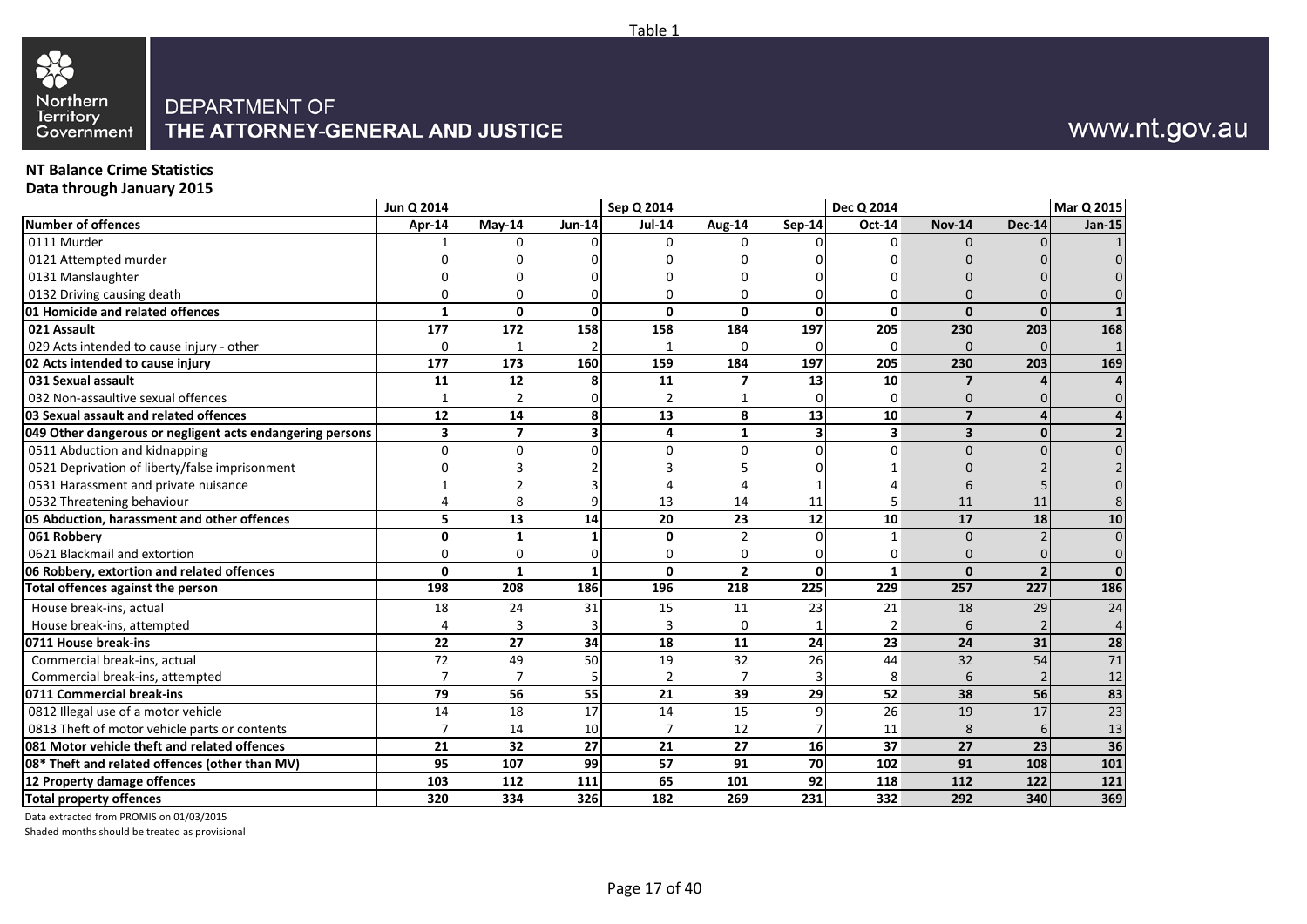

## www.nt.gov.au

#### **Northern Territory Assault Statistics Data through January 2015**

|                                       |                                                  |                  | Dec Q 2012 Mar Q 2013 Jun Q 2013 Sep Q 2013 |       |               |               |          | Dec Q 2013 |          |             | <b>Mar Q 2014</b> |        |        |
|---------------------------------------|--------------------------------------------------|------------------|---------------------------------------------|-------|---------------|---------------|----------|------------|----------|-------------|-------------------|--------|--------|
| Domestic violence                     | <b>IAIcohol involvement</b>                      |                  |                                             |       | <b>Jul-13</b> | <b>Aug-13</b> | $Sep-13$ | Oct-13     | $Nov-13$ | $Dec-13$    | $Jan-14$          | Feb-14 | Mar-14 |
| DV involved                           | Alcohol involved                                 | 646              | 768                                         | 744   | 280           | 322           | 276      | 258        | 229      | 284         | 238               | 198    | 197    |
|                                       | No alcohol involved                              | 260              | 318                                         | 284   | 84            | 83            | 105      | 111        | 118      | 961         | 86                | 73     | 104    |
|                                       | Not known                                        | 114 <sub>1</sub> | 138                                         | 115   | 35            | 39            | 31       | 47         | 32       | 37          | 40                | 37     | 33     |
| <b>DV</b> involved Total              |                                                  | 1,020            | 1,224                                       | 1,143 | 399           | 444           | 412      | 416        | 379      | 417         | 364               | 308    | 334    |
| DV not involved                       | Alcohol involved                                 | 427              | 415                                         | 397   | 130           | 123           | 129      | 131        | 117      | 155         | 121               | 102    | 108    |
|                                       | No alcohol involved                              | 185              | 182                                         | 167   | 54            | 65            | 56       | 50         | 65       | 55          | 52                | 56     | 65     |
|                                       | Not known                                        | 191              | 183                                         | 177   | 69            | 66            |          | 63         | 52       | 52          | 51                | 43     | 69     |
| <b>DV</b> not involved Total          |                                                  | 803              | 780                                         | 741   | 253           | 254           | 235      | 244        | 234      | 262         | 224               | 201    | 242    |
| Total assaults                        |                                                  | 1,823            | 2,004                                       | 1,884 | 652           | 698           | 647      | 660        | 613      | <b>6791</b> | 588               | 509    | 576    |
| Assaults with alcohol involved        |                                                  | 1,073            | 1,183                                       | 1,141 | 410           | 445           | 405      | 389        | 346      | 4391        | 359               | 300    | 305    |
| Assaults with no alcohol involved     |                                                  | 445              | 500                                         | 451   | 138           | 148           | 161      | 161        | 183      | 151         | 138               | 129    | 169    |
|                                       | Assaults with alcohol involvement unknown        | 305              | 321                                         | 292   | 104           | 105           | 81       | 110        | 84       | 89          | 91                | 80     | 102    |
|                                       | l% of assaults associated with domestic violence | 56.0%            | 61.1%                                       | 60.7% | 61.2%         | 63.6%         | 63.7%    | 63.0%      | 61.8%    | 61.4%       | 61.9%             | 60.5%  | 58.0%  |
| % of assaults associated with alcohol |                                                  | 58.9%            | 59.0%                                       | 60.6% | 62.9%         | 63.8%         | 62.6%    | 58.9%      | 56.4%    | 64.7%l      | 61.1%             | 58.9%  | 53.0%  |

Data extracted from PROMIS on 01/03/2015

Shaded months should be treated as provisional

#### **Darwin Assault Statistics Data through January 2015**

|                                        |                                                  |                 | Dec Q 2012 Mar Q 2013 |       | Jun Q 2013 Sep Q 2013 |               |          | Dec Q 2013 |          |                 | <b>Mar Q 2014</b> |        |                 |
|----------------------------------------|--------------------------------------------------|-----------------|-----------------------|-------|-----------------------|---------------|----------|------------|----------|-----------------|-------------------|--------|-----------------|
| Domestic violence                      | <b>Alcohol involvement</b>                       |                 |                       |       | <b>Jul-13</b>         | <b>Aug-13</b> | $Sep-13$ | Oct-13     | $Nov-13$ | Dec-13          | Jan-14            | Feb-14 | Mar-14          |
| DV involved                            | Alcohol involved                                 | 83              | 118                   | 117   | 35                    | 53            | 38       | 41         | 28       | 51              | 40                | 39     | 43 <sub>l</sub> |
|                                        | No alcohol involved                              | 30 <sup>1</sup> | 33                    | 28    |                       | 11            | 13       | 12         | 21       |                 | 14                | 14     | 14 <sup>1</sup> |
|                                        | Not known                                        | 19 <sup>1</sup> | 24                    | 181   | h                     |               |          | 14         |          | 13 <sub>1</sub> |                   |        |                 |
| <b>DV</b> involved Total               |                                                  | 132             | 175                   | 163   | 46                    | 71            | 55       | 67         | 52       | 75              | 60                | 62     | 64              |
| DV not involved                        | Alcohol involved                                 | 131             | 143                   | 157   | 54                    | 49            | 47       | 45         | 44       | 58              | 40                | 45     | 58              |
|                                        | No alcohol involved                              | 54              |                       |       | 18                    | 17            | 14       | 15         |          | 15              | 19                | 15     | 16              |
|                                        | Not known                                        | 61              | 61                    |       | 17                    | 23            | 20       | 18         | 18       | 21              | 16                | 15     | 39              |
| <b>DV</b> not involved Total           |                                                  | 246             | 259                   | 289   | 89                    | 89            | 81       | 78         | 73       | 94              | 75                | 75     | 113             |
| <b>Total assaults</b>                  |                                                  | <b>378</b>      | 434                   | 452   | 135                   | 160           | 136      | 145        | 125      | <b>169</b>      | 135               | 137    | 177             |
| Assaults with alcohol involved         |                                                  | 214             | 261                   | 274   | 89                    | 102           | 85       | 86         | 72       | 109             | 80                | 84     | 101             |
| Assaults with no alcohol involved      |                                                  | 84              | 88                    | 85    | 23                    | 28            | 27       | 27         | 32       | <b>26</b>       | 33                | 29     | 30 <sup>°</sup> |
|                                        | Assaults with alcohol involvement unknown        | 80              | 85                    | 931   | 23                    | 30            | 24       | 32         | 21       | 34              | 22                | 24     | 46              |
|                                        | 1% of assaults associated with domestic violence | 34.9%           | 40.3%                 | 36.1% | 34.1%                 | 44.4%         | 40.4%    | 46.2%      | 41.6%    | 44.4%           | 44.4%             | 45.3%  | 36.2%           |
| 1% of assaults associated with alcohol |                                                  | 56.6%           | 60.1%                 | 60.6% | 65.9%                 | 63.8%         | 62.5%    | 59.3%      | 57.6%    | 64.5%           | 59.3%             | 61.3%  | 57.1%           |

Data extracted from PROMIS on 01/03/2015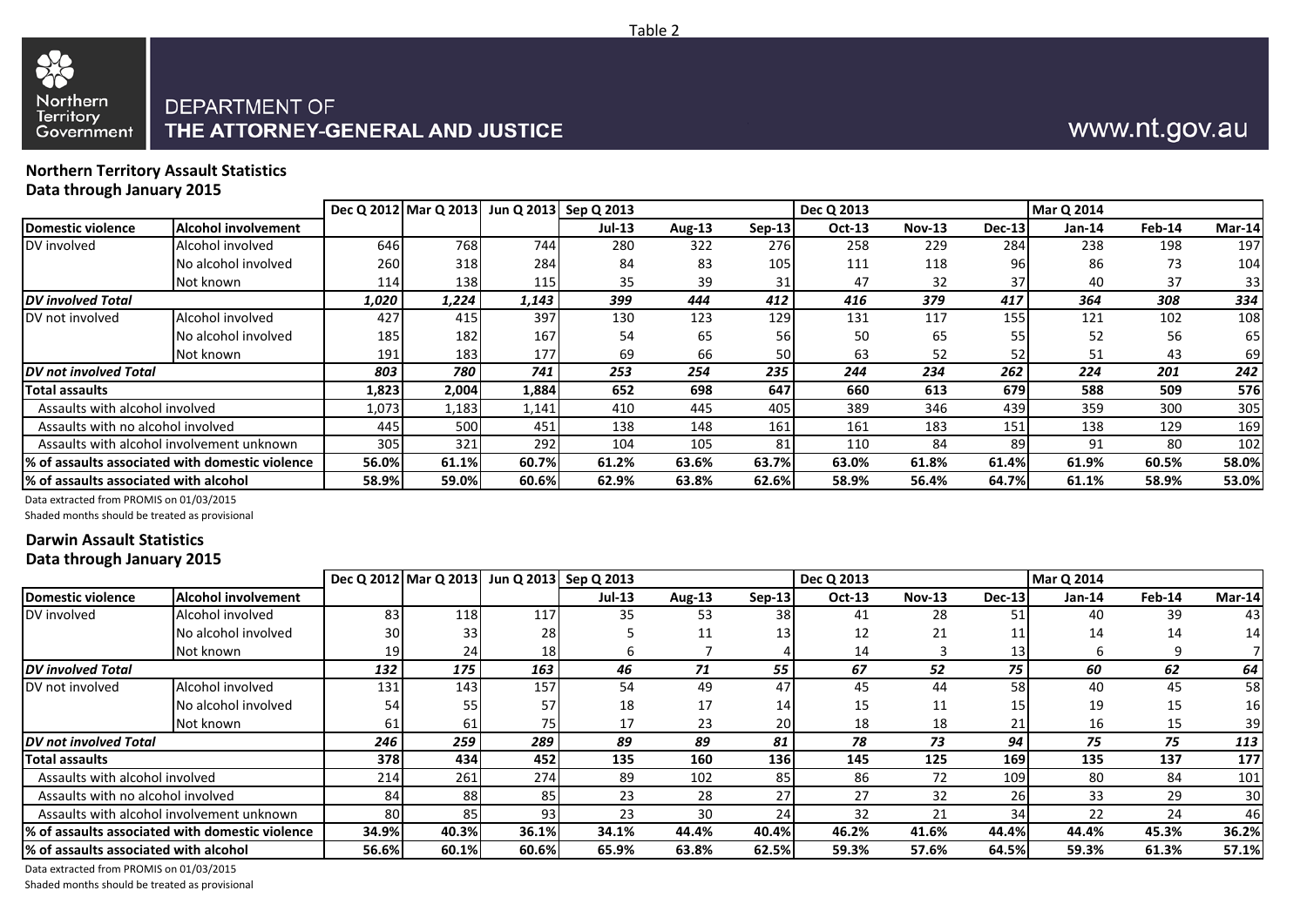

#### **Northern Territory Assault Statistics Data through January 2015**

|                                       |                                                                                                                | Jun Q 2014 |           |                | Sep Q 2014    |        |          | Dec Q 2014 |               |               | <b>Mar Q 2015</b> |
|---------------------------------------|----------------------------------------------------------------------------------------------------------------|------------|-----------|----------------|---------------|--------|----------|------------|---------------|---------------|-------------------|
| <b>Domestic violence</b>              | Alcohol involvement                                                                                            | Apr-14     | $M$ ay-14 | <b>Jun-141</b> | <b>Jul-14</b> | Aug-14 | $Sen-14$ | Oct-14     | <b>Nov-14</b> | <b>Dec-14</b> | $Jan-15$          |
| DV involved                           | Alcohol involved                                                                                               | 229        | 199       | 174            | 241           | 223    | 241      | 223        | 226           | 228           | 150               |
|                                       | No alcohol involved                                                                                            | 86         | 112       | 97             | 95            | 109    | 96       | 104        | 109           | 112           | 90                |
|                                       | Not known                                                                                                      | 34         | 37        | 31             | 34            | 40     | 27       | 41         | 42            | 37            | 48                |
| <b>DV</b> involved Total              |                                                                                                                | 349        | 348       | 302            | 370           | 372    | 364      | 368        | 377           | 377           | 288               |
| DV not involved                       | Alcohol involved                                                                                               | 149        | 115       | 93             | 112           | 110    | 110      | 111        | 131           | 117           | 136               |
|                                       | No alcohol involved                                                                                            | 54         | 70        | 64             | 55            | 58     | 63       | 82         | 69            | 65            | 73                |
|                                       | Not known                                                                                                      | 62         | 56        | 40             | 45            | 58     | 64       | 76         | 66            | 66            | 52                |
| DV not involved Total                 |                                                                                                                | 265        | 241       | 197            | 212           | 226    | 237      | 269        | 266           | 248           | 261               |
| <b>Total assaults</b>                 |                                                                                                                | 614        | 589       | 499            | 582           | 598    | 601      | 637        | 643           | 625           | 549               |
| Assaults with alcohol involved        |                                                                                                                | 378        | 314       | 267            | 353           | 333    | 351      | 334        | 357           | 345           | 286               |
| Assaults with no alcohol involved     |                                                                                                                | 140        | 182       | 161            | 150           | 167    | 159      | 186        | 178           | 177           | 163               |
|                                       | Assaults with alcohol involvement unknown                                                                      | 96         | 93        | 71             | 79            | 98     | 91       | 117        | 108           | 103           | 100               |
|                                       | % of assaults associated with domestic violence<br>60.5%<br>60.6%<br>56.8%<br>59.1%<br>63.6%<br>62.2%<br>57.8% |            | 58.6%     | 60.3%          | 52.5%         |        |          |            |               |               |                   |
| % of assaults associated with alcohol |                                                                                                                | 61.6%      | 53.3%     | 53.5%          | 60.7%         | 55.7%  | 58.4%    | 52.4%      | 55.5%         | 55.2%         | 52.1%             |

Data extracted from PROMIS on 01/03/2015

Shaded months should be treated as provisional

#### **Darwin Assault Statistics Data through January 2015**

|                                        |                                                  | Jun Q 2014 |           |                 | Sep Q 2014    |        |        | Dec Q 2014 |               |          | <b>Mar Q 2015</b> |
|----------------------------------------|--------------------------------------------------|------------|-----------|-----------------|---------------|--------|--------|------------|---------------|----------|-------------------|
| Domestic violence                      | <b>IAIcohol involvement</b>                      | Apr-14     | $M$ ay-14 | <b>Jun-141</b>  | <b>Jul-14</b> | Aug-14 | Sep-14 | $Oct-14$   | <b>Nov-14</b> | $Dec-14$ | $Jan-15$          |
| DV involved                            | Alcohol involved                                 | 50         | 26        | 36              | 60            | 40     | 37     | 43         | 37            | 48       | 35                |
|                                        | No alcohol involved                              |            | 19        | 12              | 14            | 11     | 10     | q          | 11            | 10       |                   |
|                                        | Not known                                        | h          |           |                 |               | 12     |        | h          | 16            |          |                   |
| <b>DV</b> involved Total               |                                                  | 65         | 52        | 53              | 79            | 63     | 56     | 58         | 64            | 67       | 52                |
| DV not involved                        | Alcohol involved                                 | 48         | 63        | 44              | 52            | 59     | 42     | 46         | 56            | 49       | 69                |
|                                        | No alcohol involved                              | 19         | 17        | 20              | 19            | 17     | 24     | 26         | 19            | 21       | 22                |
|                                        | Not known                                        | 31         | 34        | 16              | 27            | 34     | 22     | 34         | 24            | 39       | 23                |
| DV not involved Total                  |                                                  | 98         | 114       | 80              | 98            | 110    | 88     | 106        | 99            | 109      | 114               |
| <b>Total assaults</b>                  |                                                  | 163        | 166       | 133             | 177           | 173    | 144    | 164        | 163           | 176      | 166               |
| Assaults with alcohol involved         |                                                  | 98         | 89        | 80              | 112           | 99     | 79     | 89         | 93            | 97       | 104               |
| Assaults with no alcohol involved      |                                                  | 28         | 36        | 32 <sub>1</sub> | 33            | 28     | 34     | 35         | 30            | 31       | 31                |
|                                        | Assaults with alcohol involvement unknown        | 37         | 41        | 21              | 32            | 46     | 31     | 40         | 40            | 48       | 31                |
|                                        | 1% of assaults associated with domestic violence | 39.9%      | 31.3%     | 39.8%           | 44.6%         | 36.4%  | 38.9%  | 35.4%      | 39.3%         | 38.1%    | 31.3%             |
| 1% of assaults associated with alcohol |                                                  | 60.1%      | 53.6%     | 60.2%           | 63.3%         | 57.2%  | 54.9%  | 54.3%      | 57.1%         | 55.1%    | 62.7%             |

Data extracted from PROMIS on 01/03/2015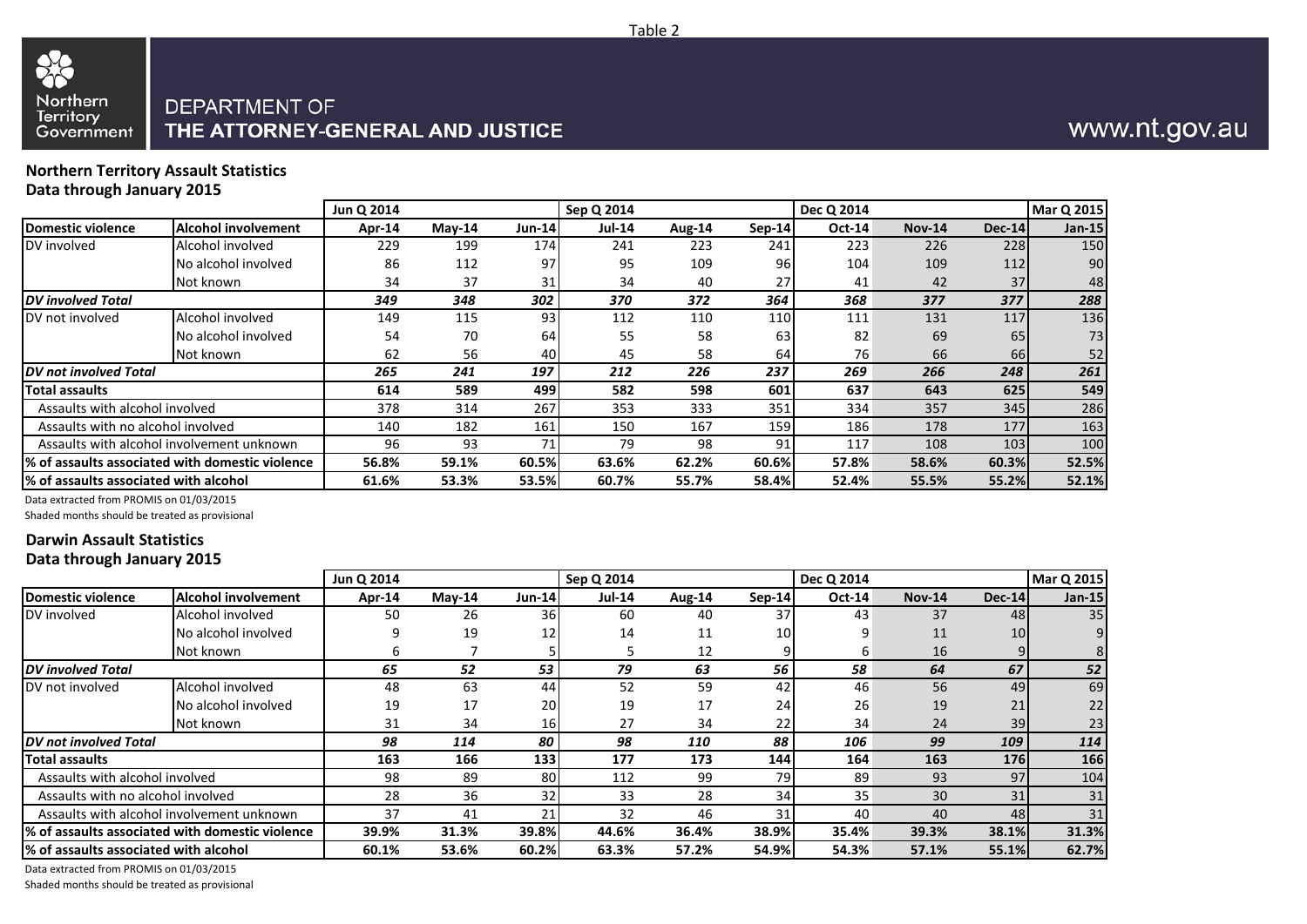

## www.nt.gov.au

#### **Palmerston Assault Statistics Data through January 2015**

|                                       |                                                  |                 | Dec Q 2012 Mar Q 2013 Jun Q 2013 Sep Q 2013 |                 |               |        |                 | Dec Q 2013 |               |                 | <b>Mar Q 2014</b> |        |        |
|---------------------------------------|--------------------------------------------------|-----------------|---------------------------------------------|-----------------|---------------|--------|-----------------|------------|---------------|-----------------|-------------------|--------|--------|
| Domestic violence                     | <b>Alcohol involvement</b>                       |                 |                                             |                 | <b>Jul-13</b> | Aug-13 | $Sen-13$        | Oct-13     | <b>Nov-13</b> | <b>Dec-13</b>   | $Jan-14$          | Feb-14 | Mar-14 |
| DV involved                           | Alcohol involved                                 | 35 <sub>1</sub> | 40                                          | 40              | 11            | 13     |                 | 10         | 15            |                 | 18                | 15     | 15     |
|                                       | No alcohol involved                              | 18              | 27                                          |                 | 10            |        |                 |            | 10            |                 |                   |        |        |
|                                       | Not known                                        |                 |                                             | 10 <sup>1</sup> |               |        |                 |            |               |                 |                   |        |        |
| <b>DV</b> involved Total              |                                                  | 62              | 72 <sub>1</sub>                             | 62              | 28            | 25     | 21              | 20         | 28            | 17              | 26                | 23     | 25     |
| DV not involved                       | Alcohol involved                                 | 25              | 20                                          | 22              |               |        |                 |            | 11            |                 |                   |        |        |
|                                       | No alcohol involved                              |                 | 19                                          | 19              |               |        |                 |            |               |                 |                   |        |        |
|                                       | Not known                                        |                 | 22                                          | 14              |               |        |                 |            |               |                 |                   |        |        |
| <b>DV</b> not involved Total          |                                                  | 55              | 61                                          | 55              | 18            | 12     | 13              | 21         | 24            | 14              | 10                | 18     | 19     |
| Total assaults                        |                                                  | 117             | 133                                         | 117             | 46            | 37     | 34              | 41         | 52            | 31              | 36                | 41     | 44     |
| Assaults with alcohol involved        |                                                  | 60              | 60                                          | 62              | 14            | 19     | 14              | 18         | 26            | 18              | 21                | 22     | 23     |
| Assaults with no alcohol involved     |                                                  | 27 <sup>1</sup> | 46                                          | 31              | 17            |        | 14 <sub>1</sub> | 14         | 15            | 10 <sup>1</sup> |                   | 11     |        |
|                                       | Assaults with alcohol involvement unknown        | 30 <sub>l</sub> | 27                                          | 24              | 15            |        |                 |            | 11            |                 | 10                |        | 14     |
|                                       | l% of assaults associated with domestic violence | 53.0%           | 54.1%                                       | 53.0%           | 60.9%         | 67.6%  | 61.8%           | 48.8%      | 53.8%         | 54.8%           | 72.2%             | 56.1%  | 56.8%  |
| % of assaults associated with alcohol |                                                  | 51.3%           | 45.1%                                       | 53.0%           | 30.4%         | 51.4%  | 41.2%           | 43.9%      | 50.0%         | 58.1%           | 58.3%             | 53.7%  | 52.3%  |

Data extracted from PROMIS on 01/03/2015

Shaded months should be treated as provisional

#### **Alice Springs Assault Statistics Data through January 2015**

|                                        |                                                  |                 | Dec Q 2012 Mar Q 2013 |       | Jun Q 2013 Sep Q 2013 |               |              | Dec Q 2013 |               |                 | <b>Mar Q 2014</b> |        |        |
|----------------------------------------|--------------------------------------------------|-----------------|-----------------------|-------|-----------------------|---------------|--------------|------------|---------------|-----------------|-------------------|--------|--------|
| Domestic violence                      | Alcohol involvement                              |                 |                       |       | <b>Jul-13</b>         | <b>Aug-13</b> | $Sep-13$     | Oct-13     | <b>Nov-13</b> | <b>Dec-13</b>   | $Jan-14$          | Feb-14 | Mar-14 |
| DV involved                            | Alcohol involved                                 | 201             | 242                   | 215   | 97                    | 104           | 80           | 72         | 72            | 91              | 71                | 53     | 44     |
|                                        | No alcohol involved                              | 23              | 35                    |       |                       |               | 10           | 13         |               |                 |                   |        | 10     |
|                                        | Not known                                        | 30 <sup>1</sup> | 42                    |       |                       |               |              |            |               |                 |                   |        |        |
| <b>DV</b> involved Total               |                                                  | 254             | 319                   | 257   | 112                   | 118           | 103          | 93         | 80            | 102             | 88                | 70     | 61     |
| DV not involved                        | Alcohol involved                                 | 111             | 120                   | 90    | 33                    | 26            | 44           | 35         | 36            | 33              | 34                | 24     | 12     |
|                                        | No alcohol involved                              | 24              | 27                    |       | 17                    | 16            |              |            | 17            | 17              |                   | 16     | 161    |
|                                        | Not known                                        | 47              | 50                    |       | 31                    | 20            |              | 17         | 11            | 17 <sub>1</sub> | 14                |        |        |
| <b>DV</b> not involved Total           |                                                  | 182             | 197                   | 158   | 81                    | 62            | 71           | 58         | 64            | 67              | 61                | 46     | 35     |
| <b>Total assaults</b>                  |                                                  | 436 I           | <b>516</b>            | 415   | 193                   | 180           | 174          | 151        | 144           | 169             | 149               | 116    | 96     |
| Assaults with alcohol involved         |                                                  | 312             | 362                   | 305   | 130                   | 130           | 124          | 107        | 108           | 124             | 105               | 77     | 56     |
| Assaults with no alcohol involved      |                                                  | 47              | 62                    | 36    | 26                    | 23            |              | 19         | 23            | 22              | 19                | 25     | 26     |
|                                        | Assaults with alcohol involvement unknown        | 77              | 92                    | 74 I  | 37                    | 27            | 28           | 25         | 13            | 23              | 25                | 14     | 14     |
|                                        | 1% of assaults associated with domestic violence | 58.3%           | 61.8%                 | 61.9% | 58.0%                 | 65.6%         | 59.2%        | 61.6%      | 55.6%         | 60.4%           | 59.1%             | 60.3%  | 63.5%  |
| I% of assaults associated with alcohol |                                                  | <b>71.6%</b>    | 70.2%                 | 73.5% | 67.4%                 | 72.2%         | <b>71.3%</b> | 70.9%      | 75.0%         | 73.4%l          | 70.5%             | 66.4%  | 58.3%  |

Data extracted from PROMIS on 01/03/2015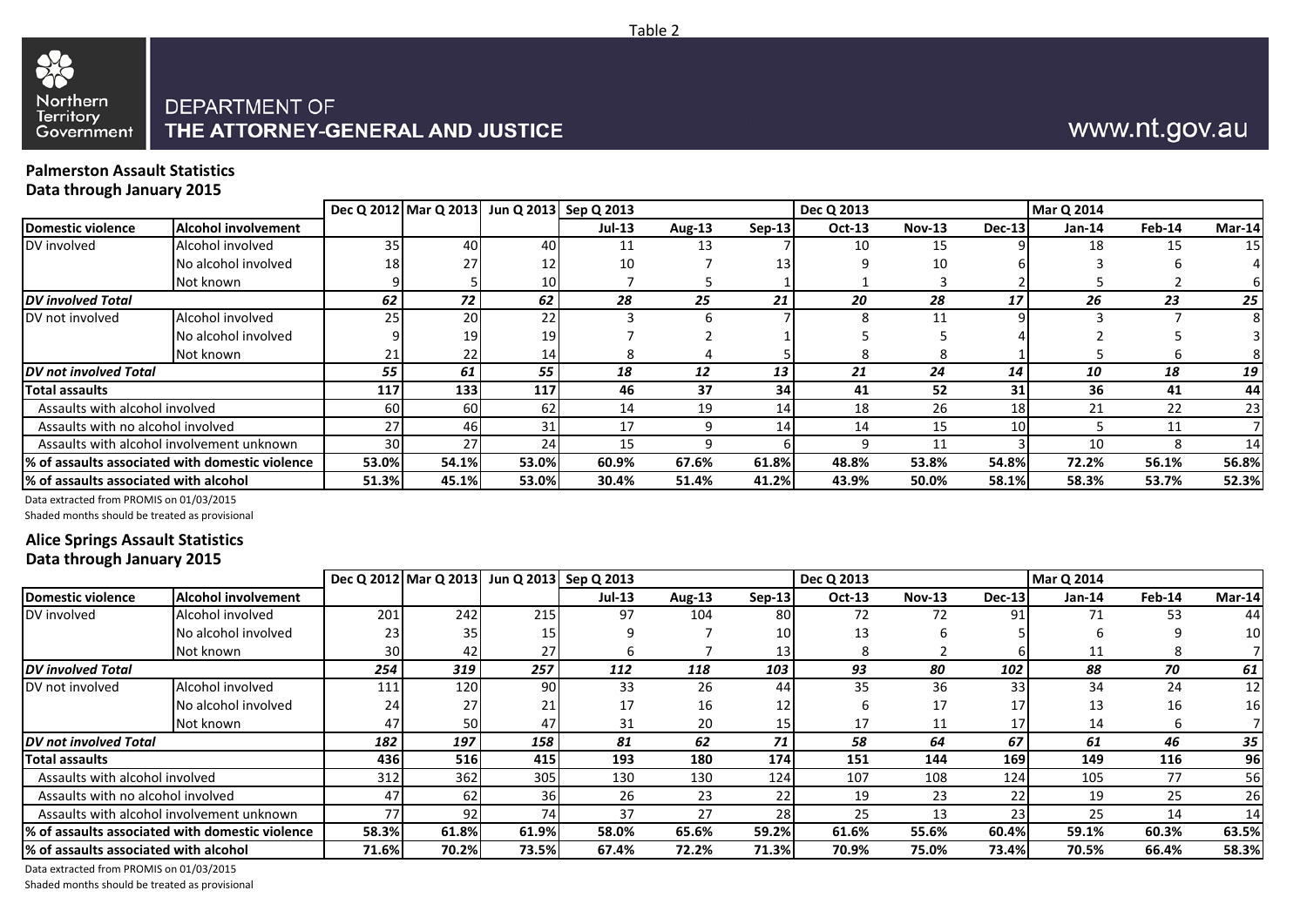

## www.nt.gov.au

#### **Palmerston Assault Statistics Data through January 2015**

|                                           |                                                 | Jun Q 2014 |           |          | Sep Q 2014    |        |                 | Dec Q 2014 |               |          | <b>Mar Q 2015</b> |
|-------------------------------------------|-------------------------------------------------|------------|-----------|----------|---------------|--------|-----------------|------------|---------------|----------|-------------------|
| Domestic violence                         | Alcohol involvement                             | Apr-14     | $M$ ay-14 | $Jun-14$ | <b>Jul-14</b> | Aug-14 | $Sen-14$        | $Oct-14$   | <b>Nov-14</b> | $Dec-14$ | $Jan-15$          |
| DV involved                               | Alcohol involved                                | 16         | 14        | 15       | 10            | 10     | 15              |            | 19            | 10       |                   |
|                                           | No alcohol involved                             |            | 10        |          |               |        |                 |            |               |          | 51                |
|                                           | Not known                                       |            | 4         |          |               |        |                 |            |               |          |                   |
| <b>DV</b> involved Total                  |                                                 | 23         | 28        | 24       | 17            | 17     | 25              | 20         | 25            | 21       | 17 <sup>1</sup>   |
| DV not involved                           | Alcohol involved                                |            |           |          |               | 10     |                 | 10         | 6             |          | 8                 |
|                                           | No alcohol involved                             |            |           |          |               |        |                 | 10         | 12            |          | 51                |
|                                           | Not known                                       |            |           |          |               |        |                 | 12         |               |          |                   |
| DV not involved Total                     |                                                 | 12         | 13        | 9        | 14            | 16     | 23              | 32         | 26            | 21       | 20 <sub>1</sub>   |
| Total assaults                            |                                                 | 35         | 41        | 33       | 31            | 33     | 48              | 52         | 51            | 42       | 37                |
| Assaults with alcohol involved            |                                                 | 23         | 17        | 21       | 18            | 20     | 24              | 19         | 25            | 18       | 11                |
| Assaults with no alcohol involved         |                                                 |            | 13        |          | 10            | h.     | 13 <sub>l</sub> | 19         | 17            | 13       | 10 <sup>1</sup>   |
| Assaults with alcohol involvement unknown |                                                 |            | 11        |          |               |        | 11              | 14         | q             | 11       | 16                |
|                                           | % of assaults associated with domestic violence | 65.7%      | 68.3%     | 72.7%    | 54.8%         | 51.5%  | 52.1%           | 38.5%      | 49.0%         | 50.0%    | 45.9%             |
| % of assaults associated with alcohol     |                                                 | 65.7%      | 41.5%     | 63.6%    | 58.1%         | 60.6%  | 50.0%           | 36.5%      | 49.0%         | 42.9%    | 29.7%             |

Data extracted from PROMIS on 01/03/2015

Shaded months should be treated as provisional

#### **Alice Springs Assault Statistics Data through January 2015**

|                                        |                                                  | Jun Q 2014 |           |                 | Sep Q 2014    |        |        | Dec Q 2014      |               |               | <b>Mar Q 2015</b> |
|----------------------------------------|--------------------------------------------------|------------|-----------|-----------------|---------------|--------|--------|-----------------|---------------|---------------|-------------------|
| Domestic violence                      | <b>Alcohol involvement</b>                       | Apr-14     | $M$ ay-14 | <b>Jun-14</b>   | <b>Jul-14</b> | Aug-14 | Sep-14 | Oct-14          | <b>Nov-14</b> | <b>Dec-14</b> | $Jan-15$          |
| DV involved                            | Alcohol involved                                 | 57         | 59        | 47              | 54            | 56     | 66     | 54              | 54            | 58            | 47                |
|                                        | No alcohol involved                              |            | 11        |                 | 10            | 15     |        |                 | h             | 11            |                   |
|                                        | Not known                                        |            | b         |                 | 8             |        |        | 10              |               | 10            |                   |
| <b>DV</b> involved Total               |                                                  | 70         | 76        | 57              | 72            | 76     | 78     | 73              | 65            | 79            | 64                |
| DV not involved                        | Alcohol involved                                 | 45         | 20        | 23              | 21            | 17     | 30     | 23              | 32            | 23            | 27                |
|                                        | No alcohol involved                              | 17         | 17        | 10 <sup>1</sup> | 14            | 16     |        | 16              |               | 16            | 19                |
|                                        | Not known                                        | 14         | b         |                 |               |        | 19     | 16 <sub>1</sub> | 15            |               |                   |
| <b>DV</b> not involved Total           |                                                  | 76         | 43        | 41              | 39            | 38     | 56     | 55              | 54            | 47            | 53                |
| Total assaults                         |                                                  | 146        | 119       | 98I             | 111           | 114    | 134 I  | 128             | 119           | 126           | 117               |
| Assaults with alcohol involved         |                                                  | 102        | 79        | 70              | 75            | 73     | 96     | 77              | 86            | 81            | 74                |
| Assaults with no alcohol involved      |                                                  | 23         | 28        | 15              | 24            | 31     | 15     | 25              | 13            | 27            | 28                |
|                                        | Assaults with alcohol involvement unknown        | 21         | 12        | 13 <sup>1</sup> | 12            | 10     | 23     | 26              | 20            | 18            | 15                |
|                                        | 1% of assaults associated with domestic violence | 47.9%      | 63.9%     | 58.2%           | 64.9%         | 66.7%  | 58.2%  | 57.0%           | 54.6%         | 62.7%         | 54.7%             |
| l% of assaults associated with alcohol |                                                  | 69.9%      | 66.4%     | <b>71.4%</b>    | 67.6%         | 64.0%  | 71.6%  | 60.2%           | 72.3%         | 64.3%         | 63.2%             |

Data extracted from PROMIS on 01/03/2015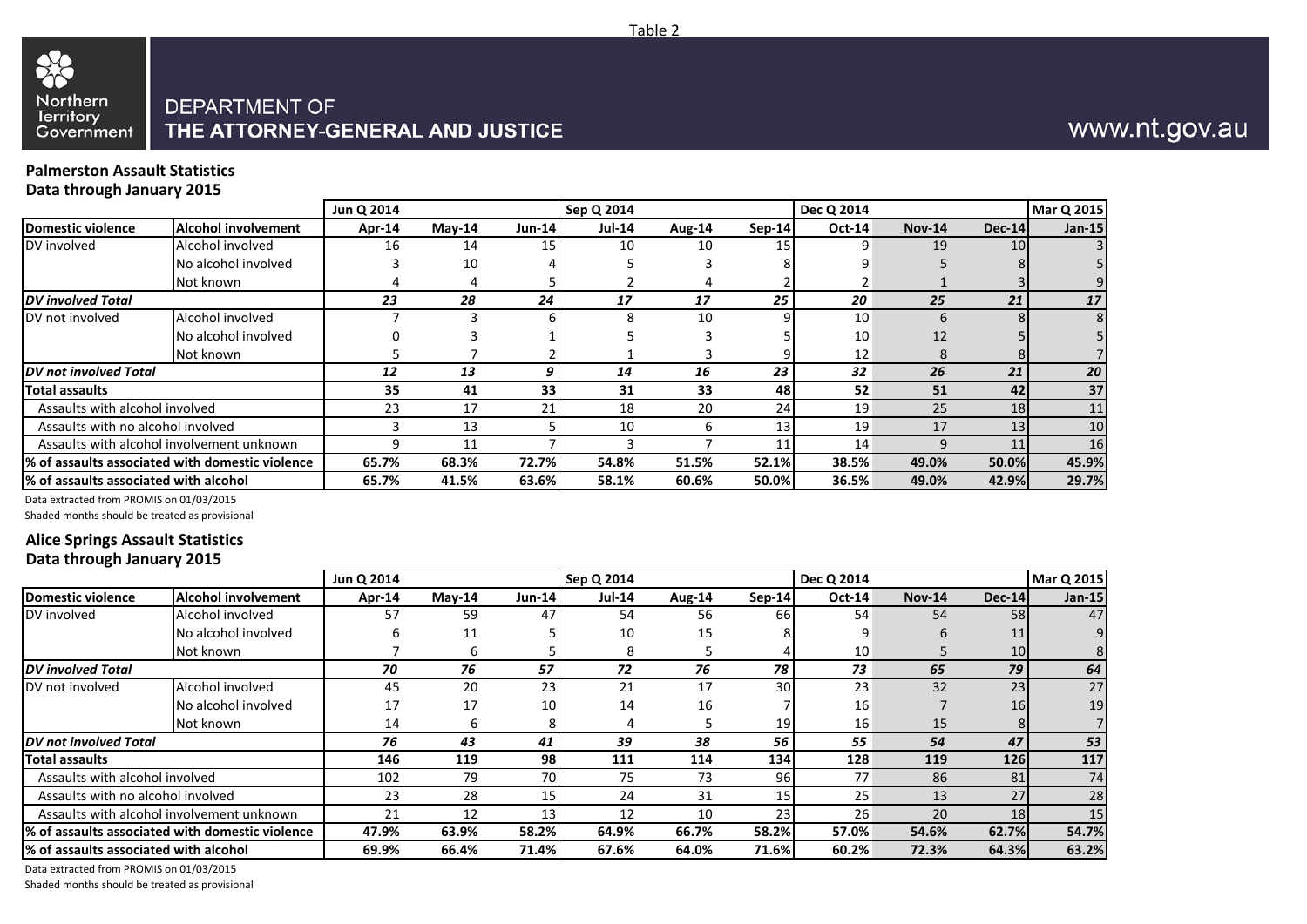

## www.nt.gov.au

#### **Katherine Assault Statistics Data through January 2015**

|                                       |                                                 |           | Dec Q 2012 Mar Q 2013 Jun Q 2013 Sep Q 2013 |       |               |        |          | Dec Q 2013 |               |        | <b>Mar Q 2014</b> |        |        |
|---------------------------------------|-------------------------------------------------|-----------|---------------------------------------------|-------|---------------|--------|----------|------------|---------------|--------|-------------------|--------|--------|
| Domestic violence                     | <b>Alcohol involvement</b>                      |           |                                             |       | <b>Jul-13</b> | Aug-13 | $Sep-13$ | Oct-13     | <b>Nov-13</b> | Dec-13 | $Jan-14$          | Feb-14 | Mar-14 |
| DV involved                           | Alcohol involved                                | 105       | 82                                          | 82    | 38            | 46     |          | 32         | 18            | 32     | 25                | 19     | 26     |
|                                       | No alcohol involved                             | 18        |                                             |       |               |        |          |            |               |        |                   |        |        |
|                                       | Not known                                       |           | 12                                          |       |               |        |          |            |               |        |                   |        |        |
| <b>DV</b> involved Total              |                                                 | 134       | 100                                         | 93    | 47            | 53     | 56       | 43         | 23            | 36     | 31                | 22     | 29     |
| DV not involved                       | Alcohol involved                                |           | 43                                          | 461   |               | 15     |          | 10         |               | 161    | 16                |        | 11     |
|                                       | No alcohol involved                             |           |                                             |       |               |        |          |            |               |        |                   |        |        |
|                                       | Not known                                       |           |                                             |       |               |        |          |            |               |        |                   |        |        |
| <b>DV</b> not involved Total          |                                                 | 70        | 60 I                                        | 55    | 13            | 22     | 13       | 16         |               | 23     | 20                | 10     | 22     |
| Total assaults                        |                                                 | 204       | 160                                         | 1481  | 60            | 75     | 69       | 59         | 30            | 591    | 51                | 32     | 51     |
| Assaults with alcohol involved        |                                                 | 156       | 125                                         | 128   | 47            | 61     | 57       | 42         | 21            | 48     | 41                | 26     | 37     |
| Assaults with no alcohol involved     |                                                 | <b>26</b> | 12                                          |       |               |        |          |            |               |        |                   |        |        |
|                                       | Assaults with alcohol involvement unknown       | 22        | 23                                          |       | 10            |        |          | 13         |               |        |                   |        |        |
|                                       | % of assaults associated with domestic violence | 65.7%     | 62.5%                                       | 62.8% | 78.3%         | 70.7%  | 81.2%    | 72.9%      | 76.7%         | 61.0%  | 60.8%             | 68.8%  | 56.9%  |
| % of assaults associated with alcohol |                                                 | 76.5%     | 78.1%                                       | 86.5% | 78.3%         | 81.3%  | 82.6%    | 71.2%      | 70.0%         | 81.4%  | 80.4%             | 81.3%  | 72.5%  |

Data extracted from PROMIS on 01/03/2015

Shaded months should be treated as provisional

#### **Tennant Creek Assault Statistics Data through January 2015**

|                                                  |                                           |        |                 | Dec Q 2012 Mar Q 2013 Jun Q 2013 Sep Q 2013 |        |        |                 | Dec Q 2013 |               |               | <b>Mar Q 2014</b> |          |        |
|--------------------------------------------------|-------------------------------------------|--------|-----------------|---------------------------------------------|--------|--------|-----------------|------------|---------------|---------------|-------------------|----------|--------|
| Domestic violence                                | <b>Alcohol involvement</b>                |        |                 |                                             | Jul-13 | Aug-13 | $Sep-13$        | Oct-13     | <b>Nov-13</b> | <b>Dec-13</b> | $Jan-14$          | $Feb-14$ | Mar-14 |
| DV involved                                      | Alcohol involved                          | 71.    | 127             | 115                                         | 40     | 44     | 30              | 39         | 29            | 28            | 32                | 16       | 27     |
|                                                  | No alcohol involved                       |        | 20              | 16                                          |        |        |                 |            |               |               |                   |          |        |
|                                                  | Not known                                 |        |                 | 10                                          |        |        |                 |            |               |               |                   |          |        |
| <b>DV</b> involved Total                         |                                           | 83     | 151             | 141                                         | 45     | 48     | 35              | 49         | 38            | 34            | 37                | 20       | 33     |
| DV not involved                                  | Alcohol involved                          | 30     | 36 <sup>1</sup> | 28                                          |        |        |                 | 10         |               | 20            | 14                |          |        |
|                                                  | No alcohol involved                       |        |                 |                                             |        |        |                 |            |               |               |                   |          |        |
|                                                  | Not known                                 |        |                 |                                             |        |        |                 |            |               |               |                   |          |        |
| <b>IDV</b> not involved Total                    |                                           | 44     | 49              | 40                                          | 12     | 11     |                 | 17         | 8             | 22            | 14                |          | 11     |
| <b>Total assaults</b>                            |                                           | 127    | 200             | 181                                         | 57     | 59     | 40              | 66         | 46            | 56            | 51                | 26       | 44     |
| Assaults with alcohol involved                   |                                           | 101    | 163             | 143                                         | 47     | 50     | 34 <sub>1</sub> | 49         | 35            | 48            | 46                | 20       | 33     |
| Assaults with no alcohol involved                |                                           | 14     | 26              |                                             |        |        |                 | 11         |               |               |                   |          |        |
|                                                  | Assaults with alcohol involvement unknown | 12     |                 | 14                                          |        |        |                 |            |               |               |                   |          |        |
| 1% of assaults associated with domestic violence |                                           | 65.4%  | 75.5%           | 77.9%                                       | 78.9%  | 81.4%  | 87.5%           | 74.2%      | 82.6%         | 60.7%         | 72.5%             | 76.9%    | 75.0%  |
| % of assaults associated with alcohol            |                                           | 79.5%l | 81.5%           | 79.0%                                       | 82.5%  | 84.7%  | 85.0%           | 74.2%      | 76.1%         | 85.7%l        | 90.2%             | 76.9%    | 75.0%  |

Data extracted from PROMIS on 01/03/2015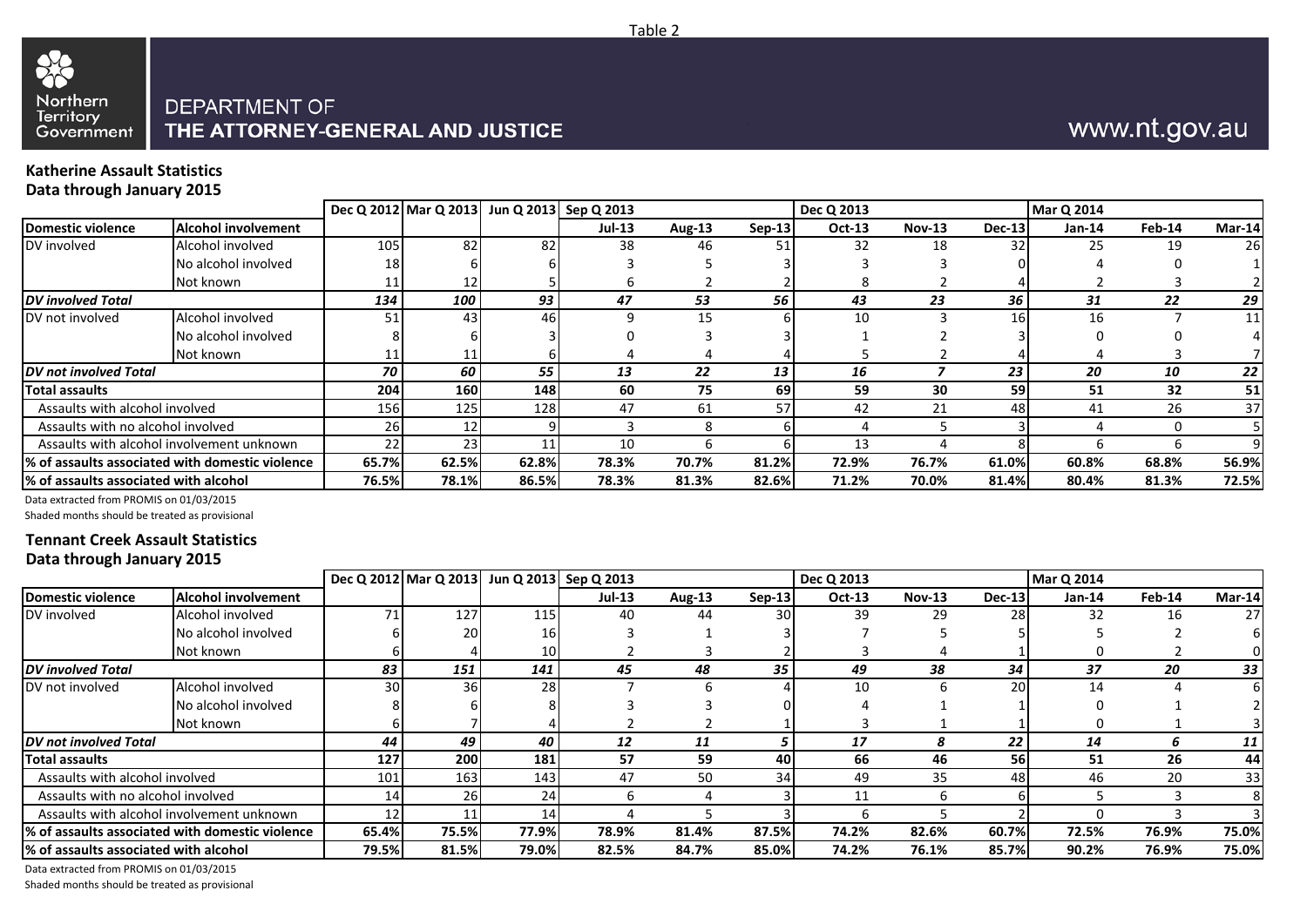

## www.nt.gov.au

#### **Katherine Assault Statistics Data through January 2015**

|                                       |                                                 | Jun Q 2014 |           |                | Sep Q 2014    |        |        | Dec Q 2014    |          |        | <b>Mar Q 2015</b> |
|---------------------------------------|-------------------------------------------------|------------|-----------|----------------|---------------|--------|--------|---------------|----------|--------|-------------------|
| <b>Domestic violence</b>              | <b>IAIcohol involvement</b>                     | Apr-14     | $M$ ay-14 | <b>Jun-141</b> | <b>Jul-14</b> | Aug-14 | Sep-14 | <b>Oct-14</b> | $Nov-14$ | Dec-14 | $Jan-15$          |
| DV involved                           | Alcohol involved                                | 36         | 21        | <b>20</b>      | 37            | 33     | 24     | 42            | 32       | 21     | 11                |
|                                       | No alcohol involved                             |            |           |                |               |        |        |               |          |        |                   |
|                                       | Not known                                       |            |           |                |               | h      |        |               |          |        |                   |
| <b>DV</b> involved Total              |                                                 | 44         | 28        | 25             | 44            | 47     | 31     | 48            | 41       | 27     | 17 <sup>1</sup>   |
| DV not involved                       | Alcohol involved                                | 14         | 14        | h              | 12            |        | 14     | 11            | 6        | 12     | 9 <sub>l</sub>    |
|                                       | No alcohol involved                             |            |           |                |               |        |        |               |          |        |                   |
|                                       | Not known                                       |            |           |                |               |        |        | b             |          |        |                   |
| <b>DV</b> not involved Total          |                                                 | 16         | 18        | 14             | 17            | 12     | 19     | 20            | 10       | 17     | 10 <sup>1</sup>   |
| <b>Total assaults</b>                 |                                                 | 60         | 46        | 39             | 61            | 59     | 50     | 68            | 51       | 44     | 27                |
| Assaults with alcohol involved        |                                                 | 50         | 35        | <b>26</b>      | 49            | 38     | 38     | 53            | 38       | 33     | 20                |
| Assaults with no alcohol involved     |                                                 |            |           | 6              |               | 11     |        | 6             | 9        |        | 4                 |
|                                       | Assaults with alcohol involvement unknown       |            |           |                |               | 10     |        | 9             |          |        |                   |
|                                       | % of assaults associated with domestic violence | 73.3%      | 60.9%     | 64.1%          | 72.1%         | 79.7%  | 62.0%  | 70.6%         | 80.4%    | 61.4%  | 63.0%             |
| % of assaults associated with alcohol |                                                 | 83.3%      | 76.1%     | 66.7%          | 80.3%         | 64.4%  | 76.0%  | 77.9%         | 74.5%    | 75.0%  | 74.1%             |

Data extracted from PROMIS on 01/03/2015

Shaded months should be treated as provisional

#### **Tennant Creek Assault Statistics Data through January 2015**

|                                        |                                                  | Jun Q 2014 |          |                 | Sep Q 2014    |        |           | Dec Q 2014    |          |               | <b>Mar Q 2015</b> |
|----------------------------------------|--------------------------------------------------|------------|----------|-----------------|---------------|--------|-----------|---------------|----------|---------------|-------------------|
| Domestic violence                      | <b>Alcohol involvement</b>                       | Apr-14     | $May-14$ | $Jun-14$        | <b>Jul-14</b> | Aug-14 | Sep-14    | <b>Oct-14</b> | $Nov-14$ | <b>Dec-14</b> | $Jan-15$          |
| DV involved                            | Alcohol involved                                 |            | 18       | 16 <sup> </sup> | 19            | 18     | 14        |               | 17       |               | 13                |
|                                        | No alcohol involved                              |            |          |                 |               |        |           |               |          |               |                   |
|                                        | Not known                                        |            |          |                 |               |        |           |               |          |               |                   |
| <b>DV</b> involved Total               |                                                  | 12         | 23       | 19              | 22            | 19     | 17        | 10            | 18       | 9             | 16                |
| DV not involved                        | Alcohol involved                                 |            |          |                 |               |        |           | U             |          |               |                   |
|                                        | No alcohol involved                              |            |          |                 |               |        |           |               |          |               |                   |
|                                        | Not known                                        |            |          |                 |               |        |           |               |          |               |                   |
| <b>DV</b> not involved Total           |                                                  | 10         | 10       |                 |               |        |           | 0             |          |               | 10                |
| <b>Total assaults</b>                  |                                                  | 22         | 33       | 22              | 29            | 21     | <b>19</b> | 10            | 20       | 11            | 26                |
| Assaults with alcohol involved         |                                                  | 19         | 25       | 16 I            | 23            | 20     | 14        | 8             | 18       | 10            | 22                |
| Assaults with no alcohol involved      |                                                  |            | h        |                 |               |        |           |               |          |               |                   |
|                                        | Assaults with alcohol involvement unknown        |            |          |                 |               |        |           | U             |          |               |                   |
|                                        | 1% of assaults associated with domestic violence | 54.5%      | 69.7%    | 86.4%           | 75.9%         | 90.5%  | 89.5%     | 100.0%        | 90.0%    | 81.8%         | 61.5%             |
| 1% of assaults associated with alcohol |                                                  | 86.4%      | 75.8%    | <b>72.7%</b>    | 79.3%         | 95.2%  | 73.7%     | 80.0%         | 90.0%    | 90.9%         | 84.6%             |

Data extracted from PROMIS on 01/03/2015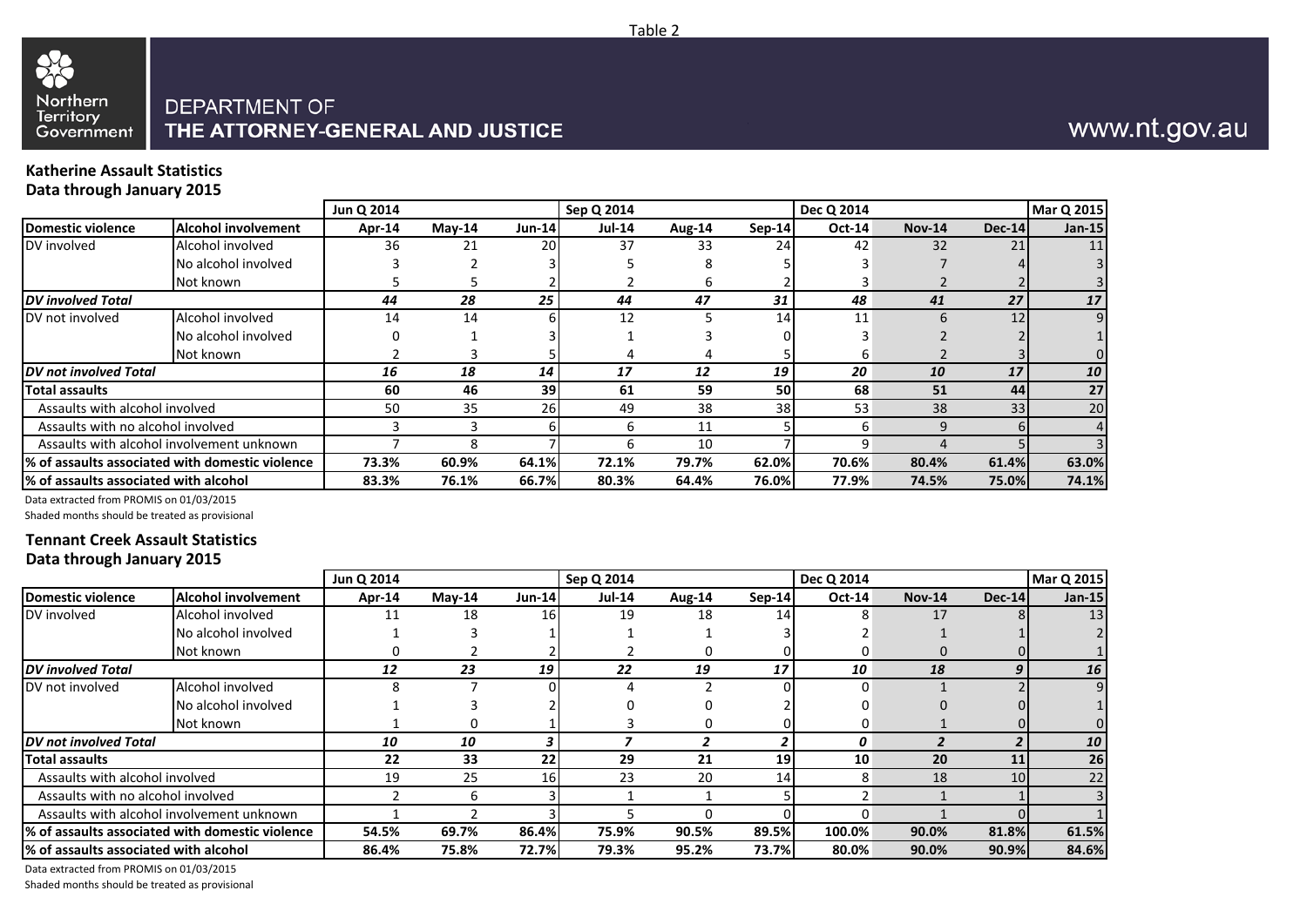

## www.nt.gov.au

#### **Nhulunbuy Assault Statistics Data through January 2015**

|                                       |                                                 |       | Dec Q 2012 Mar Q 2013 Jun Q 2013 Sep Q 2013 |                 |               |        |          | Dec Q 2013 |          |               | <b>Mar Q 2014</b> |        |        |
|---------------------------------------|-------------------------------------------------|-------|---------------------------------------------|-----------------|---------------|--------|----------|------------|----------|---------------|-------------------|--------|--------|
| Domestic violence                     | <b>Alcohol involvement</b>                      |       |                                             |                 | <b>Jul-13</b> | Aug-13 | $Sep-13$ | Oct-13     | $Nov-13$ | <b>Dec-13</b> | $Jan-14$          | Feb-14 | Mar-14 |
| DV involved                           | Alcohol involved                                |       |                                             |                 |               |        |          |            |          |               |                   |        |        |
|                                       | No alcohol involved                             |       |                                             |                 |               |        |          |            |          |               |                   |        |        |
|                                       | Not known                                       |       |                                             |                 |               |        |          |            |          |               |                   |        |        |
| <b>DV</b> involved Total              |                                                 |       | 14                                          | 17              | n             |        |          |            |          |               |                   |        |        |
| DV not involved                       | Alcohol involved                                |       | 10                                          |                 |               |        |          |            |          |               |                   |        |        |
|                                       | No alcohol involved                             |       |                                             |                 |               |        |          |            |          |               |                   |        |        |
|                                       | Not known                                       |       |                                             |                 |               |        |          |            |          |               |                   |        |        |
| <b>DV</b> not involved Total          |                                                 | 12    | 11                                          |                 |               |        |          |            |          |               |                   |        |        |
| Total assaults                        |                                                 | 21    | 25                                          | <b>25</b>       | я             |        | 10       |            | 10       | 11            | 10                | 12     |        |
| Assaults with alcohol involved        |                                                 | 13    | 16                                          | 19 <sup>1</sup> |               |        |          |            |          |               |                   | 10     |        |
| Assaults with no alcohol involved     |                                                 |       |                                             |                 |               |        |          |            |          |               |                   |        |        |
|                                       | Assaults with alcohol involvement unknown       |       |                                             |                 |               |        |          |            |          |               |                   |        |        |
|                                       | % of assaults associated with domestic violence | 42.9% | 56.0%                                       | 68.0%           | 75.0%         | 75.0%  | 90.0%    | 77.8%      | 60.0%    | 54.5%         | 70.0%             | 25.0%  | 80.0%  |
| % of assaults associated with alcohol |                                                 | 61.9% | 64.0%                                       | 76.0%           | 87.5%         | 50.0%  | 60.0%    | 55.6%      | 50.0%    | 81.8%         | 90.0%             | 83.3%  | 40.0%  |

Data extracted from PROMIS on 01/03/2015

Shaded months should be treated as provisional

#### **NT Balance Assault Statistics Data through January 2015**

|                                        |                                                  |       | Dec Q 2012 Mar Q 2013 |       | Jun Q 2013 Sep Q 2013 |        |          | Dec Q 2013 |               |                 | <b>Mar Q 2014</b> |        |        |
|----------------------------------------|--------------------------------------------------|-------|-----------------------|-------|-----------------------|--------|----------|------------|---------------|-----------------|-------------------|--------|--------|
| Domestic violence                      | <b>Alcohol involvement</b>                       |       |                       |       | <b>Jul-13</b>         | Aug-13 | $Sep-13$ | Oct-13     | <b>Nov-13</b> | $Dec-13$        | $Jan-14$          | Feb-14 | Mar-14 |
| DV involved                            | Alcohol involved                                 | 146   | 153                   | 164   | 54                    | 59     | 64       | 61         | 66            | 68              | 46                | 53     | 41     |
|                                        | No alcohol involved                              | 161   | 190                   | 201   | 53                    | 50     | 60       | 63         | 69            | 68              | 53                | 42     | 66 I   |
|                                        | Not known                                        | 39    | 50                    | 45    | 8                     | 14     |          | 13         | 17            | 11              | 16                | 13     | 11     |
| <b>DV</b> involved Total               |                                                  | 346   | 393                   | 410   | 115                   | 123    | 133      | 137        | 152           | 147             | 115               | 108    | 118    |
| DV not involved                        | Alcohol involved                                 | 71    | 43                    | 46    | 22                    | 20     | 21       | 21         | 13            | 151             | 11                |        | 12     |
|                                        | No alcohol involved                              | 80    | 68                    | 59    | q                     | 24     | 26       | 19         | 29            | 14              | 18                | 19     | 24     |
|                                        | Not known                                        | 43    | 32                    |       |                       | 12     |          | 12         | 12            |                 | 12                | 10     |        |
| <b>IDV</b> not involved Total          |                                                  | 194   | 143                   | 136   | 38                    | 56     | 51       | 52         | 54            | 37              | 41                | 37     | 41     |
| Total assaults                         |                                                  | 540   | 536                   | 546   | 153                   | 179    | 184      | 189        | 206           | 184             | 156               | 145    | 159    |
| Assaults with alcohol involved         |                                                  | 217   | 196                   | 210   | 76                    | 79     | 85       | 82         | 79            | 83              | 57                | 61     | 53     |
| Assaults with no alcohol involved      |                                                  | 241   | 258                   | 260   | 62                    | 74     | 86       | 82         | 98            | 82              | 71                | 61     | 90     |
|                                        | Assaults with alcohol involvement unknown        | 82    | 82                    | 76    | 15                    | 26     | 13       | 25         | 29            | 19 <sup>l</sup> | 28                | 23     | 16     |
|                                        | 1% of assaults associated with domestic violence | 64.1% | 73.3%                 | 75.1% | 75.2%                 | 68.7%  | 72.3%    | 72.5%      | 73.8%         | 79.9%           | 73.7%             | 74.5%  | 74.2%  |
| 1% of assaults associated with alcohol |                                                  | 40.2% | 36.6%                 | 38.5% | 49.7%                 | 44.1%  | 46.2%    | 43.4%      | 38.3%         | 45.1%           | 36.5%             | 42.1%  | 33.3%  |

Data extracted from PROMIS on 01/03/2015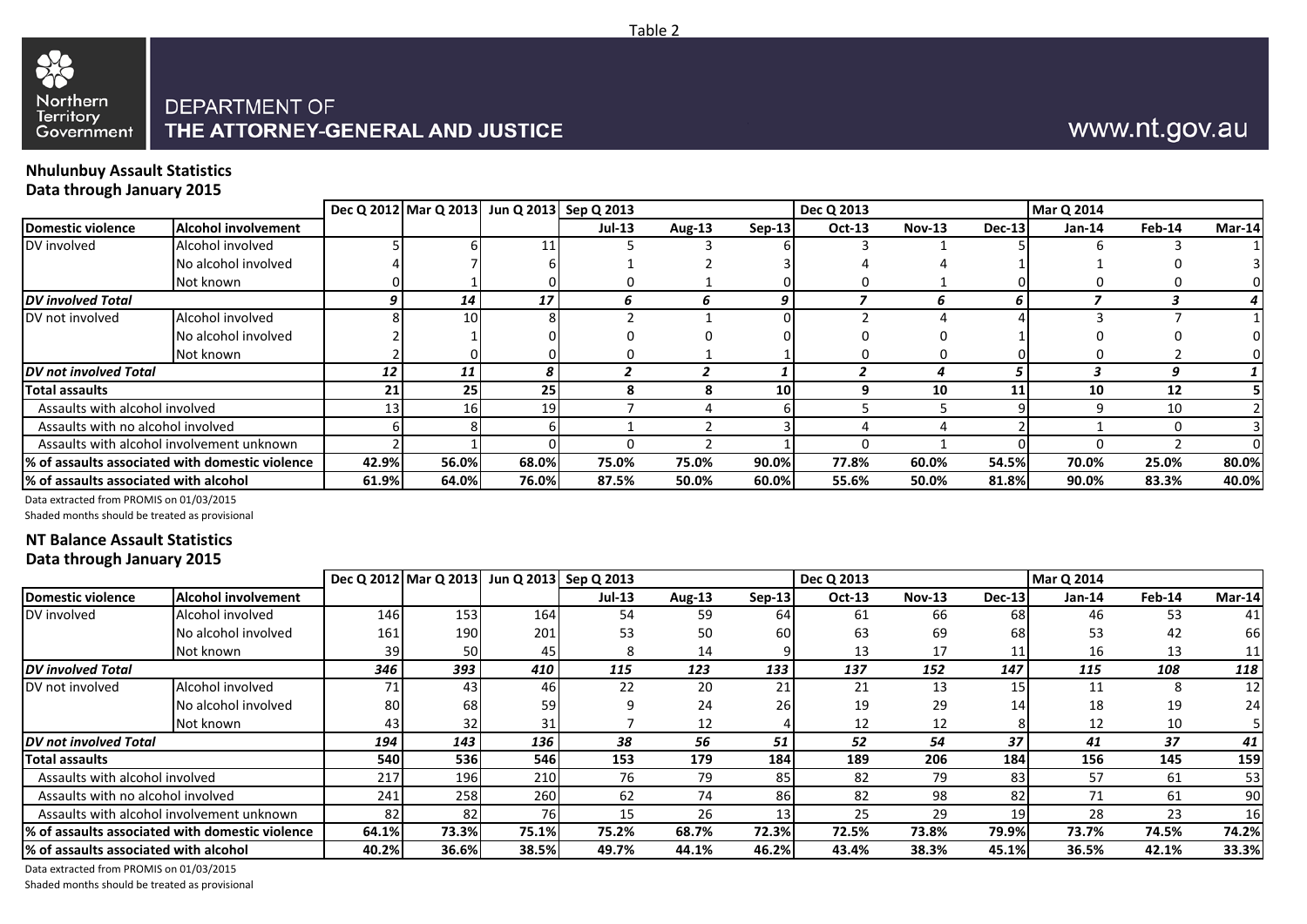

## www.nt.gov.au

#### **Nhulunbuy Assault Statistics Data through January 2015**

|                                       |                                                 | Jun Q 2014 |           |                | Sep Q 2014    |        |        | Dec Q 2014 |               |          | Mar Q 2015 |
|---------------------------------------|-------------------------------------------------|------------|-----------|----------------|---------------|--------|--------|------------|---------------|----------|------------|
| Domestic violence                     | <b>Alcohol involvement</b>                      | Apr-14     | $M$ ay-14 | <b>Jun-141</b> | <b>Jul-14</b> | Aug-14 | Sep-14 | $Oct-14$   | <b>Nov-14</b> | $Dec-14$ | $Jan-15$   |
| DV involved                           | Alcohol involved                                |            |           |                |               |        |        |            |               | 12       |            |
|                                       | No alcohol involved                             |            |           |                |               |        |        |            |               |          |            |
|                                       | Not known                                       |            |           |                |               |        |        |            |               |          |            |
| <b>DV</b> involved Total              |                                                 |            | 10        | Я              | 10            | n      | 6      |            |               | 17       |            |
| DV not involved                       | Alcohol involved                                |            |           |                |               |        |        |            |               |          |            |
|                                       | No alcohol involved                             |            |           |                |               |        |        |            |               |          |            |
|                                       | Not known                                       |            |           |                |               |        |        |            |               |          |            |
| DV not involved Total                 |                                                 |            |           | 8              |               |        | 3      |            |               |          |            |
| Total assaults                        |                                                 | 11         | 12        | <b>16</b>      | 15            | 14     |        | 10         |               | 23       |            |
| Assaults with alcohol involved        |                                                 |            |           |                | 12            |        |        | 10         |               | 18       |            |
| Assaults with no alcohol involved     |                                                 |            |           |                |               |        |        | 0          |               |          |            |
|                                       | Assaults with alcohol involvement unknown       |            |           |                |               |        |        |            |               |          |            |
|                                       | % of assaults associated with domestic violence | 72.7%      | 83.3%     | 50.0%l         | 66.7%         | 42.9%  | 66.7%  | 70.0%      | 44.4%         | 73.9%    | 50.0%      |
| % of assaults associated with alcohol |                                                 | 72.7%      | 58.3%     | 50.0%          | 80.0%         | 57.1%  | 77.8%  | 100.0%     | 100.0%        | 78.3%    | 62.5%      |

Data extracted from PROMIS on 01/03/2015

Shaded months should be treated as provisional

#### **NT Balance Assault Statistics Data through January 2015**

|                                        |                                                  | Jun Q 2014 |           |                 | Sep Q 2014    |        |               | Dec Q 2014      |               |                 | <b>Mar Q 2015</b> |
|----------------------------------------|--------------------------------------------------|------------|-----------|-----------------|---------------|--------|---------------|-----------------|---------------|-----------------|-------------------|
| Domestic violence                      | Alcohol involvement                              | Apr-14     | $M$ ay-14 | <b>Jun-14</b>   | <b>Jul-14</b> | Aug-14 | <b>Sep-14</b> | <b>Oct-14</b>   | <b>Nov-14</b> | <b>Dec-14</b>   | Jan-15            |
| DV involved                            | Alcohol involved                                 | 54         | 54        | 34              | 53            | 63     | 80            | 60              | 63            | 71              | 38                |
|                                        | No alcohol involved                              | 61         | 64        | 70              | 59            | 68     | 61            | 72              | 79            | 73              | 61                |
|                                        | Not known                                        | 12         | 13        | 12              | 14            | 13     | 10            | 20 <sub>1</sub> | 18            | 13 <sub>1</sub> | 19                |
| <b>DV</b> involved Total               |                                                  | 127        | 131       | 116             | 126           | 144    | 151           | 152             | 160           | 157             | 118               |
| DV not involved                        | Alcohol involved                                 | 24         | 8         | 12              | 11            | 12     | 13            | 18              | 25            | 17              | 12                |
|                                        | No alcohol involved                              | 17         | 27        | 23              | 15            | 18     | 25            | 27              | 29            | 21              | 23                |
|                                        | Not known                                        |            | b         |                 | 6             | 10     |               | 8               | 16            |                 | 15                |
| DV not involved Total                  |                                                  | 50         | 41        | 42              | 32            | 40     | 46            | 53              | 70            | 46              | 50                |
| Total assaults                         |                                                  | 177        | 172       | 158             | 158           | 184    | 197           | 205             | 230           | 203             | 168               |
| Assaults with alcohol involved         |                                                  | 78         | 62        | 46              | 64            | 75     | 93            | 78              | 88            | 88              | 50                |
| Assaults with no alcohol involved      |                                                  | 78         | 91        | 93              | 74            | 86     | 86            | 99              | 108           | 94              | 84                |
|                                        | Assaults with alcohol involvement unknown        | 21         | 19        | 19 <sup> </sup> | 20            | 23     | 18            | 28              | 34            | 21              | 34                |
|                                        | 1% of assaults associated with domestic violence | 71.8%      | 76.2%     | 73.4%           | 79.7%         | 78.3%  | 76.6%         | 74.1%           | 69.6%         | 77.3%           | 70.2%             |
| 1% of assaults associated with alcohol |                                                  | 44.1%      | 36.0%     | 29.1%           | 40.5%         | 40.8%  | 47.2%         | 38.0%           | 38.3%         | 43.3%           | 29.8%             |

Data extracted from PROMIS on 01/03/2015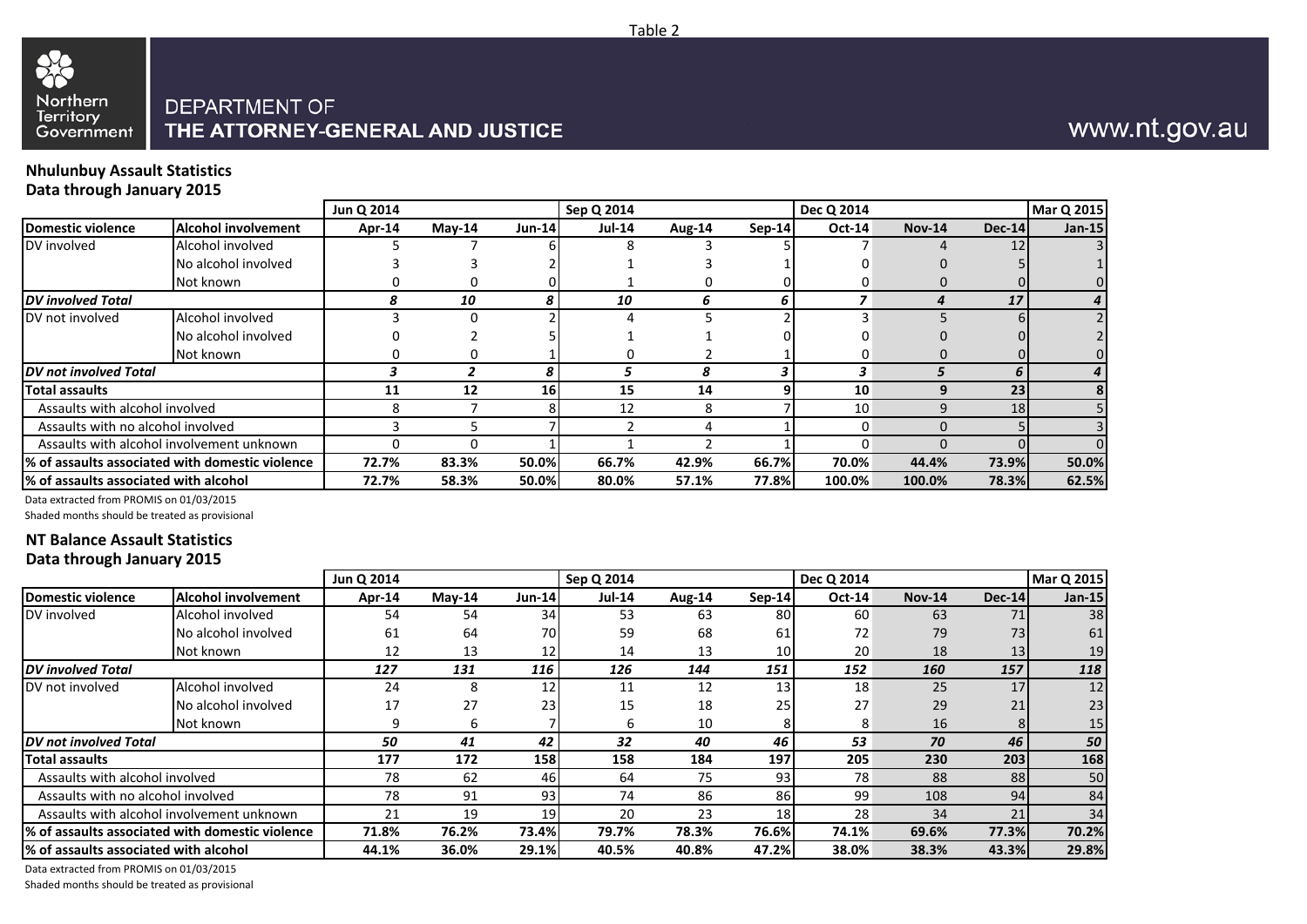

#### **Northern Territory Yearly Crime Statistics** Data for the 12 months ending in January, 2010 to 2015 **Data for the 12 months ending in January, 2010 to 2015**

| bata for the 12 months enamy in sanaary, 2010 to 2015     |                |                 |                 |                |                 |                 |         |         |         | onence nates (per 100,000 population) |         |         |
|-----------------------------------------------------------|----------------|-----------------|-----------------|----------------|-----------------|-----------------|---------|---------|---------|---------------------------------------|---------|---------|
| Number of offences                                        | 2010           | 2011            | 2012            | 2013           | 2014            | 2015            | 2010    | 2011    | 2012    | 2013                                  | 2014    | 2015    |
| 0111 Murder                                               | 8              | 14              | 9               | 17             | 17              |                 | 3.5     | 6.1     | 3.9     | 7.2                                   | 7.0     | 3.3     |
| 0121 Attempted murder                                     |                |                 | 2               | $\mathbf{1}$   | 2               |                 | 2.2     | 3.0     | 0.9     | 0.4                                   | 0.8     | 1.2     |
| 0131 Manslaughter                                         |                |                 | O               | 3              | 5               |                 | 2.2     | 1.3     | 0.0     | 1.3                                   | 2.1     | 0.4     |
| 0132 Driving causing death                                | 2              | $\Omega$        |                 | 1              | $\mathbf 1$     |                 | 0.9     | 0.0     | 0.4     | 0.4                                   | 0.4     | 1.2     |
| 01 Homicide and related offences                          | 20             | 24              | 12              | 22             | 25              | 15              | 8.8     | 10.4    | 5.2     | 9.3                                   | 10.3    | 6.1     |
| 021 Assault                                               | 6,251          | 6,573           | 6,651           | 6,985          | 7,747           | 7,022           | 2,765.6 | 2,860.6 | 2,875.6 | 2,961.2                               | 3,194.1 | 2,865.2 |
| 029 Acts intended to cause injury - other                 | 17             | 24              | 27              | 28             | 30              | 26              | 7.5     | 10.4    | 11.7    | 11.9                                  | 12.4    | 10.6    |
| 02 Acts intended to cause injury                          | 6,268          | 6,597           | 6,678           | 7,013          | 7,777           | 7,048           | 2,773.1 | 2,871.0 | 2,887.3 | 2,973.1                               | 3,206.5 | 2,875.8 |
| 031 Sexual assault                                        | 411            | 339             | 324             | 348            | 377             | 363             | 181.8   | 147.5   | 140.1   | 147.5                                 | 155.4   | 148.1   |
| 032 Non-assaultive sexual offences                        | 32             | 20              | 44              | 47             | 49              | 46              | 14.2    | 8.7     | 19.0    | 19.9                                  | 20.2    | 18.8    |
| 03 Sexual assault and related offences                    | 443            | 359             | 368             | 395            | 426             | 409             | 196.0   | 156.2   | 159.1   | 167.5                                 | 175.6   | 166.9   |
| 049 Other dangerous or negligent acts endangering persons | 84             | 87              | 98              | 123            | 146             | $\overline{93}$ | 37.2    | 37.9    | 42.4    | 52.1                                  | 60.2    | 37.9    |
| 0511 Abduction and kidnapping                             | $\overline{2}$ | $\overline{2}$  | $\overline{2}$  | $\mathbf{1}$   | 1               | $\Omega$        | 0.9     | 0.9     | 0.9     | 0.4                                   | 0.4     | 0.0     |
| 0521 Deprivation of liberty/false imprisonment            | 57             | 32              | 50              | 58             | 50              | 43              | 25.2    | 13.9    | 21.6    | 24.6                                  | 20.6    | 17.5    |
| 0531 Harassment and private nuisance                      | 77             | 89              | 50              | 46             | 54              | 58              | 34.1    | 38.7    | 21.6    | 19.5                                  | 22.3    | 23.7    |
| 0532 Threatening behaviour                                | 330            | 321             | 319             | 306            | 350             | 334             | 146.0   | 139.7   | 137.9   | 129.7                                 | 144.3   | 136.3   |
| 05 Abduction, harassment and other offences               | 466            | 444             | 421             | 411            | 455             | 435             | 206.2   | 193.2   | 182.0   | 174.2                                 | 187.6   | 177.5   |
| 061 Robbery                                               | 118            | 80              | 95              | 100            | 83              | 99              | 52.2    | 34.8    | 41.1    | 42.4                                  | 34.2    | 40.4    |
| 0621 Blackmail and extortion                              | 3              | $\mathbf{1}$    | $\mathbf 0$     | $\overline{2}$ | $\Omega$        |                 | 1.3     | 0.4     | 0.0     | 0.8                                   | 0.0     | 1.6     |
| 06 Robbery, extortion and related offences                | 121            | $\overline{81}$ | $\overline{95}$ | 102            | $\overline{83}$ | 103             | 53.5    | 35.3    | 41.1    | 43.2                                  | 34.2    | 42.0    |
| Total offences against the person                         | 7,402          | 7,592           | 7,672           | 8,066          | 8,912           | 8,103           | 3,274.8 | 3,304.1 | 3,317.0 | 3,419.5                               | 3,674.4 | 3,306.3 |
| House break-ins, actual                                   | 1,360          | 1,756           | 1,600           | 1,954          | 1,351           | 1,690           | 601.7   | 764.2   | 691.8   | 828.4                                 | 557.0   | 689.6   |
| House break-ins, attempted                                | 262            | 325             | 246             | 279            | 164             | 119             | 115.9   | 141.4   | 106.4   | 118.3                                 | 67.6    | 48.6    |
| 0711 House break-ins                                      | 1,622          | 2,081           | 1,846           | 2,233          | 1,515           | 1,809           | 717.6   | 905.7   | 798.1   | 946.7                                 | 624.6   | 738.1   |
| Commercial break-ins, actual                              | 1,742          | 1,716           | 1,576           | 1,692          | 1,511           | 1,519           | 770.7   | 746.8   | 681.4   | 717.3                                 | 623.0   | 619.8   |
| Commercial break-ins, attempted                           | 302            | 336             | 217             | 264            | 138             | 155             | 133.6   | 146.2   | 93.8    | 111.9                                 | 56.9    | 63.2    |
| 0711 Commercial break-ins                                 | 2,044          | 2,052           | 1,793           | 1,956          | 1,649           | 1,674           | 904.3   | 893.0   | 775.2   | 829.2                                 | 679.9   | 683.0   |
| 0812 Illegal use of a motor vehicle                       | 859            | 1,054           | 821             | 1,007          | 913             | 1,200           | 380.0   | 458.7   | 355.0   | 426.9                                 | 376.4   | 489.6   |
| 0813 Theft of motor vehicle parts or contents             | 1,571          | 1,518           | 1,364           | 1,326          | 1,018           | 1,233           | 695.0   | 660.6   | 589.7   | 562.1                                 | 419.7   | 503.1   |
| 081 Motor vehicle theft and related offences              | 2,430          | 2,572           | 2,185           | 2,333          | 1,931           | 2,433           | 1,075.1 | 1,119.3 | 944.7   | 989.1                                 | 796.2   | 992.7   |
| 08* Theft and related offences (other than MV)            | 7,266          | 7,513           | 7,003           | 7,197          | 6,428           | 7,304           | 3,214.7 | 3,269.7 | 3,027.8 | 3,051.1                               | 2,650.3 | 2,980.3 |
| 12 Property damage offences                               | 8,231          | 8,188           | 7,126           | 7,464          | 6,165           | 6,537           | 3,641.6 | 3,563.4 | 3,081.0 | 3,164.3                               | 2,541.8 | 2,667.3 |
| <b>Total property offences</b>                            | 21,593         | 22,406          | 19,953          | 21,183         | 17,688          | 19,757          | 9,553.3 | 9,751.2 | 8,626.8 | 8,980.4                               | 7,292.8 | 8,061.5 |
|                                                           |                |                 |                 |                |                 |                 |         |         |         |                                       |         |         |

|    | 60.2    | 52.1    | 42.4    | 37.9    | 37.2    |
|----|---------|---------|---------|---------|---------|
|    | 0.4     | 0.4     | 0.9     | 0.9     | 0.9     |
|    | 20.6    | 24.6    | 21.6    | 13.9    | 25.2    |
|    | 22.3    | 19.5    | 21.6    | 38.7    | 34.1    |
|    | 144.3   | 129.7   | 137.9   | 139.7   | 146.0   |
|    | 187.6   | 174.2   | 182.0   | 193.2   | 206.2   |
|    | 34.2    | 42.4    | 41.1    | 34.8    | 52.2    |
|    | 0.0     | 0.8     | 0.0     | 0.4     | 1.3     |
|    | 34.2    | 43.2    | 41.1    | 35.3    | 53.5    |
| 3, | 3,674.4 | 3,419.5 | 3,317.0 | 3,304.1 | 3,274.8 |
|    | 557.0   | 828.4   | 691.8   | 764.2   | 601.7   |
|    | 67.6    | 118.3   | 106.4   | 141.4   | 115.9   |
|    | 624.6   | 946.7   | 798.1   | 905.7   | 717.6   |
|    | 623.0   | 717.3   | 681.4   | 746.8   | 770.7   |
|    | 56.9    | 111.9   | 93.8    | 146.2   | 133.6   |
|    | 679.9   | 829.2   | 775.2   | 893.0   | 904.3   |
|    | 376.4   | 426.9   | 355.0   | 458.7   | 380.0   |
|    | 419.7   | 562.1   | 589.7   | 660.6   | 695.0   |
|    | 796.2   | 989.1   | 944.7   | 1,119.3 | 1,075.1 |
| 2, | 2,650.3 | 3,051.1 | 3,027.8 | 3,269.7 | 3,214.7 |
|    |         | 3,164.3 | 3,081.0 | 3,563.4 | 3,641.6 |
| 2, | 2,541.8 |         |         |         |         |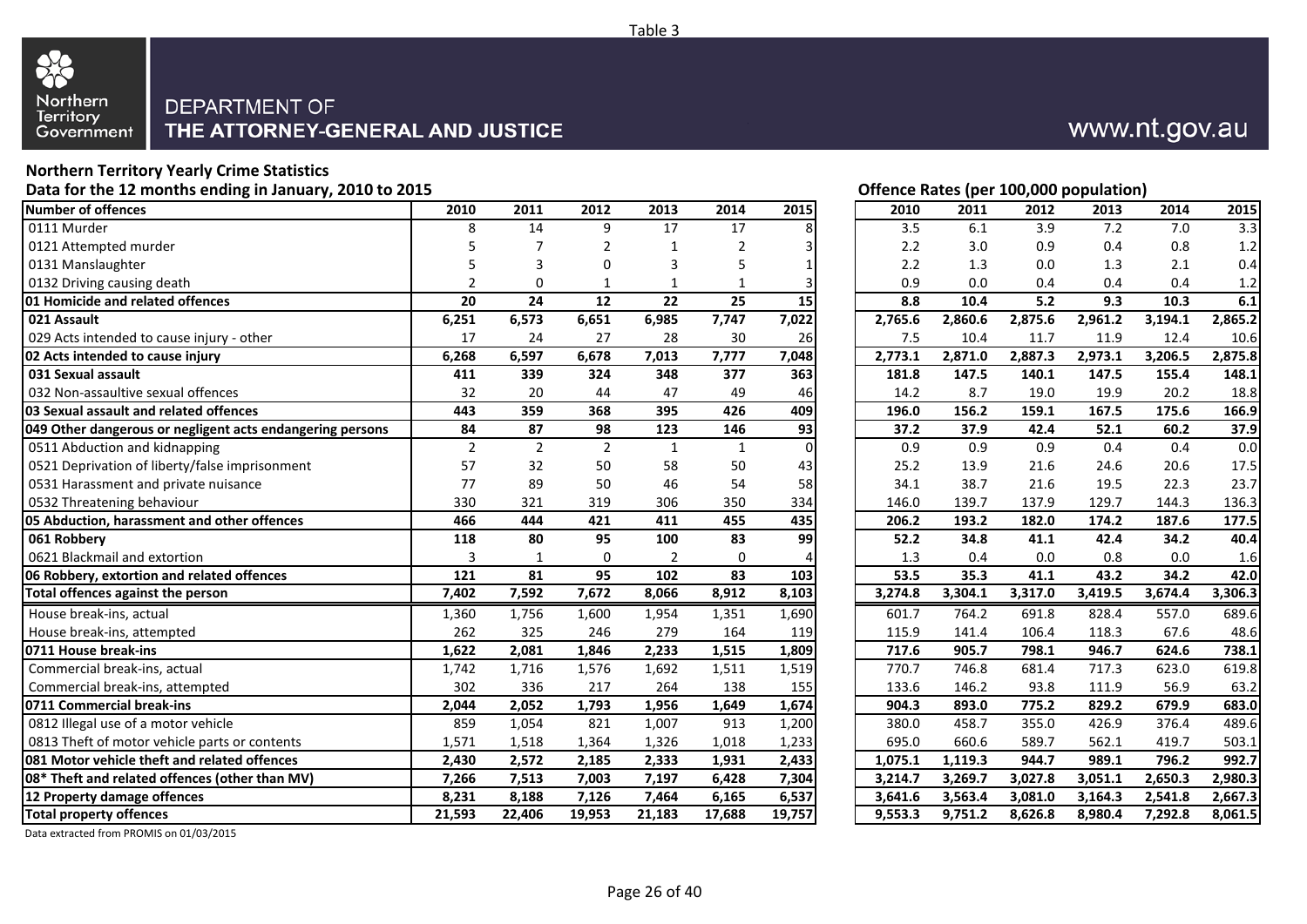

## **Darwin Yearly Crime Statistics**

Data for the 12 months ending in January, 2010 to 2015 **Data in the U.S. Concrete Active Concrete Active Concrete Active Concrete Active Concrete Actes (per 100,000 population)** 

| <b>Number of offences</b>                                 | 2010            | 2011           | 2012           | 2013           | 2014           | 2015             | 2010     | 2011     | 2012     | 2013     | 2014    | 2015    |
|-----------------------------------------------------------|-----------------|----------------|----------------|----------------|----------------|------------------|----------|----------|----------|----------|---------|---------|
| 0111 Murder                                               | $\mathbf{1}$    | $\overline{2}$ | $\overline{2}$ | 5              | 5              |                  | 1.3      | 2.5      | 2.5      | 6.1      | 6.0     | 2.4     |
| 0121 Attempted murder                                     |                 | 2              | 0              |                |                |                  | 2.6      | 2.5      | 0.0      | 0.0      | 1.2     | 2.4     |
| 0131 Manslaughter                                         |                 | $\overline{2}$ | 0              |                | $\mathbf 1$    |                  | 1.3      | 2.5      | 0.0      | 1.2      | 1.2     | 1.2     |
| 0132 Driving causing death                                |                 | 0              | 0              | 0              | 0              |                  | 1.3      | 0.0      | 0.0      | $0.0\,$  | $0.0\,$ | 1.2     |
| 01 Homicide and related offences                          | 5               | 6              | $\overline{2}$ | 6              | $\overline{7}$ | 6                | 6.4      | 7.6      | 2.5      | 7.4      | 8.3     | 7.1     |
| 021 Assault                                               | 1,424           | 1,632          | 1,511          | 1,586          | 1,723          | 1,939            | 1,826.0  | 2,057.5  | 1,888.4  | 1,947.7  | 2,053.1 | 2,286.6 |
| 029 Acts intended to cause injury - other                 | $\overline{7}$  | $\overline{4}$ | 11             | 9              | $\overline{7}$ | 11               | 9.0      | 5.0      | 13.7     | 11.1     | 8.3     | 13.0    |
| 02 Acts intended to cause injury                          | 1,431           | 1,636          | 1,522          | 1,595          | 1,730          | 1,950            | 1,835.0  | 2,062.6  | 1,902.2  | 1,958.8  | 2,061.5 | 2,299.6 |
| 031 Sexual assault                                        | 113             | 107            | 101            | 118            | 135            | 126              | 144.9    | 134.9    | 126.2    | 144.9    | 160.9   | 148.6   |
| 032 Non-assaultive sexual offences                        | 15              | 7              | 12             | 13             | 20             | 20               | 19.2     | 8.8      | 15.0     | 16.0     | 23.8    | 23.6    |
| 03 Sexual assault and related offences                    | 128             | 114            | 113            | 131            | 155            | 146              | 164.1    | 143.7    | 141.2    | 160.9    | 184.7   | 172.2   |
| 049 Other dangerous or negligent acts endangering persons | 21              | 24             | 13             | 23             | 35             | 22               | 26.9     | 30.3     | 16.2     | 28.2     | 41.7    | 25.9    |
| 0511 Abduction and kidnapping                             | $\mathbf 0$     | $\Omega$       | $\mathbf 0$    | 1              | $\mathbf 0$    | $\Omega$         | 0.0      | 0.0      | 0.0      | 1.2      | 0.0     | 0.0     |
| 0521 Deprivation of liberty/false imprisonment            | 12              | 6              | 12             | 18             | 8              | 10               | 15.4     | 7.6      | 15.0     | 22.1     | 9.5     | 11.8    |
| 0531 Harassment and private nuisance                      | 18              | 19             | 14             | 11             | 17             | 13               | 23.1     | 24.0     | 17.5     | 13.5     | 20.3    | 15.3    |
| 0532 Threatening behaviour                                | 106             | 126            | 115            | 93             | 88             | 106              | 135.9    | 158.9    | 143.7    | 114.2    | 104.9   | 125.0   |
| 05 Abduction, harassment and other offences               | $\frac{136}{ }$ | 151            | 141            | $\frac{1}{23}$ | 113            | $\overline{129}$ | 174.4    | 190.4    | 176.2    | 151.1    | 134.7   | 152.1   |
| 061 Robbery                                               | 77              | 33             | 47             | 55             | 50             | 58               | 98.7     | 41.6     | 58.7     | 67.5     | 59.6    | 68.4    |
| 0621 Blackmail and extortion                              | $\mathbf 0$     |                | $\mathbf 0$    | $\mathbf 1$    | $\Omega$       |                  | 0.0      | 1.3      | 0.0      | 1.2      | 0.0     | 1.2     |
| 06 Robbery, extortion and related offences                | 77              | 34             | 47             | 56             | 50             | 59               | 98.7     | 42.9     | 58.7     | 68.8     | 59.6    | 69.6    |
| Total offences against the person                         | 1,798           | 1,965          | 1,838          | 1,934          | 2,090          | 2,312            | 2,305.6  | 2,477.4  | 2,297.1  | 2,375.1  | 2,490.4 | 2,726.4 |
| House break-ins, actual                                   | 654             | 645            | 620            | 674            | 431            | 724              | 838.6    | 813.2    | 774.9    | 827.7    | 513.6   | 853.8   |
| House break-ins, attempted                                | 132             | 115            | 110            | 87             | 29             | 34               | 169.3    | 145.0    | 137.5    | 106.8    | 34.6    | 40.1    |
| 0711 House break-ins                                      | 786             | 760            | 730            | 761            | 460            | 758              | 1,007.9  | 958.2    | 912.3    | 934.6    | 548.1   | 893.9   |
| Commercial break-ins, actual                              | 611             | 418            | 392            | 517            | 441            | 359              | 783.5    | 527.0    | 489.9    | 634.9    | 525.5   | 423.4   |
| Commercial break-ins, attempted                           | 98              | 86             | 60             | 80             | 27             | 23               | 125.7    | 108.4    | 75.0     | 98.2     | 32.2    | 27.1    |
| 0711 Commercial break-ins                                 | 709             | 504            | 452            | 597            | 468            | 382              | 909.2    | 635.4    | 564.9    | 733.2    | 557.7   | 450.5   |
| 0812 Illegal use of a motor vehicle                       | 372             | 395            | 319            | 352            | 360            | 506              | 477.0    | 498.0    | 398.7    | 432.3    | 429.0   | 596.7   |
| 0813 Theft of motor vehicle parts or contents             | 869             | 817            | 797            | 704            | 515            | 676              | 1,114.3  | 1,030.0  | 996.1    | 864.6    | 613.7   | 797.2   |
| 081 Motor vehicle theft and related offences              | 1,241           | 1,212          | 1,116          | 1,056          | 875            | 1,182            | 1,591.4  | 1,528.0  | 1,394.8  | 1,296.9  | 1,042.6 | 1,393.9 |
| 08* Theft and related offences (other than MV)            | 3,486           | 3,471          | 3,182          | 3,188          | 2,866          | 3,300            | 4,470.1  | 4,376.1  | 3,976.8  | 3,915.1  | 3,415.1 | 3,891.6 |
| 12 Property damage offences                               | 3,535           | 3,279          | 2,774          | 2,637          | 2,110          | 2,473            | 4,533.0  | 4,134.0  | 3,466.9  | 3,238.4  | 2,514.3 | 2,916.3 |
| <b>Total property offences</b>                            | 9,757           | 9,226          | 8,254          | 8,239          | 6,779          | 8,095            | 12.511.5 | 11,631.7 | 10,315.7 | 10,118.1 | 8.077.8 | 9,546.1 |

www.nt.gov.au

|          |          |          | Offence Rates (per 100,000 population) |         |         |
|----------|----------|----------|----------------------------------------|---------|---------|
| 2010     | 2011     | 2012     | 2013                                   | 2014    | 2015    |
| 1.3      | 2.5      | 2.5      | 6.1                                    | 6.0     | 2.4     |
| 2.6      | 2.5      | 0.0      | 0.0                                    | 1.2     | 2.4     |
| 1.3      | 2.5      | 0.0      | 1.2                                    | 1.2     | 1.2     |
| 1.3      | 0.0      | 0.0      | 0.0                                    | 0.0     | 1.2     |
| 6.4      | 7.6      | 2.5      | 7.4                                    | 8.3     | 7.1     |
| 1,826.0  | 2,057.5  | 1,888.4  | 1,947.7                                | 2,053.1 | 2,286.6 |
| 9.0      | 5.0      | 13.7     | 11.1                                   | 8.3     | 13.0    |
| 1,835.0  | 2,062.6  | 1,902.2  | 1,958.8                                | 2,061.5 | 2,299.6 |
| 144.9    | 134.9    | 126.2    | 144.9                                  | 160.9   | 148.6   |
| 19.2     | 8.8      | 15.0     | 16.0                                   | 23.8    | 23.6    |
| 164.1    | 143.7    | 141.2    | 160.9                                  | 184.7   | 172.2   |
| 26.9     | 30.3     | 16.2     | 28.2                                   | 41.7    | 25.9    |
| 0.0      | 0.0      | 0.0      | 1.2                                    | 0.0     | 0.0     |
| 15.4     | 7.6      | 15.0     | 22.1                                   | 9.5     | 11.8    |
| 23.1     | 24.0     | 17.5     | 13.5                                   | 20.3    | 15.3    |
| 135.9    | 158.9    | 143.7    | 114.2                                  | 104.9   | 125.0   |
| 174.4    | 190.4    | 176.2    | 151.1                                  | 134.7   | 152.1   |
| 98.7     | 41.6     | 58.7     | 67.5                                   | 59.6    | 68.4    |
| 0.0      | 1.3      | 0.0      | 1.2                                    | 0.0     | 1.2     |
| 98.7     | 42.9     | 58.7     | 68.8                                   | 59.6    | 69.6    |
| 2,305.6  | 2,477.4  | 2,297.1  | 2,375.1                                | 2,490.4 | 2,726.4 |
| 838.6    | 813.2    | 774.9    | 827.7                                  | 513.6   | 853.8   |
| 169.3    | 145.0    | 137.5    | 106.8                                  | 34.6    | 40.1    |
| 1,007.9  | 958.2    | 912.3    | 934.6                                  | 548.1   | 893.9   |
| 783.5    | 527.0    | 489.9    | 634.9                                  | 525.5   | 423.4   |
| 125.7    | 108.4    | 75.0     | 98.2                                   | 32.2    | 27.1    |
| 909.2    | 635.4    | 564.9    | 733.2                                  | 557.7   | 450.5   |
| 477.0    | 498.0    | 398.7    | 432.3                                  | 429.0   | 596.7   |
| 1,114.3  | 1,030.0  | 996.1    | 864.6                                  | 613.7   | 797.2   |
| 1,591.4  | 1,528.0  | 1,394.8  | 1,296.9                                | 1,042.6 | 1,393.9 |
| 4,470.1  | 4,376.1  | 3,976.8  | 3,915.1                                | 3,415.1 | 3,891.6 |
| 4,533.0  | 4,134.0  | 3,466.9  | 3,238.4                                | 2,514.3 | 2,916.3 |
| 12,511.5 | 11,631.7 | 10,315.7 | 10,118.1                               | 8,077.8 | 9,546.1 |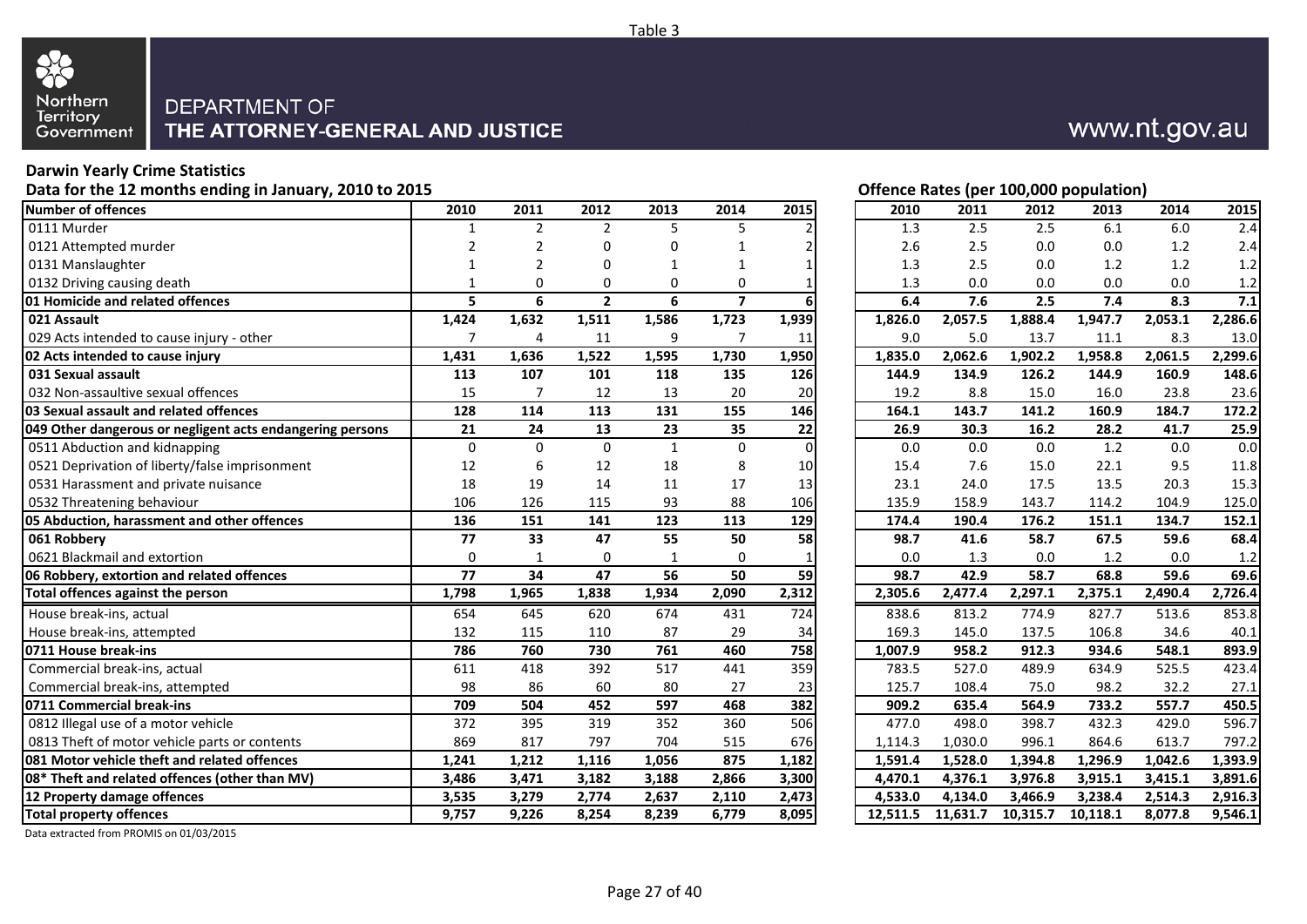

## **Palmerston Yearly Crime Statistics**

Data for the 12 months ending in January, 2010 to 2015 **Data in the U.S. Concrete Concrete Active Concrete Active Concrete Actes (per 100,000 population)** 

| <b>Number of offences</b>                                 | 2010         | 2011         | 2012         | 2013            | 2014                    | 2015            | 2010    | 2011     | 2012    | 2013    | 2014    | 2015    |
|-----------------------------------------------------------|--------------|--------------|--------------|-----------------|-------------------------|-----------------|---------|----------|---------|---------|---------|---------|
| 0111 Murder                                               |              | $\Omega$     | 1            | 2               | 0                       |                 | 3.5     | 0.0      | 3.4     | 6.6     | 0.0     | 3.1     |
| 0121 Attempted murder                                     |              |              | 0            | 0               | 0                       |                 | 0.0     | 3.4      | 0.0     | 0.0     | 0.0     | 0.0     |
| 0131 Manslaughter                                         | U            | O            | 0            | $\Omega$        | $\Omega$                |                 | 0.0     | 0.0      | 0.0     | 0.0     | 0.0     | 0.0     |
| 0132 Driving causing death                                | $\Omega$     | $\Omega$     | 0            | $\Omega$        | 0                       |                 | 0.0     | 0.0      | 0.0     | 0.0     | 0.0     | 3.1     |
| 01 Homicide and related offences                          | $\mathbf{1}$ | $\mathbf{1}$ | $\mathbf{1}$ | $\overline{2}$  | $\mathbf{0}$            | $\overline{2}$  | 3.5     | 3.4      | 3.4     | 6.6     | 0.0     | 6.1     |
| 021 Assault                                               | 404          | 460          | 437          | 486             | 485                     | 488             | 1,416.4 | 1,583.2  | 1,492.0 | 1,592.8 | 1,504.7 | 1,498.3 |
| 029 Acts intended to cause injury - other                 | 0            | 3            | 3            | $\overline{2}$  | 6                       |                 | 0.0     | 10.3     | 10.2    | 6.6     | 18.6    | 12.3    |
| 02 Acts intended to cause injury                          | 404          | 463          | 440          | 488             | 491                     | 492             | 1,416.4 | 1,593.5  | 1,502.2 | 1,599.4 | 1,523.3 | 1,510.6 |
| 031 Sexual assault                                        | 24           | 24           | 25           | 29              | 39                      | 39              | 84.1    | 82.6     | 85.4    | 95.0    | 121.0   | 119.7   |
| 032 Non-assaultive sexual offences                        | 4            | $\Omega$     | 10           | 5               | 8                       |                 | 14.0    | 0.0      | 34.1    | 16.4    | 24.8    | 21.5    |
| 03 Sexual assault and related offences                    | 28           | 24           | 35           | 34              | 47                      | 46              | 98.2    | 82.6     | 119.5   | 111.4   | 145.8   | 141.2   |
| 049 Other dangerous or negligent acts endangering persons | 10           | 6            | 9            | $\overline{7}$  | $\overline{\mathbf{z}}$ | 8               | 35.1    | 20.7     | 30.7    | 22.9    | 21.7    | 24.6    |
| 0511 Abduction and kidnapping                             | $\mathbf{1}$ | $\Omega$     | $\mathbf{1}$ | $\Omega$        | $\mathbf 0$             |                 | 3.5     | 0.0      | 3.4     | 0.0     | 0.0     | 0.0     |
| 0521 Deprivation of liberty/false imprisonment            |              |              | 3            | 5               | 8                       |                 | 3.5     | 13.8     | 10.2    | 16.4    | 24.8    | 12.3    |
| 0531 Harassment and private nuisance                      | 3            | 6            | 4            | $\overline{2}$  | $\overline{2}$          | 3               | 10.5    | 20.7     | 13.7    | 6.6     | $6.2$   | 9.2     |
| 0532 Threatening behaviour                                | 30           | 21           | 34           | 28              | 26                      | 37              | 105.2   | 72.3     | 116.1   | 91.8    | 80.7    | 113.6   |
| 05 Abduction, harassment and other offences               | 35           | 31           | 42           | 35              | 36                      | 44              | 122.7   | 106.7    | 143.4   | 114.7   | 111.7   | 135.1   |
| 061 Robbery                                               | 13           | 6            | 14           | 12              | 9                       | 11              | 45.6    | 20.7     | 47.8    | 39.3    | 27.9    | 33.8    |
| 0621 Blackmail and extortion                              | $\mathbf 0$  | 0            | 0            | $\mathbf{1}$    | 0                       |                 | 0.0     | 0.0      | 0.0     | 3.3     | 0.0     | 3.1     |
| 06 Robbery, extortion and related offences                | 13           | 6            | 14           | $\overline{13}$ | 9                       | $\overline{12}$ | 45.6    | 20.7     | 47.8    | 42.6    | 27.9    | 36.8    |
| Total offences against the person                         | 491          | 531          | 541          | 579             | 590                     | 604             | 1,721.4 | 1,827.6  | 1,847.0 | 1,897.6 | 1,830.4 | 1,854.5 |
| House break-ins, actual                                   | 148          | 191          | 161          | 242             | 148                     | 251             | 518.9   | 657.4    | 549.7   | 793.1   | 459.2   | 770.6   |
| House break-ins, attempted                                | 40           | 66           | 28           | 61              | 19                      | 11              | 140.2   | 227.2    | 95.6    | 199.9   | 58.9    | 33.8    |
| 0711 House break-ins                                      | 188          | 257          | 189          | 303             | $\frac{167}{167}$       | 262             | 659.1   | 884.5    | 645.3   | 993.1   | 518.1   | 804.4   |
| Commercial break-ins, actual                              | 107          | 159          | 109          | 88              | 68                      | 153             | 375.1   | 547.2    | 372.1   | 288.4   | 211.0   | 469.8   |
| Commercial break-ins, attempted                           | 24           | 44           | 25           | 31              | 12                      | q               | 84.1    | 151.4    | 85.4    | 101.6   | 37.2    | 27.6    |
| 0711 Commercial break-ins                                 | 131          | 203          | 134          | 119             | 80                      | 162             | 459.3   | 698.7    | 457.5   | 390.0   | 248.2   | 497.4   |
| 0812 Illegal use of a motor vehicle                       | 120          | 176          | 117          | 158             | 148                     | 265             | 420.7   | 605.7    | 399.5   | 517.8   | 459.2   | 813.6   |
| 0813 Theft of motor vehicle parts or contents             | 252          | 259          | 198          | 171             | 191                     | 252             | 883.5   | 891.4    | 676.0   | 560.4   | 592.6   | 773.7   |
| 081 Motor vehicle theft and related offences              | 372          | 435          | 315          | 329             | 339                     | 517             | 1,304.2 | 1,497.2  | 1,075.5 | 1,078.3 | 1,051.7 | 1,587.4 |
| 08* Theft and related offences (other than MV)            | 982          | 984          | 890          | 857             | 812                     | 1,041           | 3,442.8 | 3,386.7  | 3,038.6 | 2,808.7 | 2,519.2 | 3,196.2 |
| 12 Property damage offences                               | 1,033        | 1,042        | 714          | 690             | 650                     | 775             | 3,621.6 | 3,586.3  | 2,437.7 | 2,261.4 | 2,016.6 | 2,379.5 |
| <b>Total property offences</b>                            | 2,706        | 2,921        | 2,242        | 2,298           | 2.048                   | 2,757           | 9.487.1 | 10.053.3 | 7,654.5 | 7,531.5 | 6,353.7 | 8,464.8 |

Data extracted from PROMIS on 01/03/2015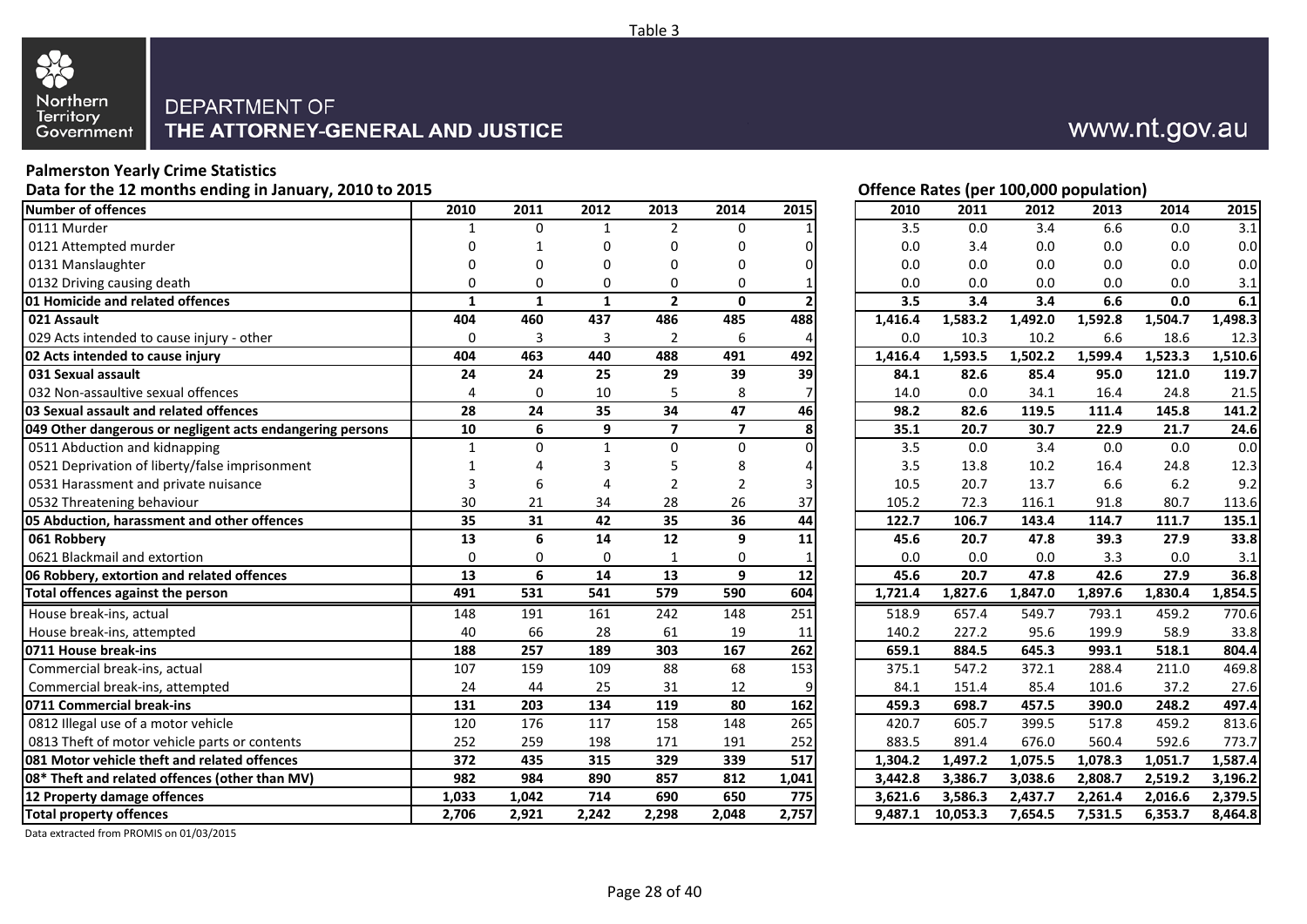

## **Alice Springs Yearly Crime Statistics**

Data for the 12 months ending in January, 2010 to 2015 **Data for the 12 months ending in January, 2010 to 2015** 

| <b>Number of offences</b>                                 | 2010            | 2011           | 2012     | 2013            | 2014                  | 2015            | 2010     | 2011     | 2012     | 2013     | 2014     | 2015     |
|-----------------------------------------------------------|-----------------|----------------|----------|-----------------|-----------------------|-----------------|----------|----------|----------|----------|----------|----------|
| 0111 Murder                                               | $\mathfrak{p}$  | 5              |          | Δ               | 6                     |                 | 7.1      | 17.6     | 14.0     | 14.0     | 20.7     | 3.4      |
| 0121 Attempted murder                                     |                 |                | ი        |                 |                       |                 | 7.1      | 7.0      | 0.0      | 3.5      | 0.0      | 0.0      |
| 0131 Manslaughter                                         |                 |                | ŋ        |                 |                       |                 | 3.6      | 0.0      | 0.0      | 3.5      | 3.5      | 0.0      |
| 0132 Driving causing death                                | 0               | O              | 0        | $\Omega$        | $\Omega$              |                 | 0.0      | 0.0      | 0.0      | 0.0      | 0.0      | 3.4      |
| 01 Homicide and related offences                          | 5               | $\overline{7}$ | 4        | 6               | $\overline{7}$        |                 | 17.8     | 24.7     | 14.0     | 21.0     | 24.2     | 6.8      |
| 021 Assault                                               | 1,536           | 1,680          | 1,691    | 1,753           | 1,934                 | 1,424           | 5,472.4  | 5,916.1  | 5,935.6  | 6,133.2  | 6,684.4  | 4,870.9  |
| 029 Acts intended to cause injury - other                 | 4               | 6              | 5        | 5               | 10                    |                 | 14.3     | 21.1     | 17.6     | 17.5     | 34.6     | 17.1     |
| 02 Acts intended to cause injury                          | 1,540           | 1,686          | 1,696    | 1,758           | 1,944                 | 1,429           | 5,486.7  | 5,937.2  | 5,953.2  | 6,150.7  | 6,719.0  | 4,888.0  |
| 031 Sexual assault                                        | 98              | 61             | 80       | 85              | 70                    | 54              | 349.2    | 214.8    | 280.8    | 297.4    | 241.9    | 184.7    |
| 032 Non-assaultive sexual offences                        | 7               | 4              | 5        | 12              | 5                     |                 | 24.9     | 14.1     | 17.6     | 42.0     | 17.3     | 23.9     |
| 03 Sexual assault and related offences                    | 105             | 65             | 85       | 97              | 75                    | 61              | 374.1    | 228.9    | 298.4    | 339.4    | 259.2    | 208.7    |
| 049 Other dangerous or negligent acts endangering persons | 19              | 20             | 29       | 35              | 43                    | 21              | 67.7     | 70.4     | 101.8    | 122.5    | 148.6    | 71.8     |
| 0511 Abduction and kidnapping                             | $\mathbf{1}$    | $\Omega$       | $\Omega$ | $\mathbf 0$     | $\mathbf 0$           |                 | 3.6      | 0.0      | 0.0      | 0.0      | 0.0      | 0.0      |
| 0521 Deprivation of liberty/false imprisonment            | 8               | 13             | 11       | 13              | 13                    |                 | 28.5     | 45.8     | 38.6     | 45.5     | 44.9     | 6.8      |
| 0531 Harassment and private nuisance                      | 15              | 6              | $\Delta$ | 4               | $\boldsymbol{\Delta}$ | 8               | 53.4     | 21.1     | 14.0     | 14.0     | 13.8     | 27.4     |
| 0532 Threatening behaviour                                | 72              | 64             | 68       | 67              | 71                    | 58              | 256.5    | 225.4    | 238.7    | 234.4    | 245.4    | 198.4    |
| 05 Abduction, harassment and other offences               | $\overline{96}$ | 83             | 83       | $\overline{84}$ | 88                    | 68              | 342.0    | 292.3    | 291.3    | 293.9    | 304.2    | 232.6    |
| 061 Robberv                                               | 20              | 32             | 20       | 23              | 13                    | $\overline{15}$ | 71.3     | 112.7    | 70.2     | 80.5     | 44.9     | 51.3     |
| 0621 Blackmail and extortion                              | 2               | $\Omega$       | $\Omega$ | $\Omega$        | $\Omega$              |                 | 7.1      | 0.0      | 0.0      | 0.0      | 0.0      | 3.4      |
| 06 Robbery, extortion and related offences                | 22              | 32             | 20       | 23              | $\overline{13}$       | 16              | 78.4     | 112.7    | 70.2     | 80.5     | 44.9     | 54.7     |
| Total offences against the person                         | 1,787           | 1,893          | 1,917    | 2,003           | 2,170                 | 1,597           | 6,366.7  | 6,666.2  | 6,728.9  | 7,007.9  | 7,500.1  | 5,462.6  |
| House break-ins, actual                                   | 209             | 518            | 425      | 620             | 388                   | 364             | 744.6    | 1,824.1  | 1,491.8  | 2,169.2  | 1,341.0  | 1,245.1  |
| House break-ins, attempted                                | 41              | 72             | 61       | 70              | 58                    | 30              | 146.1    | 253.5    | 214.1    | 244.9    | 200.5    | 102.6    |
| 0711 House break-ins                                      | 250             | 590            | 486      | 690             | 446                   | 394             | 890.7    | 2,077.7  | 1,705.9  | 2,414.1  | 1,541.5  | 1,347.7  |
| Commercial break-ins, actual                              | 371             | 448            | 332      | 372             | 250                   | 275             | 1,321.8  | 1,577.6  | 1,165.4  | 1,301.5  | 864.1    | 940.7    |
| Commercial break-ins, attempted                           | 61              | 77             | 48       | 57              | 20                    | 42              | 217.3    | 271.2    | 168.5    | 199.4    | 69.1     | 143.7    |
| 0711 Commercial break-ins                                 | 432             | 525            | 380      | 429             | 270                   | 317             | 1,539.1  | 1,848.8  | 1,333.8  | 1,500.9  | 933.2    | 1,084.3  |
| 0812 Illegal use of a motor vehicle                       | 173             | 275            | 169      | 267             | 165                   | 158             | 616.4    | 968.4    | 593.2    | 934.2    | 570.3    | 540.4    |
| 0813 Theft of motor vehicle parts or contents             | 231             | 266            | 196      | 257             | 153                   | 129             | 823.0    | 936.7    | 688.0    | 899.2    | 528.8    | 441.3    |
| <b>081 Motor vehicle theft and related offences</b>       | 404             | 541            | 365      | 524             | 318                   | 287             | 1,439.4  | 1,905.1  | 1,281.2  | 1,833.3  | 1,099.1  | 981.7    |
| 08* Theft and related offences (other than MV)            | 1,162           | 1,357          | 1,264    | 1,518           | 1,160                 | 1,278           | 4,139.9  | 4,778.7  | 4,436.8  | 5,311.0  | 4,009.3  | 4,371.5  |
| 12 Property damage offences                               | 1,834           | 2,068          | 1,793    | 2,171           | 1,494                 | 1,463           | 6,534.1  | 7,282.5  | 6,293.7  | 7,595.7  | 5,163.7  | 5,004.3  |
| <b>Total property offences</b>                            | 4.082           | 5.081          | 4,288    | 5,332           | 3,688                 | 3,739           | 14,543.3 | 17.892.7 | 15,051.4 | 18,655.1 | 12,746.7 | 12.789.5 |

Data extracted from PROMIS on 01/03/2015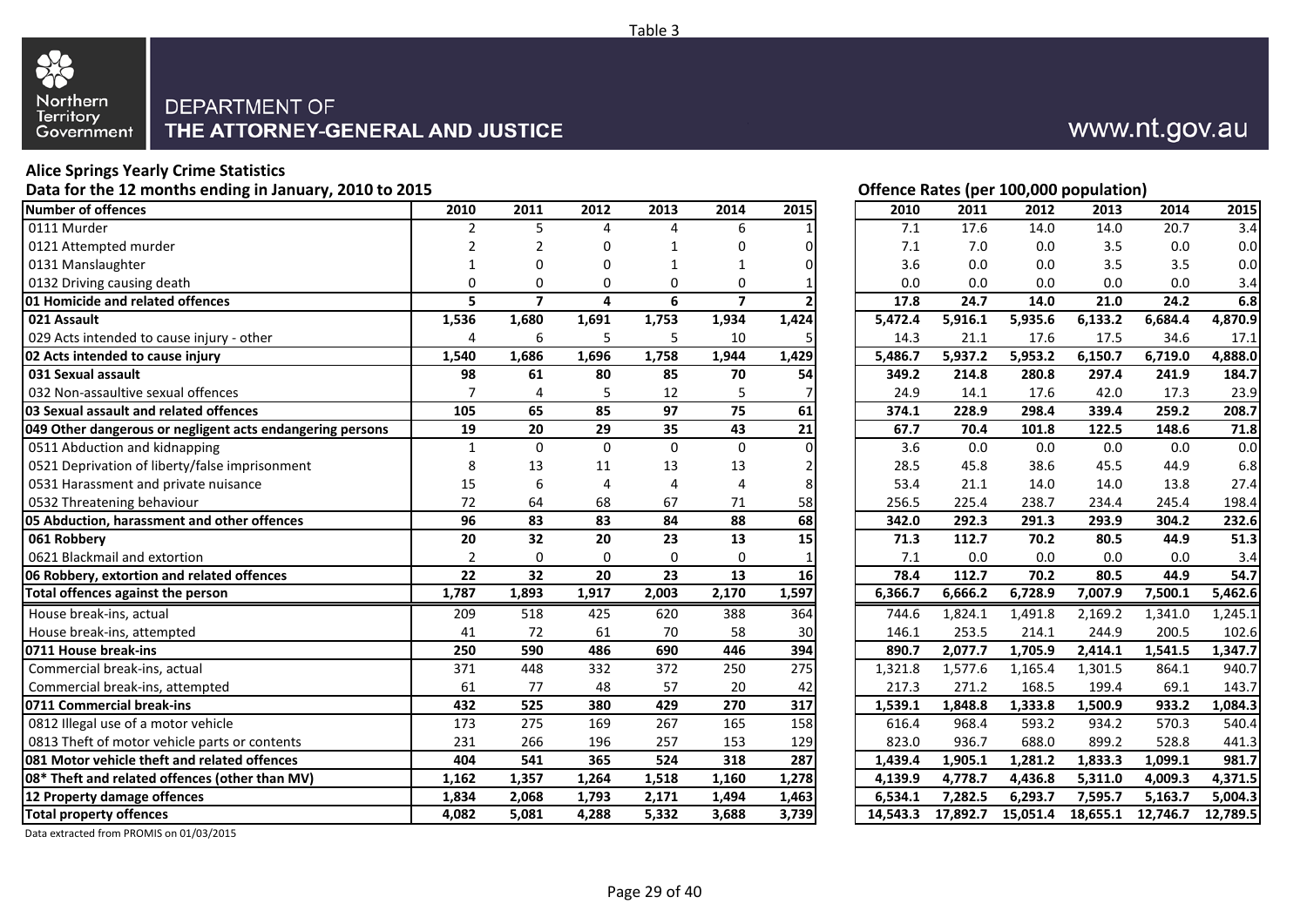

## **Katherine Yearly Crime Statistics**

**Data for the 12 months ending in January, 2010 to 2015 Offence Rates (per 100,000 population) Number of offences 2010 2011 2012 2013 2014 2015 2010 2011 2012 2013 2014 2015** 0111 Murder 2 2 1 1 2 1 19.1 18.9 9.5 9.3 18.1 9.0 0121 Attempted Murder 0 0 0 0 0 0 0.0 0.0 0.0 0.0 0.0 0.0 0131 Manslaughter 3 0 0 0 1 0 28.7 0.0 0.0 0.0 9.1 0.0 0132 Driving causing death 0 0 0 0 0 0 0.0 0.0 0.0 0.0 0.0 0.0 **01 Homicide and related offences 5 2 1 1 3 1 47.8 18.9 9.5 9.3 27.2 9.0 021 Assault 711 655 621 722 659 588 6,802.5 6,200.9 5,905.3 6,685.8 5,970.3 5,271.7** 029 Acts intended to cause injury - other 1 1 1 1 3 2 2 1 9.6 9.5 28.5 18.1 9.0 **02 Acts intended to cause injury 712 656 624 724 661 589 6,812.1 6,210.4 5,933.8 6,704.3 5,988.4 5,280.6 031 Sexual assault 26 21 24 22 23 27 248.8 198.8 228.2 203.7 208.4 242.1** 032 Non-assaultive sexual offences 1 1 1 5 0 1 5 9.6 9.5 47.5 0.0 9.1 44.8<br>03 Sexual assault and related offences 27 22 29 22 24 32 258.3 208.3 275.8 203.7 217.4 286.9 **03 Sexual assault and related offences 27 22 29 22 24 32 258.3 208.3 275.8 203.7 217.4 286.9 049 Other dangerous or negligent acts endangering persons 6 7 6 16 14 7 57.4 66.3 57.1 148.2 126.8 62.8** 0511 Abduction and kidnapping 0 0 0 0 0 0 0.0 0.0 0.0 0.0 0.0 0.0 0521 Deprivation of liberty/false imprisonment 1 and 1 9 1 4 1 0 4 5 1 86.1 9.5 38.0 0.0 36.2 44.8 0531 Harassment and private nuisance 1 1 4 1 4 1 4 2 2 1 38.3 9.5 38.0 18.5 18.1 9.0 0532 Threatening behaviour 23 18 15 15 24 20 220.1 170.4 142.6 138.9 217.4 179.3 **05 Abduction, harassment and other offences 36 20 23 17 30 26 344.4 189.3 218.7 157.4 271.8 233.1 061 Robbery 4 6 8 0 7 6 38.3 56.8 76.1 0.0 63.4 53.8** 0621 Blackmail and extortion 0 0 0 0 1 0.0 0.0 0.0 0.0 0.0 **06 Robbery, extortion and related offences 4 6 8 0 7 7 38.3 56.8 76.1 0.0 63.4 62.8 Total offences against the person 790 713 691 780 739 662 7,558.4 6,750.0 6,570.9 7,222.9 6,695.1 5,935.1** House break-ins, actual 1980 125 125 85 63 63 70 727.1 1,183.4 808.3 583.4 570.8 627.6 House break-ins, attempted a and the contract the 20 18 9 12 12 4 191.4 170.4 85.6 111.1 108.7 35.9 **0711 House break-ins 96 143 94 75 75 74 918.5 1,353.8 893.9 694.5 679.5 663.4** Commercial break-ins, actual 110 127 115 72 99 113 1,052.4 1,202.3 1,093.6 666.7 896.9 1,013.1 Commercial break-ins, attempted 21 21 14 15 20 10 200.9 198.8 133.1 138.9 181.2 89.7 **0711 Commercial break-ins 131 148 129 87 119 123 1,253.3 1,401.1 1,226.7 805.6 1,078.1 1,102.7** 0812 Illegal use of a motor vehicle 28 37 31 28 44 52 267.9 350.3 294.8 259.3 398.6 466.2 0813 Theft of motor vehicle parts or contents 1.0 52 40 39 38 43 57 43 57 378.7 370.9 351.9 389.6 511.0 **081 Motor vehicle theft and related offences 80 77 70 66 87 109 765.4 729.0 665.7 611.2 788.2 977.2 08\* Theft and related offences (other than MV) 352 458 409 360 348 391 3,367.8 4,335.9 3,889.3 3,333.6 3,152.7 3,505.5 12 Property damage offences 459 382 371 329 355 394 4,391.5 3,616.4 3,528.0 3,046.6 3,216.2 3,532.4 Total property offences 1,118 1,208 1,073 917 984 1,091 10,696.5 11,436.1 10,203.5 8,491.5 8,914.7 9,781.2**

Data extracted from PROMIS on 01/03/2015

## www.nt.gov.au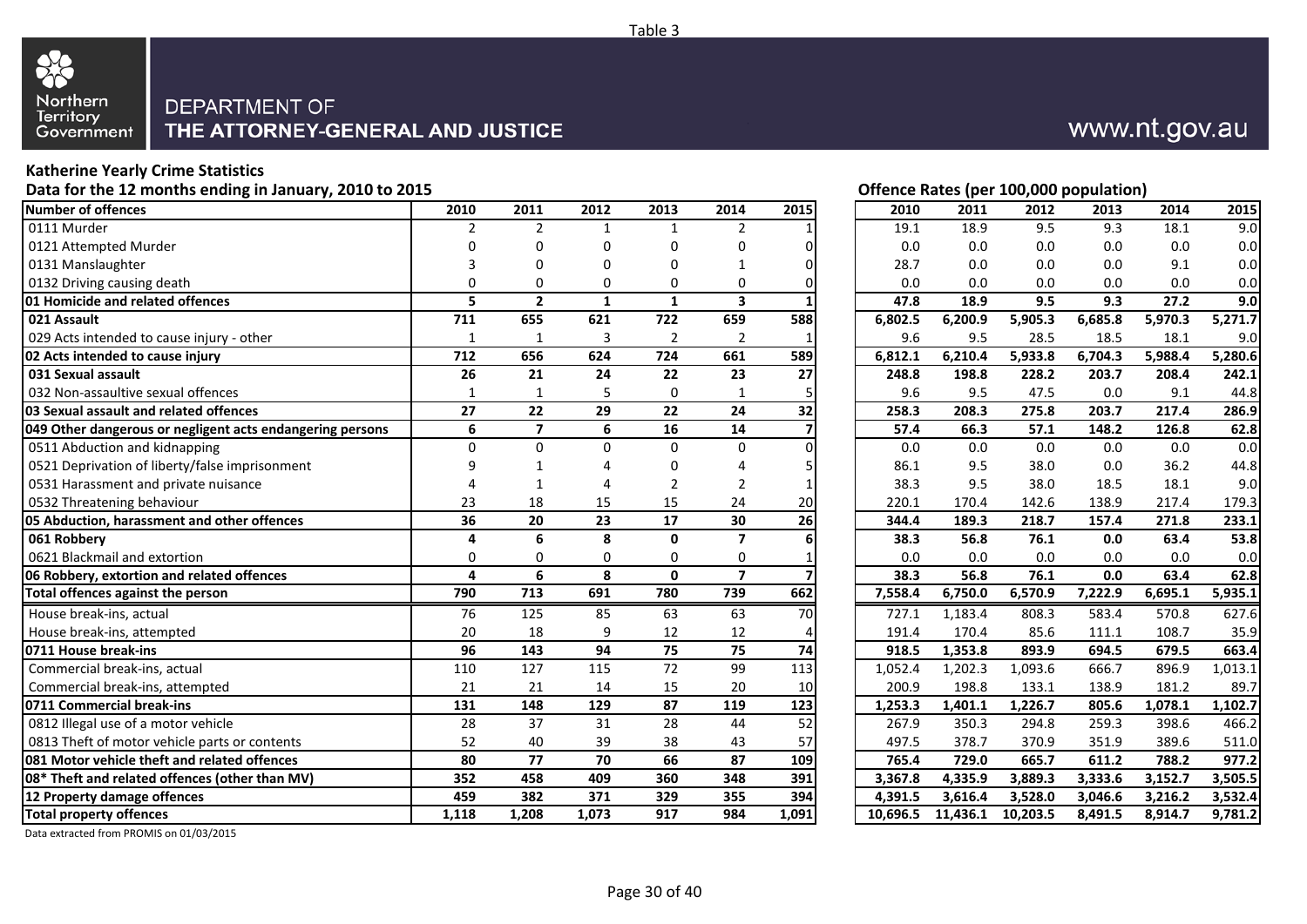

#### **Tennant Creek Yearly Crime Statistics** Data for the 12 months ending in January, 2010 to 2015 *Data in the States (per 100,000 population)*

| $\frac{1}{2}$ and the second column contract $\frac{1}{2}$ and $\frac{1}{2}$ and $\frac{1}{2}$ and $\frac{1}{2}$ |                 |                         |                 |              |                         |               |          | ence nates (per 200)000 population, |          |          |          |         |
|------------------------------------------------------------------------------------------------------------------|-----------------|-------------------------|-----------------|--------------|-------------------------|---------------|----------|-------------------------------------|----------|----------|----------|---------|
| Number of offences                                                                                               | 2010            | 2011                    | 2012            | 2013         | 2014                    | 2015          | 2010     | 2011                                | 2012     | 2013     | 2014     | 2015    |
| 0111 Murder                                                                                                      | 0               | $\Omega$                | 0               | 0            |                         |               | 0.0      | 0.0                                 | 0.0      | 0.0      | 27.4     | 27.1    |
| 0121 Attempted murder                                                                                            |                 |                         | ი               | 0            |                         |               | 0.0      | 0.0                                 | 0.0      | 0.0      | 0.0      | 0.0     |
| 0131 Manslaughter                                                                                                |                 |                         | n               | U            |                         |               | 0.0      | 0.0                                 | 0.0      | 0.0      | 0.0      | 0.0     |
| 0132 Driving causing death                                                                                       | 0               |                         | 0               | 0            | $\Omega$                |               | 0.0      | 0.0                                 | 0.0      | 0.0      | 0.0      | 0.0     |
| 01 Homicide and related offences                                                                                 | $\Omega$        | $\Omega$                | $\mathbf{0}$    | $\mathbf{0}$ | $\mathbf{1}$            |               | 0.0      | 0.0                                 | 0.0      | 0.0      | 27.4     | 27.1    |
| 021 Assault                                                                                                      | 462             | 485                     | 519             | 443          | 695                     | 283           | 13,106.4 | 13,712.2                            | 14,773.7 | 12,350.2 | 19,062.0 | 7.681.9 |
| 029 Acts intended to cause injury - other                                                                        | 3               | 3                       | $\Omega$        | $\Omega$     | $\Omega$                | $\Omega$      | 85.1     | 84.8                                | 0.0      | 0.0      | 0.0      | 0.0     |
| 02 Acts intended to cause injury                                                                                 | 465             | 488                     | 519             | 443          | 695                     | 283           | 13,191.5 | 13,797.0                            | 14,773.7 | 12,350.2 | 19,062.0 | 7,681.9 |
| 031 Sexual assault                                                                                               | 20              | 13                      | 11              | 16           | $\overline{\mathbf{z}}$ |               | 567.4    | 367.5                               | 313.1    | 446.1    | 192.0    | 244.3   |
| 032 Non-assaultive sexual offences                                                                               | 0               | $\mathbf{1}$            | 2               | 3            | 3                       |               | 0.0      | 28.3                                | 56.9     | 83.6     | 82.3     | 0.0     |
| 03 Sexual assault and related offences                                                                           | 20              | 14                      | 13              | 19           | 10                      |               | 567.4    | 395.8                               | 370.1    | 529.7    | 274.3    | 244.3   |
| 049 Other dangerous or negligent acts endangering persons                                                        | 5               | $\overline{\mathbf{3}}$ | $\overline{7}$  | 4            | 5                       |               | 141.8    | 84.8                                | 199.3    | 111.5    | 137.1    | 54.3    |
| 0511 Abduction and kidnapping                                                                                    | $\Omega$        | $\overline{2}$          | $\Omega$        | $\mathbf 0$  | $\mathbf 0$             |               | 0.0      | 56.5                                | 0.0      | 0.0      | 0.0      | 0.0     |
| 0521 Deprivation of liberty/false imprisonment                                                                   |                 |                         |                 | 2            | <sup>0</sup>            |               | 227.0    | 28.3                                | 85.4     | 55.8     | 0.0      | 27.1    |
| 0531 Harassment and private nuisance                                                                             | 3               |                         |                 | -1           |                         | $\mathcal{P}$ | 85.1     | 56.5                                | 28.5     | 27.9     | 27.4     | 54.3    |
| 0532 Threatening behaviour                                                                                       | 18              | 9                       | 9               | 13           | 9                       |               | 510.6    | 254.5                               | 256.2    | 362.4    | 246.8    | 135.7   |
| 05 Abduction, harassment and other offences                                                                      | $\overline{29}$ | $\overline{14}$         | $\overline{13}$ | 16           | 10                      | 8             | 822.7    | 395.8                               | 370.1    | 446.1    | 274.3    | 217.2   |
| 061 Robbery                                                                                                      | 3               | $\mathbf{1}$            | $\mathbf{0}$    | $\mathbf{1}$ | $\mathbf{0}$            |               | 85.1     | 28.3                                | 0.0      | 27.9     | 0.0      | 0.0     |
| 0621 Blackmail and extortion                                                                                     | $\mathbf{1}$    | $\Omega$                | $\Omega$        | 0            | $\Omega$                |               | 28.4     | 0.0                                 | 0.0      | 0.0      | 0.0      | 0.0     |
| 06 Robbery, extortion and related offences                                                                       | 4               | $\mathbf{1}$            | $\mathbf{0}$    | $\mathbf{1}$ | $\mathbf 0$             | $\mathbf{0}$  | 113.5    | 28.3                                | 0.0      | 27.9     | 0.0      | 0.0     |
| Total offences against the person                                                                                | 523             | 520                     | 552             | 483          | 721                     | 303           | 14,836.9 | 14,701.7                            | 15,713.1 | 13,465.3 | 19,775.1 | 8,224.8 |
| House break-ins, actual                                                                                          | 57              | 47                      | 38              | 39           | 34                      | 20            | 1,617.0  | 1,328.8                             | 1,081.7  | 1,087.3  | 932.5    | 542.9   |
| House break-ins, attempted                                                                                       | 4               | 6                       | $\overline{4}$  | 3            | 2                       |               | 113.5    | 169.6                               | 113.9    | 83.6     | 54.9     | 81.4    |
| 0711 House break-ins                                                                                             | 61              | 53                      | 42              | 42           | 36                      | 23            | 1,730.5  | 1,498.4                             | 1,195.6  | 1,170.9  | 987.4    | 624.3   |
| Commercial break-ins, actual                                                                                     | 77              | 82                      | 94              | 62           | 68                      | 54            | 2,184.4  | 2,318.3                             | 2,675.8  | 1,728.5  | 1,865.1  | 1,465.8 |
| Commercial break-ins, attempted                                                                                  | 22              | 21                      | 10              | 3            | $\overline{4}$          |               | 624.1    | 593.7                               | 284.7    | 83.6     | 109.7    | 108.6   |
| 0711 Commercial break-ins                                                                                        | 99              | 103                     | 104             | 65           | 72                      | 58            | 2,808.5  | 2,912.1                             | 2,960.4  | 1,812.1  | 1,974.8  | 1,574.4 |
| 0812 Illegal use of a motor vehicle                                                                              | 19              | 11                      | 17              | $\mathsf{q}$ | 12                      | 11            | 539.0    | 311.0                               | 483.9    | 250.9    | 329.1    | 298.6   |
| 0813 Theft of motor vehicle parts or contents                                                                    | 21              | 18                      | 28              | 20           | 10                      |               | 595.7    | 508.9                               | 797.0    | 557.6    | 274.3    | 244.3   |
| 081 Motor vehicle theft and related offences                                                                     | 40              | 29                      | 45              | 29           | 22                      | 20            | 1,134.8  | 819.9                               | 1,281.0  | 808.5    | 603.4    | 542.9   |
| 08* Theft and related offences (other than MV)                                                                   | 180             | 134                     | 147             | 118          | 173                     | 119           | 5,106.4  | 3,788.5                             | 4,184.5  | 3,289.7  | 4,744.9  | 3,230.2 |
| 12 Property damage offences                                                                                      | 272             | 281                     | 244             | 210          | 208                     | 122           | 7,716.3  | 7,944.6                             | 6,945.6  | 5,854.5  | 5,704.9  | 3,311.6 |
| Total property offences                                                                                          | 652             | 600                     | 582             | 464          | 511                     | 342           | 18,496.5 | 16,963.5                            | 16,567.0 | 12,935.6 | 14,015.4 | 9,283.4 |
|                                                                                                                  |                 |                         |                 |              |                         |               |          |                                     |          |          |          |         |

Data extracted from PROMIS on 01/03/2015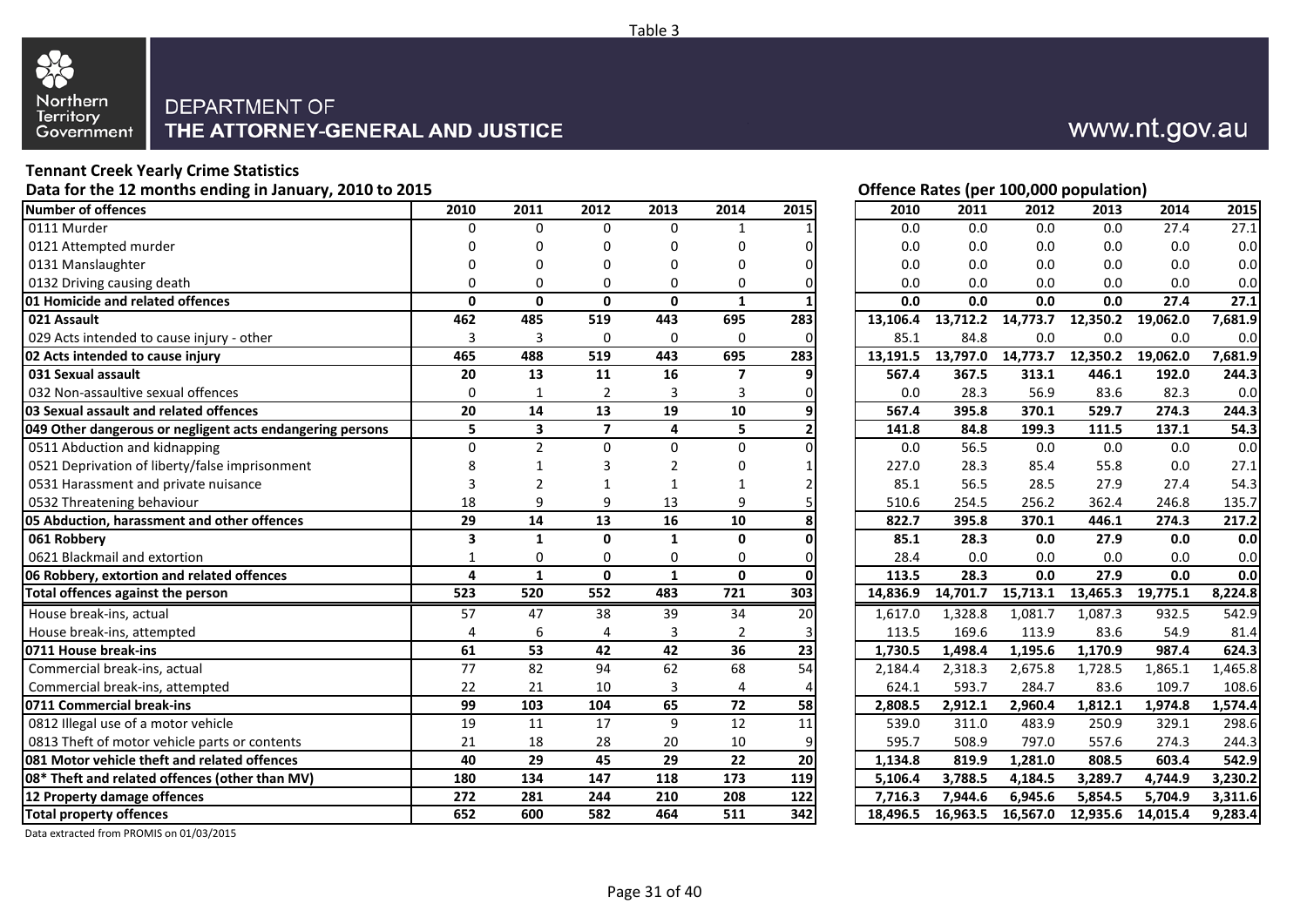

## **Nhulunbuy Yearly Crime Statistics**

Data for the 12 months ending in January, 2010 to 2015 *Data for the U.S. Community Community Community Community Community Community Community Community Community Community Community Community Community Community Communi* **Number of offences 2010 2011 2012 2013 2014 2015 2010 2011 2012 2013 2014 2015** 0111 Murder 0 1 1 0 0 0 0.0 21.5 22.2 0.0 0.0 0.0 0121 Attempted murder 0 0 0 0 1 0.0 0.0 0.0 0.0 22.1 0131 Manslaughter 0 0 0 0 0 0 0.0 0.0 0.0 0.0 0.0 0.0 0132 Driving causing death 0 0 0 0 0 0 0 0 0 0 0 **01 Homicide and related offences 0 1 1 0 0 1 0.0 21.5 22.2 0.0 0.0 22.1 021 Assault 96 83 108 84 106 144 2,052.2 1,783.8 2,395.2 1,860.9 2,371.9 3,188.7** 029 Acts intended to cause injury - other 0 1 0 1 1 0.0 0 1 1 0.0 64.5 0.0 1 1 0.0  $\pm 0.0001$ **02 Acts intended to cause injury 96 86 108 85 107 144 2,052.2 1,848.3 2,395.2 1,883.0 2,394.3 3,188.7 031 Sexual assault 8 6 3 1 4 3 171.0 128.9 66.5 22.2 89.5 66.4** 032 Non-assaultive sexual offences<br>
03 Sexual assault and related offences<br>
03 Sexual assault and related offences<br>  $\begin{array}{cccc} 1 & 1 & 1 & 0 & 0 & 0 \\ 9 & 7 & 4 & 1 & 4 & 3 \end{array}$ **03 Sexual assault and related offences 9 7 4 1 4 3 192.4 150.4 88.7 22.2 89.5 66.4 049 Other dangerous or negligent acts endangering persons 1 2 0 1 2 1 21.4 43.0 0.0 22.2 44.8 22.1** 0511 Abduction and kidnapping  $0 \qquad 0 \qquad 0 \qquad 0 \qquad 0.0$  0521 Deprivation of liberty/false imprisonment 0 0 0 1 0 0 0.0 0.0 0.0 22.2 0.0 0.0 0531 Harassment and private nuisance 2 2 1 1 3 1 42.8 43.0 22.2 22.2 67.1 22.1 0532 Threatening behaviour 8 1 2 0 3 4 171.0 86.6 171.0 171.0 171.0 171.0 171.0 171.0 171.0 171.0 171.0 171.0 1 **05 Abduction, harassment and other offences 10 6 1 4 9 5 213.8 128.9 22.2 88.6 201.4 110.7 061 Robbery 0 0 1 0 0 1 0.0 0.0 22.2 0.0 0.0 22.1** 0621 Blackmail and extortion and the control of the control of the control of the control of the control of the control of the control of the control of the control of the control of the control of the control of the contr **06 Robbery, extortion and related offences 0 0 1 0 0 1 0.0 0.0 22.2 0.0 0.0 22.1 Total offences against the person 116 102 115 91 122 155 2,479.7 2,192.1 2,550.5 2,016.0 2,729.9 3,432.2** House break-ins, actual **24 11** 24 11 24 17 20 20 131.0 236.4 532.3 376.6 447.5 442.9 Prouse break-ins, attempted and the contract of the contract of the contract of the contract of the contract of the contract of the contract of the contract of the contract of the contract of the contract of the contract o **0711 House break-ins 26 17 25 19 21 22 555.8 365.4 554.4 420.9 469.9 487.2** Commercial break-ins, actual 41 28 35 21 32 15 Commercial break-ins, attempted and the set of the set of the set of the set of the set of the set of the set o **0711 Commercial break-ins 49 38 40 23 37 16 1,047.5 816.7 887.1 509.5 827.9 354.3** 0812 Illegal use of a motor vehicle 15 12 12 12 12 12 10 14 257.9 10 0813 Theft of motor vehicle parts or contents 12 12 6 4 3 3 3 **081 Motor vehicle theft and related offences 25 18 13 13 17 11 534.4 386.8 288.3 288.0 380.4 243.6 139 145 119 145 119 149 149 149 149 149 149 149 149 149 12Property damage offences 12Property damage offences 12Property damage offences 12Property damage offences 12Property damage off 12 Property damage offences 78 83 83 65 61 58 1,667.4 1,783.8 1,840.8 1,440.0 1,365.0 1,284.3 Total property offences 317 301 280 199 226 193 6,776.4 6,468.9 6,209.8 4,408.5 5,057.1 4,273.7**

Data extracted from PROMIS on 01/03/2015

| 2014<br>2010<br>2011<br>2012<br>2013<br>21.5<br>22.2<br>0.0<br>0.0<br>0.0<br>0.0<br>0.0<br>0.0<br>0.0<br>0.0<br>0.0<br>0.0<br>0.0<br>0.0<br>0.0<br>0.0<br>0.0<br>0.0<br>0.0<br>0.0<br>22.2<br>21.5<br>0.0<br>0.0<br>0.0<br>2,371.9<br>2,052.2<br>2,395.2<br>1,860.9<br>1,783.8<br>64.5<br>0.0<br>0.0<br>22.2<br>22.4<br>2,052.2<br>1,848.3<br>2,395.2<br>1,883.0<br>2,394.3<br>128.9<br>66.5<br>22.2<br>171.0<br>89.5<br>21.5<br>22.2<br>21.4<br>0.0<br>0.0<br>192.4<br>150.4<br>22.2<br>89.5<br>88.7<br>21.4<br>43.0<br>0.0<br>22.2<br>44.8<br>0.0<br>0.0<br>0.0<br>0.0<br>0.0<br>0.0<br>22.2<br>0.0<br>0.0<br>0.0<br>22.2<br>22.2<br>42.8<br>43.0<br>67.1<br>171.0<br>86.0<br>44.3<br>134.3<br>0.0<br>22.2<br>88.6<br>201.4<br>213.8<br>128.9<br>0.0<br>0.0<br>22.2<br>0.0<br>0.0<br>0.0<br>0.0<br>0.0<br>0.0<br>0.0<br>22.2<br>22.1<br>0.0<br>0.0<br>0.0<br>0.0<br>2,479.7<br>2,550.5<br>2,016.0<br>2,729.9<br>2,192.1<br>532.3<br>376.6<br>447.5<br>513.0<br>236.4<br>22.2<br>42.8<br>128.9<br>44.3<br>22.4<br>555.8<br>365.4<br>554.4<br>420.9<br>469.9<br>876.4<br>601.8<br>776.2<br>465.2<br>716.0<br>214.9<br>44.3<br>171.0<br>110.9<br>111.9<br>887.1<br>509.5<br>1,047.5<br>816.7<br>827.9<br>277.9<br>257.9<br>199.6<br>221.5<br>313.3<br>256.5<br>88.7<br>66.5<br>67.1<br>128.9<br>534.4<br>386.8<br>288.3<br>288.0<br>380.4<br>243.6<br>2,971.4<br>3,116.3<br>2,639.2<br>1,750.1<br>2,013.9<br>1,667.4<br>1,440.0<br>1,365.0<br>1,783.8<br>1,840.8<br>4,408.5<br>6,776.4<br>6,468.9<br>6,209.8<br>5,057.1 | Offence Rates (per 100,000 population) |  |  |         |
|------------------------------------------------------------------------------------------------------------------------------------------------------------------------------------------------------------------------------------------------------------------------------------------------------------------------------------------------------------------------------------------------------------------------------------------------------------------------------------------------------------------------------------------------------------------------------------------------------------------------------------------------------------------------------------------------------------------------------------------------------------------------------------------------------------------------------------------------------------------------------------------------------------------------------------------------------------------------------------------------------------------------------------------------------------------------------------------------------------------------------------------------------------------------------------------------------------------------------------------------------------------------------------------------------------------------------------------------------------------------------------------------------------------------------------------------------------------------------------------------------------------------|----------------------------------------|--|--|---------|
|                                                                                                                                                                                                                                                                                                                                                                                                                                                                                                                                                                                                                                                                                                                                                                                                                                                                                                                                                                                                                                                                                                                                                                                                                                                                                                                                                                                                                                                                                                                        |                                        |  |  | 2015    |
|                                                                                                                                                                                                                                                                                                                                                                                                                                                                                                                                                                                                                                                                                                                                                                                                                                                                                                                                                                                                                                                                                                                                                                                                                                                                                                                                                                                                                                                                                                                        |                                        |  |  | 0.0     |
|                                                                                                                                                                                                                                                                                                                                                                                                                                                                                                                                                                                                                                                                                                                                                                                                                                                                                                                                                                                                                                                                                                                                                                                                                                                                                                                                                                                                                                                                                                                        |                                        |  |  | 22.1    |
|                                                                                                                                                                                                                                                                                                                                                                                                                                                                                                                                                                                                                                                                                                                                                                                                                                                                                                                                                                                                                                                                                                                                                                                                                                                                                                                                                                                                                                                                                                                        |                                        |  |  | 0.0     |
|                                                                                                                                                                                                                                                                                                                                                                                                                                                                                                                                                                                                                                                                                                                                                                                                                                                                                                                                                                                                                                                                                                                                                                                                                                                                                                                                                                                                                                                                                                                        |                                        |  |  | 0.0     |
|                                                                                                                                                                                                                                                                                                                                                                                                                                                                                                                                                                                                                                                                                                                                                                                                                                                                                                                                                                                                                                                                                                                                                                                                                                                                                                                                                                                                                                                                                                                        |                                        |  |  | 22.1    |
|                                                                                                                                                                                                                                                                                                                                                                                                                                                                                                                                                                                                                                                                                                                                                                                                                                                                                                                                                                                                                                                                                                                                                                                                                                                                                                                                                                                                                                                                                                                        |                                        |  |  | 3,188.7 |
|                                                                                                                                                                                                                                                                                                                                                                                                                                                                                                                                                                                                                                                                                                                                                                                                                                                                                                                                                                                                                                                                                                                                                                                                                                                                                                                                                                                                                                                                                                                        |                                        |  |  | 0.0     |
|                                                                                                                                                                                                                                                                                                                                                                                                                                                                                                                                                                                                                                                                                                                                                                                                                                                                                                                                                                                                                                                                                                                                                                                                                                                                                                                                                                                                                                                                                                                        |                                        |  |  | 3,188.7 |
|                                                                                                                                                                                                                                                                                                                                                                                                                                                                                                                                                                                                                                                                                                                                                                                                                                                                                                                                                                                                                                                                                                                                                                                                                                                                                                                                                                                                                                                                                                                        |                                        |  |  | 66.4    |
|                                                                                                                                                                                                                                                                                                                                                                                                                                                                                                                                                                                                                                                                                                                                                                                                                                                                                                                                                                                                                                                                                                                                                                                                                                                                                                                                                                                                                                                                                                                        |                                        |  |  | 0.0     |
|                                                                                                                                                                                                                                                                                                                                                                                                                                                                                                                                                                                                                                                                                                                                                                                                                                                                                                                                                                                                                                                                                                                                                                                                                                                                                                                                                                                                                                                                                                                        |                                        |  |  | 66.4    |
|                                                                                                                                                                                                                                                                                                                                                                                                                                                                                                                                                                                                                                                                                                                                                                                                                                                                                                                                                                                                                                                                                                                                                                                                                                                                                                                                                                                                                                                                                                                        |                                        |  |  | 22.1    |
|                                                                                                                                                                                                                                                                                                                                                                                                                                                                                                                                                                                                                                                                                                                                                                                                                                                                                                                                                                                                                                                                                                                                                                                                                                                                                                                                                                                                                                                                                                                        |                                        |  |  | 0.0     |
|                                                                                                                                                                                                                                                                                                                                                                                                                                                                                                                                                                                                                                                                                                                                                                                                                                                                                                                                                                                                                                                                                                                                                                                                                                                                                                                                                                                                                                                                                                                        |                                        |  |  | 0.0     |
|                                                                                                                                                                                                                                                                                                                                                                                                                                                                                                                                                                                                                                                                                                                                                                                                                                                                                                                                                                                                                                                                                                                                                                                                                                                                                                                                                                                                                                                                                                                        |                                        |  |  | 22.1    |
|                                                                                                                                                                                                                                                                                                                                                                                                                                                                                                                                                                                                                                                                                                                                                                                                                                                                                                                                                                                                                                                                                                                                                                                                                                                                                                                                                                                                                                                                                                                        |                                        |  |  | 88.6    |
|                                                                                                                                                                                                                                                                                                                                                                                                                                                                                                                                                                                                                                                                                                                                                                                                                                                                                                                                                                                                                                                                                                                                                                                                                                                                                                                                                                                                                                                                                                                        |                                        |  |  | 110.7   |
|                                                                                                                                                                                                                                                                                                                                                                                                                                                                                                                                                                                                                                                                                                                                                                                                                                                                                                                                                                                                                                                                                                                                                                                                                                                                                                                                                                                                                                                                                                                        |                                        |  |  | 22.1    |
|                                                                                                                                                                                                                                                                                                                                                                                                                                                                                                                                                                                                                                                                                                                                                                                                                                                                                                                                                                                                                                                                                                                                                                                                                                                                                                                                                                                                                                                                                                                        |                                        |  |  | 0.0     |
|                                                                                                                                                                                                                                                                                                                                                                                                                                                                                                                                                                                                                                                                                                                                                                                                                                                                                                                                                                                                                                                                                                                                                                                                                                                                                                                                                                                                                                                                                                                        |                                        |  |  |         |
|                                                                                                                                                                                                                                                                                                                                                                                                                                                                                                                                                                                                                                                                                                                                                                                                                                                                                                                                                                                                                                                                                                                                                                                                                                                                                                                                                                                                                                                                                                                        |                                        |  |  | 3,432.2 |
|                                                                                                                                                                                                                                                                                                                                                                                                                                                                                                                                                                                                                                                                                                                                                                                                                                                                                                                                                                                                                                                                                                                                                                                                                                                                                                                                                                                                                                                                                                                        |                                        |  |  | 442.9   |
|                                                                                                                                                                                                                                                                                                                                                                                                                                                                                                                                                                                                                                                                                                                                                                                                                                                                                                                                                                                                                                                                                                                                                                                                                                                                                                                                                                                                                                                                                                                        |                                        |  |  | 44.3    |
|                                                                                                                                                                                                                                                                                                                                                                                                                                                                                                                                                                                                                                                                                                                                                                                                                                                                                                                                                                                                                                                                                                                                                                                                                                                                                                                                                                                                                                                                                                                        |                                        |  |  | 487.2   |
|                                                                                                                                                                                                                                                                                                                                                                                                                                                                                                                                                                                                                                                                                                                                                                                                                                                                                                                                                                                                                                                                                                                                                                                                                                                                                                                                                                                                                                                                                                                        |                                        |  |  | 332.2   |
|                                                                                                                                                                                                                                                                                                                                                                                                                                                                                                                                                                                                                                                                                                                                                                                                                                                                                                                                                                                                                                                                                                                                                                                                                                                                                                                                                                                                                                                                                                                        |                                        |  |  | 22.1    |
|                                                                                                                                                                                                                                                                                                                                                                                                                                                                                                                                                                                                                                                                                                                                                                                                                                                                                                                                                                                                                                                                                                                                                                                                                                                                                                                                                                                                                                                                                                                        |                                        |  |  | 354.3   |
|                                                                                                                                                                                                                                                                                                                                                                                                                                                                                                                                                                                                                                                                                                                                                                                                                                                                                                                                                                                                                                                                                                                                                                                                                                                                                                                                                                                                                                                                                                                        |                                        |  |  | 177.1   |
|                                                                                                                                                                                                                                                                                                                                                                                                                                                                                                                                                                                                                                                                                                                                                                                                                                                                                                                                                                                                                                                                                                                                                                                                                                                                                                                                                                                                                                                                                                                        |                                        |  |  | 66.4    |
|                                                                                                                                                                                                                                                                                                                                                                                                                                                                                                                                                                                                                                                                                                                                                                                                                                                                                                                                                                                                                                                                                                                                                                                                                                                                                                                                                                                                                                                                                                                        |                                        |  |  |         |
|                                                                                                                                                                                                                                                                                                                                                                                                                                                                                                                                                                                                                                                                                                                                                                                                                                                                                                                                                                                                                                                                                                                                                                                                                                                                                                                                                                                                                                                                                                                        |                                        |  |  | 1,904.3 |
|                                                                                                                                                                                                                                                                                                                                                                                                                                                                                                                                                                                                                                                                                                                                                                                                                                                                                                                                                                                                                                                                                                                                                                                                                                                                                                                                                                                                                                                                                                                        |                                        |  |  | 1,284.3 |
|                                                                                                                                                                                                                                                                                                                                                                                                                                                                                                                                                                                                                                                                                                                                                                                                                                                                                                                                                                                                                                                                                                                                                                                                                                                                                                                                                                                                                                                                                                                        |                                        |  |  | 4,273.7 |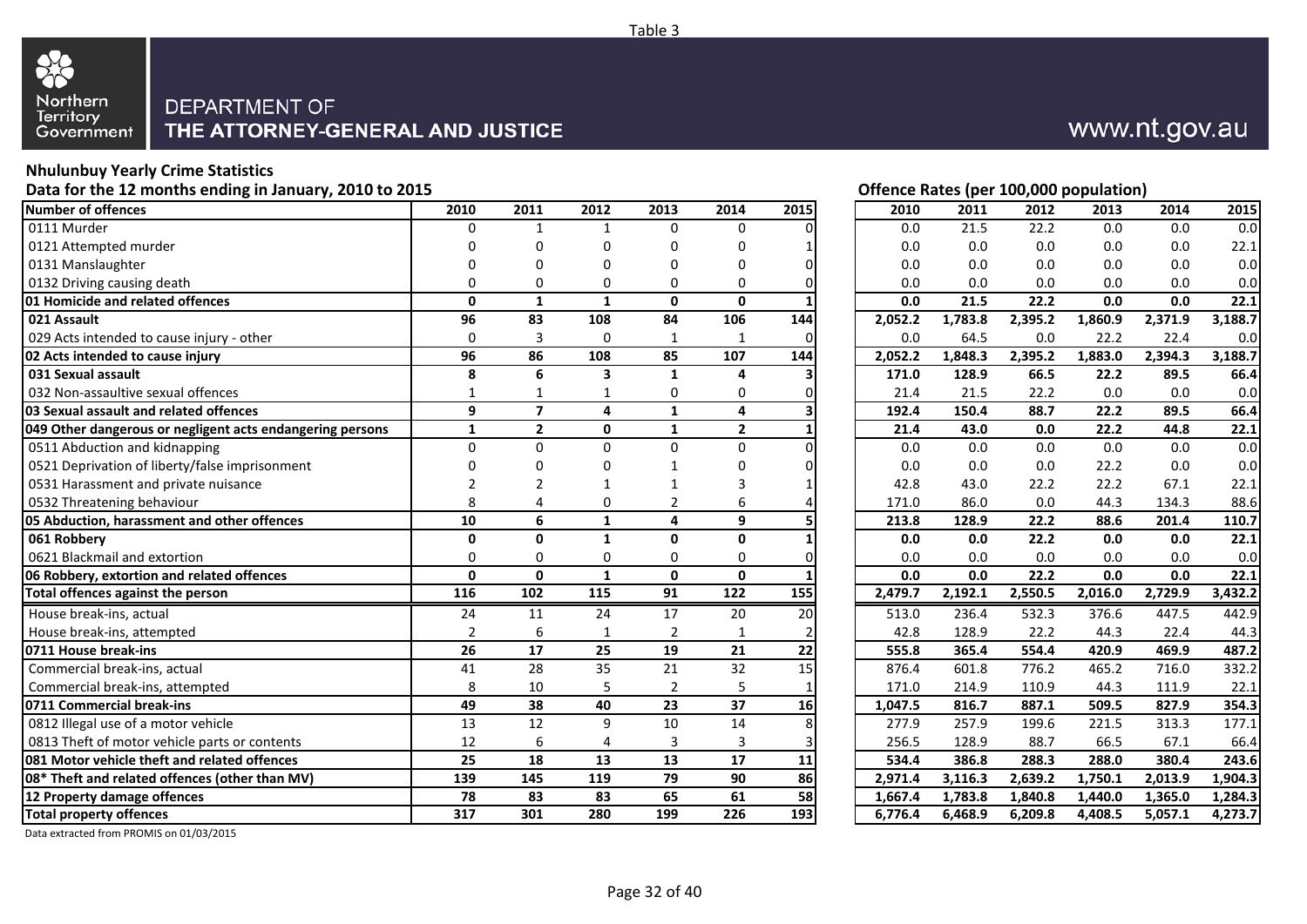

## **NT Balance Yearly Crime Statistics**

Data for the 12 months ending in January, 2010 to 2015 **Data in the U.S. Concrete Active Concrete Active Concrete Active Concrete Active Concrete Actes (per 100,000 population)** 

| <b>Number of offences</b>                                 | 2010           | 2011                    | 2012                    | 2013           | 2014           | 2015              | 2010    | 2011    | 2012    | 2013    | 2014    | 2015    |
|-----------------------------------------------------------|----------------|-------------------------|-------------------------|----------------|----------------|-------------------|---------|---------|---------|---------|---------|---------|
| 0111 Murder                                               |                | 4                       | $\Omega$                | 5              | 3              |                   | 2.7     | 5.4     | 0.0     | 6.5     | 3.8     | 2.5     |
| 0121 Attempted murder                                     |                |                         | 2                       | 0              |                |                   | 1.4     | 2.7     | 2.7     | 0.0     | 1.3     | 0.0     |
| 0131 Manslaughter                                         | O              |                         | 0                       | 1              | $\overline{2}$ | 0                 | 0.0     | 1.3     | 0.0     | 1.3     | 2.6     | 0.0     |
| 0132 Driving causing death                                | 1              | $\Omega$                |                         |                | 1              | 0                 | 1.4     | 0.0     | 1.3     | 1.3     | 1.3     | 0.0     |
| 01 Homicide and related offences                          | 4              | $\overline{\mathbf{z}}$ | $\overline{\mathbf{3}}$ | $\overline{7}$ | $\overline{7}$ | $\overline{2}$    | 5.5     | 9.4     | 4.0     | 9.2     | 8.9     | 2.5     |
| 021 Assault                                               | 1,618          | 1,578                   | 1,764                   | 1,911          | 2,145          | 2,156             | 2,222.6 | 2,125.1 | 2,353.2 | 2,499.4 | 2,739.4 | 2,724.9 |
| 029 Acts intended to cause injury - other                 | $\overline{2}$ | 4                       | 5                       | 9              | 4              |                   | 2.7     | 5.4     | 6.7     | 11.8    | 5.1     | 6.3     |
| 02 Acts intended to cause injury                          | 1,620          | 1,582                   | 1,769                   | 1,920          | 2,149          | 2,161             | 2,225.4 | 2,130.5 | 2,359.9 | 2,511.1 | 2,744.5 | 2,731.2 |
| 031 Sexual assault                                        | 122            | 107                     | 80                      | 77             | 99             | 105               | 167.6   | 144.1   | 106.7   | 100.7   | 126.4   | 132.7   |
| 032 Non-assaultive sexual offences                        | 4              | 6                       | 9                       | 14             | 12             |                   | 5.5     | 8.1     | 12.0    | 18.3    | 15.3    | 8.8     |
| 03 Sexual assault and related offences                    | 126            | 113                     | 89                      | 91             | 111            | 112               | 173.1   | 152.2   | 118.7   | 119.0   | 141.8   | 141.6   |
| 049 Other dangerous or negligent acts endangering persons | 22             | 25                      | 34                      | 37             | 40             | $\overline{32}$   | 30.2    | 33.7    | 45.4    | 48.4    | 51.1    | 40.4    |
| 0511 Abduction and kidnapping                             | $\Omega$       | $\Omega$                | $\mathbf{1}$            | $\Omega$       | $\mathbf{1}$   | $\Omega$          | 0.0     | 0.0     | 1.3     | 0.0     | 1.3     | 0.0     |
| 0521 Deprivation of liberty/false imprisonment            | 19             | 7                       | 17                      | 19             | 17             | 21                | 26.1    | 9.4     | 22.7    | 24.8    | 21.7    | 26.5    |
| 0531 Harassment and private nuisance                      | 32             | 53                      | 22                      | 25             | 25             | 30                | 44.0    | 71.4    | 29.3    | 32.7    | 31.9    | 37.9    |
| 0532 Threatening behaviour                                | 73             | 79                      | 78                      | 88             | 126            | 104               | 100.3   | 106.4   | 104.1   | 115.1   | 160.9   | 131.4   |
| 05 Abduction, harassment and other offences               | 124            | 139                     | 118                     | 132            | 169            | $\frac{155}{155}$ | 170.3   | 187.2   | 157.4   | 172.6   | 215.8   | 195.9   |
| 061 Robbery                                               | $\mathbf{1}$   | $\overline{2}$          | 5                       | 9              | 4              |                   | 1.4     | 2.7     | 6.7     | 11.8    | 5.1     | 10.1    |
| 0621 Blackmail and extortion                              | $\mathbf 0$    | $\mathbf 0$             | $\mathbf 0$             | $\mathbf 0$    | 0              | $\Omega$          | 0.0     | 0.0     | 0.0     | 0.0     | 0.0     | 0.0     |
| 06 Robbery, extortion and related offences                | $\mathbf{1}$   | $\overline{2}$          | 5                       | 9              | 4              | 8                 | 1.4     | 2.7     | 6.7     | 11.8    | 5.1     | 10.1    |
| Total offences against the person                         | 1,897          | 1,868                   | 2,018                   | 2,196          | 2,480          | 2,470             | 2,605.9 | 2,515.7 | 2,692.1 | 2,872.1 | 3,167.2 | 3,121.8 |
| House break-ins, actual                                   | 192            | 219                     | 247                     | 299            | 267            | 241               | 263.7   | 294.9   | 329.5   | 391.1   | 341.0   | 304.6   |
| House break-ins, attempted                                | 23             | 42                      | 33                      | 44             | 43             | 35                | 31.6    | 56.6    | 44.0    | 57.5    | 54.9    | 44.2    |
| 0711 House break-ins                                      | 215            | 261                     | 280                     | 343            | 310            | 276               | 295.3   | 351.5   | 373.5   | 448.6   | 395.9   | 348.8   |
| Commercial break-ins, actual                              | 425            | 454                     | 499                     | 560            | 553            | 550               | 583.8   | 611.4   | 665.7   | 732.4   | 706.2   | 695.1   |
| Commercial break-ins, attempted                           | 68             | 77                      | 55                      | 76             | 50             | 66                | 93.4    | 103.7   | 73.4    | 99.4    | 63.9    | 83.4    |
| 0711 Commercial break-ins                                 | 493            | 531                     | 554                     | 636            | 603            | 616               | 677.2   | 715.1   | 739.1   | 831.8   | 770.1   | 778.5   |
| 0812 Illegal use of a motor vehicle                       | 134            | 148                     | 159                     | 183            | 170            | 200               | 184.1   | 199.3   | 212.1   | 239.3   | 217.1   | 252.8   |
| 0813 Theft of motor vehicle parts or contents             | 134            | 112                     | 102                     | 133            | 103            | 107               | 184.1   | 150.8   | 136.1   | 173.9   | 131.5   | 135.2   |
| 081 Motor vehicle theft and related offences              | 268            | 260                     | 261                     | 316            | 273            | 307               | 368.1   | 350.1   | 348.2   | 413.3   | 348.7   | 388.0   |
| 08* Theft and related offences (other than MV)            | 965            | 964                     | 992                     | 1,077          | 979            | 1,089             | 1,325.6 | 1,298.2 | 1,323.4 | 1,408.6 | 1,250.3 | 1,376.4 |
| 12 Property damage offences                               | 1,020          | 1,053                   | 1,147                   | 1,362          | 1,287          | 1,252             | 1,401.2 | 1,418.1 | 1,530.1 | 1,781.3 | 1,643.6 | 1,582.4 |
| <b>Total property offences</b>                            | 2,961          | 3,069                   | 3,234                   | 3,734          | 3,452          | 3,540             | 4,067.5 | 4,133.1 | 4,314.2 | 4,883.7 | 4,408.6 | 4,474.1 |

Data extracted from PROMIS on 01/03/2015

| 2010    | 2011                            | 2012            | 2013    | 2014           | 2015    |
|---------|---------------------------------|-----------------|---------|----------------|---------|
| 2.7     | 5.4                             | $0.0\,$         | 6.5     | 3.8            | 2.5     |
| 1.4     | 2.7                             | 2.7             | $0.0\,$ | 1.3            | 0.0     |
| 0.0     | 1.3                             | 0.0             | 1.3     | 2.6            | 0.0     |
| 1.4     | 0.0                             | 1.3             | $1.3\,$ | 1.3            | 0.0     |
| 5.5     | 9.4                             | 4.0             | 9.2     | 8.9            | 2.5     |
| 2,222.6 | 2,125.1                         | 2,353.2         | 2,499.4 | $^{-}$ 2,739.4 | 2,724.9 |
| 2.7     | 5.4                             | 6.7             | 11.8    | 5.1            | 6.3     |
|         | 2,225.4 2,130.5 2,359.9 2,511.1 |                 |         | 2,744.5        | 2,731.2 |
| 167.6   | 144.1                           | 106.7           | 100.7   | 126.4          | 132.7   |
| 5.5     | 8.1                             | 12.0            | 18.3    | 15.3           | 8.8     |
| 173.1   | 152.2                           | 118.7           | 119.0   | 141.8          | 141.6   |
| 30.2    | 33.7                            | 45.4            | 48.4    | 51.1           | 40.4    |
| 0.0     | 0.0                             | $1.3\,$         | 0.0     | 1.3            | 0.0     |
| 26.1    | 9.4                             | 22.7            | 24.8    | 21.7           | 26.5    |
| 44.0    | 71.4                            | 29.3            | 32.7    | 31.9           | 37.9    |
| 100.3   | 106.4                           | 104.1           | 115.1   | 160.9          | 131.4   |
| 170.3   | 187.2                           | 157.4           | 172.6   | 215.8          | 195.9   |
| 1.4     | 2.7                             | 6.7             | 11.8    | 5.1            | 10.1    |
| 0.0     | 0.0                             | 0.0             | 0.0     | 0.0            | 0.0     |
| 1.4     | 2.7                             | 6.7             | 11.8    | 5.1            | 10.1    |
| 2,605.9 |                                 | 2,515.7 2,692.1 | 2,872.1 | 3,167.2        | 3,121.8 |
| 263.7   | 294.9                           | 329.5           | 391.1   | 341.0          | 304.6   |
| 31.6    | 56.6                            | 44.0            | 57.5    | 54.9           | 44.2    |
| 295.3   | 351.5                           | 373.5           | 448.6   | 395.9          | 348.8   |
| 583.8   | 611.4                           | 665.7           | 732.4   | 706.2          | 695.1   |
| 93.4    | 103.7                           | 73.4            | 99.4    | 63.9           | 83.4    |
| 677.2   | 715.1                           | 739.1           | 831.8   | 770.1          | 778.5   |
| 184.1   | 199.3                           | 212.1           | 239.3   | 217.1          | 252.8   |
| 184.1   | 150.8                           | 136.1           | 173.9   | 131.5          | 135.2   |
| 368.1   | 350.1                           | 348.2           | 413.3   | 348.7          | 388.0   |
| 1,325.6 | 1,298.2                         | 1,323.4         | 1,408.6 | 1,250.3        | 1,376.4 |
| 1,401.2 | 1,418.1                         | 1,530.1         | 1,781.3 | 1,643.6        | 1,582.4 |
| 4,067.5 | 4,133.1                         | 4,314.2         | 4,883.7 | 4,408.6        | 4,474.1 |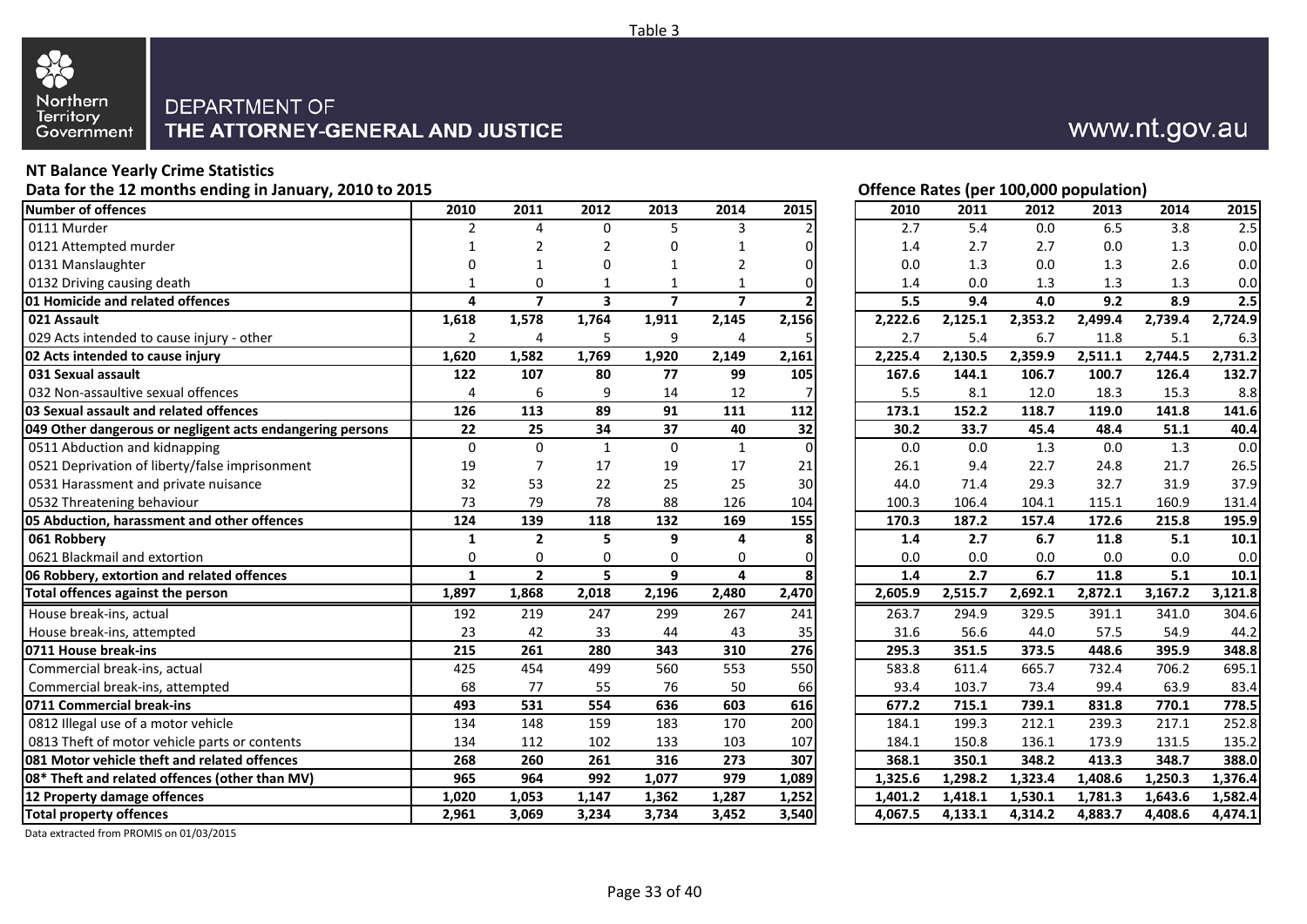

82

Northern

Territory

Government

### **DEPARTMENT OF** THE ATTORNEY-GENERAL AND JUSTICE

#### **Northern Territory Yearly Assault Statistics** Data for the 12 months ending in January, 2010 to 2015

|                                       |                                                  | Data for the 12 months ending in January, 2010 to 2015<br>Unche nates (per 100,000 population) |       |       |       |       |       |  |         |         |         |         |         |         |
|---------------------------------------|--------------------------------------------------|------------------------------------------------------------------------------------------------|-------|-------|-------|-------|-------|--|---------|---------|---------|---------|---------|---------|
| Domestic violence                     | <b>Alcohol involvement</b>                       | 2010                                                                                           | 2011  | 2012  | 2013  | 2014  | 2015  |  | 2010    | 2011    | 2012    | 2013    | 2014    | 2015    |
| DV involved                           | Alcohol involved                                 | 2,237                                                                                          | 2,369 | 2,404 | 2,559 | 3,144 | 2,529 |  | 989.7   | 1,031.0 | 1,039.4 | .084.9  | 1,296.3 | 1,031.9 |
|                                       | No alcohol involved                              | 654                                                                                            | 743   | 886   | 987   | 1,186 | 1,187 |  | 289.3   | 323.4   | 383.1   | 418.4   | 489.0   | 484.3   |
|                                       | Not known                                        | 418                                                                                            | 377   | 395   | 432   | 460   | 441   |  | 184.9   | 164.1   | 170.8   | 183.1   | 189.7   | 179.9   |
| <b>DV</b> involved Total              |                                                  | 3,309                                                                                          | 3,489 | 3,685 | 3,978 | 4,790 | 4,157 |  | 1,464.0 | 1,518.4 | 1,593.2 | 1,686.4 | 1,974.9 | 1,696.2 |
| <b>IDV</b> not involved               | Alcohol involved                                 | 1,511                                                                                          | 1,649 | 1,525 | 1,582 | 1,574 | 1,394 |  | 668.5   | 717.6   | 659.3   | 670.7   | 649.0   | 568.8   |
|                                       | No alcohol involved                              | 519                                                                                            | 564   | 633   | 674   | 682   | 774   |  | 229.6   | 245.5   | 273.7   | 285.7   | 281.2   | 315.8   |
|                                       | Not known                                        | 912                                                                                            | 871   | 808   | 751   | 701   | 697   |  | 403.5   | 379.1   | 349.3   | 318.4   | 289.0   | 284.4   |
| <b>IDV</b> not involved Total         |                                                  | 2,942                                                                                          | 3,084 | 2,966 | 3,007 | 2,957 | 2,865 |  | 1,301.6 | 1,342.2 | 1,282.4 | 1,274.8 | 1,219.2 | 1,169.0 |
| <b>Total assaults</b>                 |                                                  | 6,251                                                                                          | 6,573 | 6,651 | 6,985 | 7,747 | 7,022 |  | 2,765.6 | 2,860.6 | 2,875.6 | 2,961.2 | 3,194.1 | 2,865.2 |
| Assaults with alcohol involved        |                                                  | 3,748                                                                                          | 4,018 | 3,929 | 4,141 | 4,718 | 3,923 |  | 1,658.2 | 1,748.6 | 1,698.7 | 1,755.5 | 1,945.2 | 1,600.7 |
| Assaults with no alcohol involved     |                                                  | 1,173                                                                                          | 1,307 | 1,519 | 1,661 | 1,868 | 1,961 |  | 519.0   | 568.8   | 656.7   | 704.2   | 770.2   | 800.2   |
|                                       | Assaults with alcohol involvement unknown        | 1,330                                                                                          | 1,248 | 1,203 | 1,183 | 1,161 | 1,138 |  | 588.4   | 543.1   | 520.1   | 501.5   | 478.7   | 464.3   |
|                                       | 1% of assaults associated with domestic violence | 52.9%                                                                                          | 53.1% | 55.4% | 57.0% | 61.8% | 59.2% |  |         |         |         |         |         |         |
| % of assaults associated with alcohol |                                                  | 60.0%                                                                                          | 61.1% | 59.1% | 59.3% | 60.9% | 55.9% |  |         |         |         |         |         |         |

|  |  | Offence Rates (per 100,000 population) |
|--|--|----------------------------------------|
|  |  |                                        |

| 2010    | 2011    | 2012    | 2013    | 2014    | 2015    |
|---------|---------|---------|---------|---------|---------|
| 989.7   | 1,031.0 | 1,039.4 | 1,084.9 | 1,296.3 | 1,031.9 |
| 289.3   | 323.4   | 383.1   | 418.4   | 489.0   | 484.3   |
| 184.9   | 164.1   | 170.8   | 183.1   | 189.7   | 179.9   |
| 1,464.0 | 1,518.4 | 1,593.2 | 1,686.4 | 1,974.9 | 1,696.2 |
| 668.5   | 717.6   | 659.3   | 670.7   | 649.0   | 568.8   |
| 229.6   | 245.5   | 273.7   | 285.7   | 281.2   | 315.8   |
| 403.5   | 379.1   | 349.3   | 318.4   | 289.0   | 284.4   |
| 1,301.6 | 1,342.2 | 1,282.4 | 1,274.8 | 1,219.2 | 1,169.0 |
| 2,765.6 | 2,860.6 | 2,875.6 | 2,961.2 | 3,194.1 | 2,865.2 |
| 1,658.2 | 1,748.6 | 1,698.7 | 1,755.5 | 1,945.2 | 1,600.7 |
| 519.0   | 568.8   | 656.7   | 704.2   | 770.2   | 800.2   |
| 588.4   | 543.1   | 520.1   | 501.5   | 478.7   | 464.3   |
|         |         |         |         |         |         |

Data extracted from PROMIS on 01/03/2015

### **Darwin Yearly Assault Statistics**

#### **Data for the 12 months ending in January, 2010 to 2015 Offence Rates (per 100,000 population)**

| Domestic violence                     | <b>Alcohol involvement</b>                       | 2010  | 2011  | 2012  | 2013  | 2014  | 2015  | 2010    | 2011    | 2012    | 2013    | 2014    | 2015    |
|---------------------------------------|--------------------------------------------------|-------|-------|-------|-------|-------|-------|---------|---------|---------|---------|---------|---------|
| DV involved                           | Alcohol involved                                 | 264   | 366   | 333   | 369   | 480   | 494   | 338.5   | 461.4   | 416.2   | 453.2   | 572.0   | 582.6   |
|                                       | No alcohol involved                              | 56    | 100   | 96    | 120   | 137   | 142   | 71.8    | 126.1   | 120.0   | 147.4   | 163.2   | 167.5   |
|                                       | Not known                                        | 69    | 73    | 57    | 70    | 84    | 99    | 88.5    | 92.0    | 71.2    | 86.0    | 100.1   | 116.7   |
| <b>DV</b> involved Total              |                                                  | 389   | 539   | 486   | 559   | 701   | 735   | 498.8   | 679.5   | 607.4   | 686.5   | 835.3   | 866.8   |
| <b>IDV</b> not involved               | Alcohol involved                                 | 534   | 603   | 519   | 548   | 572   | 631   | 684.8   | 760.2   | 648.6   | 673.0   | 681.6   | 744.1   |
|                                       | No alcohol involved                              | 151   | 160   | 172   | 191   | 202   | 235   | 193.6   | 201.7   | 215.0   | 234.6   | 240.7   | 277.1   |
|                                       | Not known                                        | 350   | 330   | 334   | 288   | 248   | 338   | 448.8   | 416.0   | 417.4   | 353.7   | 295.5   | 398.6   |
| <b>IDV</b> not involved Total         |                                                  | 1,035 | 1,093 | 1,025 | 1,027 | 1,022 | 1,204 | 1.327.2 | 1.378.0 | 1,281.0 | 1,261.2 | 1,217.8 | 1,419.8 |
| <b>Total assaults</b>                 |                                                  | 1,424 | 1,632 | 1,511 | 1,586 | 1,723 | 1,939 | 1,826.0 | 2,057.5 | 1,888.4 | 1,947.7 | 2,053.1 | 2,286.6 |
| Assaults with alcohol involved        |                                                  | 798   | 969   | 852   | 917   | 1,052 | 1,125 | 1,023.3 | 1,221.7 | 1,064.8 | 1,126.1 | 1,253.6 | 1,326.7 |
| Assaults with no alcohol involved     |                                                  | 207   | 260   | 268   | 311   | 339   | 377   | 265.4   | 327.8   | 334.9   | 381.9   | 404.0   | 444.6   |
|                                       | Assaults with alcohol involvement unknown        | 419   | 403   | 391   | 358   | 332   | 437   | 537.3   | 508.1   | 488.7   | 439.7   | 395.6   | 515.3   |
|                                       | 1% of assaults associated with domestic violence | 27.3% | 33.0% | 32.2% | 35.2% | 40.7% | 37.9% |         |         |         |         |         |         |
| % of assaults associated with alcohol |                                                  | 56.0% | 59.4% | 56.4% | 57.8% | 61.1% | 58.0% |         |         |         |         |         |         |

| 2010    | 2011    | 2012    | 2013    | 2014    | 2015    |
|---------|---------|---------|---------|---------|---------|
| 338.5   | 461.4   | 416.2   | 453.2   | 572.0   | 582.6   |
| 71.8    | 126.1   | 120.0   | 147.4   | 163.2   | 167.5   |
| 88.5    | 92.0    | 71.2    | 86.0    | 100.1   | 116.7   |
| 498.8   | 679.5   | 607.4   | 686.5   | 835.3   | 866.8   |
| 684.8   | 760.2   | 648.6   | 673.0   | 681.6   | 744.1   |
| 193.6   | 201.7   | 215.0   | 234.6   | 240.7   | 277.1   |
| 448.8   | 416.0   | 417.4   | 353.7   | 295.5   | 398.6   |
| 1,327.2 | 1,378.0 | 1,281.0 | 1,261.2 | 1,217.8 | 1,419.8 |
| 1,826.0 | 2,057.5 | 1,888.4 | 1,947.7 | 2,053.1 | 2,286.6 |
| 1,023.3 | 1,221.7 | 1,064.8 | 1,126.1 | 1,253.6 | 1,326.7 |
| 265.4   | 327.8   | 334.9   | 381.9   | 404.0   | 444.6   |
| 537.3   | 508.1   | 488.7   | 439.7   | 395.6   | 515.3   |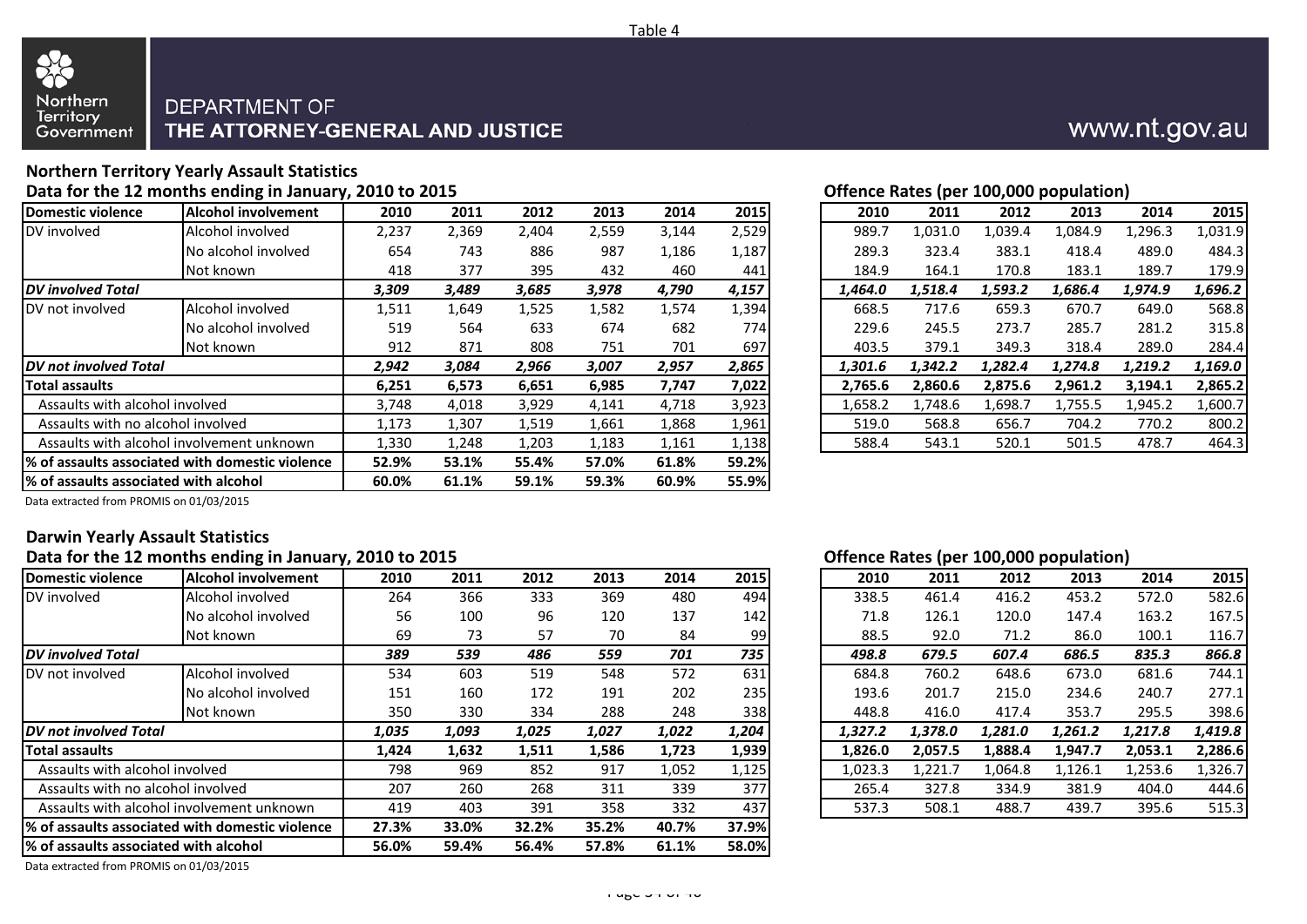



### **Palmerston Yearly Assault Statistics**

### Data for the 12 months ending in January, 2010 to 2015 **Data in the U.S. Concrete Concrete Active Concrete Active Concrete Actes (per 100,000 population)**

| Domestic violence                      | <b>Alcohol involvement</b>                      | 2010  | 2011  | 2012  | 2013  | 2014  | 2015  | 2010    | 2011    | 2012    | 2013    | 2014    | 2015    |
|----------------------------------------|-------------------------------------------------|-------|-------|-------|-------|-------|-------|---------|---------|---------|---------|---------|---------|
| DV involved                            | Alcohol involved                                | 142   | 143   | 129   | 158   | 143   | 151   | 497.8   | 492.2   | 440.4   | 517.8   | 443.6   | 463.6   |
|                                        | No alcohol involved                             | 30    | 38    | 47    | 68    | 92    | 70I   | 105.2   | 130.8   | 160.5   | 222.9   | 285.4   | 214.9   |
|                                        | Not known                                       | 31    | 32    | 31    | 23    | 38    | 44    | 108.7   | 110.1   | 105.8   | 75.4    | 117.9   | 135.1   |
| <b>DV</b> involved Total               |                                                 | 203   | 213   | 207   | 249   | 273   | 265   | 711.7   | 733.1   | 706.7   | 816.1   | 847.0   | 813.6   |
| DV not involved                        | Alcohol involved                                | 74    | 103   | 97    | 90    | 84    | 90I   | 259.4   | 354.5   | 331.2   | 295.0   | 260.6   | 276.3   |
|                                        | No alcohol involved                             | 48    | 56    | 58    | 59    | 63    | 57    | 168.3   | 192.7   | 198.0   | 193.4   | 195.5   | 175.0   |
|                                        | Not known                                       | 79    | 88    | 75    | 88    | 65    | 76I   | 277.0   | 302.9   | 256.1   | 288.4   | 201.7   | 233.3   |
| <b>IDV</b> not involved Total          |                                                 | 201   | 247   | 230   | 237   | 212   | 223   | 704.7   | 850.1   | 785.3   | 776.7   | 657.7   | 684.7   |
| Total assaults                         |                                                 | 404   | 460   | 437   | 486   | 485   | 488   | 1,416.4 | 1,583.2 | 1,492.0 | 1,592.8 | 1,504.7 | 1,498.3 |
| Assaults with alcohol involved         |                                                 | 216   | 246   | 226   | 248   | 227   | 241   | 757.3   | 846.7   | 771.6   | 812.8   | 704.2   | 739.9   |
| Assaults with no alcohol involved      |                                                 | 78    | 94    | 105   | 127   | 155   | 127   | 273.5   | 323.5   | 358.5   | 416.2   | 480.9   | 389.9   |
|                                        | Assaults with alcohol involvement unknown       | 110   | 120   | 106   | 111   | 103   | 120   | 385.7   | 413.0   | 361.9   | 363.8   | 319.5   | 368.4   |
|                                        | % of assaults associated with domestic violence | 50.2% | 46.3% | 47.4% | 51.2% | 56.3% | 54.3% |         |         |         |         |         |         |
| 1% of assaults associated with alcohol |                                                 | 53.5% | 53.5% | 51.7% | 51.0% | 46.8% | 49.4% |         |         |         |         |         |         |

|  | Offence Rates (per 100.000 population) |  |
|--|----------------------------------------|--|
|  |                                        |  |

| 2010    | 2011    | 2012    | 2013    | 2014    | 2015    |
|---------|---------|---------|---------|---------|---------|
| 497.8   | 492.2   | 440.4   | 517.8   | 443.6   | 463.6   |
| 105.2   | 130.8   | 160.5   | 222.9   | 285.4   | 214.9   |
| 108.7   | 110.1   | 105.8   | 75.4    | 117.9   | 135.1   |
| 711.7   | 733.1   | 706.7   | 816.1   | 847.0   | 813.6   |
| 259.4   | 354.5   | 331.2   | 295.0   | 260.6   | 276.3   |
| 168.3   | 192.7   | 198.0   | 193.4   | 195.5   | 175.0   |
| 277.0   | 302.9   | 256.1   | 288.4   | 201.7   | 233.3   |
| 704.7   | 850.1   | 785.3   | 776.7   | 657.7   | 684.7   |
| 1,416.4 | 1,583.2 | 1,492.0 | 1,592.8 | 1,504.7 | 1,498.3 |
| 757.3   | 846.7   | 771.6   | 812.8   | 704.2   | 739.9   |
| 273.5   | 323.5   | 358.5   | 416.2   | 480.9   | 389.9   |
| 385.7   | 413.0   | 361.9   | 363.8   | 319.5   | 368.4   |

Data extracted from PROMIS on 01/03/2015

## **Alice Springs Yearly Assault Statistics**

### **Data for the 12 months ending in January, 2010 to 2015 Offence Rates (per 100,000 population)**

| Domestic violence                      | <b>Alcohol involvement</b>                      | 2010  | 2011  | 2012  | 2013  | 2014  | 2015  | 2010    | 2011    | 2012    | 2013    | 2014    | 2015    |
|----------------------------------------|-------------------------------------------------|-------|-------|-------|-------|-------|-------|---------|---------|---------|---------|---------|---------|
| DV involved                            | Alcohol involved                                | 656   | 766   | 699   | 804   | 969   | 649   | 2,337.2 | 2,697.5 | 2,453.6 | 2,813.0 | 3,349.1 | 2,219.9 |
|                                        | No alcohol involved                             | 73    | 83    | 90    | 93    | 95    | 109   | 260.1   | 292.3   | 315.9   | 325.4   | 328.3   | 372.8   |
|                                        | Not known                                       | 138   | 99    | 124   | 128   | 113   | 83    | 491.7   | 348.6   | 435.3   | 447.8   | 390.6   | 283.9   |
| <b>DV</b> involved Total               |                                                 | 867   | 948   | 913   | 1,025 | 1,177 | 841   | 3.088.9 | 3,338.4 | 3,204.7 | 3,586.2 | 4,068.0 | 2,876.7 |
| DV not involved                        | Alcohol involved                                | 353   | 386   | 435   | 420   | 414   | 297   | 1,257.7 | 1,359.3 | 1,526.9 | .469.5  | 1,430.9 | 1,015.9 |
|                                        | No alcohol involved                             | 74    | 104   | 127   | 106   | 137   | 171   | 263.6   | 366.2   | 445.8   | 370.9   | 473.5   | 584.9   |
|                                        | Not known                                       | 242   | 242   | 216   | 202   | 206   | 115   | 862.2   | 852.2   | 758.2   | 706.7   | 712.0   | 393.4   |
| <b>IDV</b> not involved Total          |                                                 | 669   | 732   | 778   | 728   | 757   | 583   | 2.383.5 | 2.577.7 | 2,730.9 | 2,547.1 | 2,616.4 | 1,994.2 |
| <b>Total assaults</b>                  |                                                 | 1,536 | 1,680 | 1,691 | 1,753 | 1,934 | 1,424 | 5,472.4 | 5,916.1 | 5,935.6 | 6,133.2 | 6,684.4 | 4,870.9 |
| Assaults with alcohol involved         |                                                 | 1,009 | 1,152 | 1,134 | 1,224 | 1,383 | 946   | 3,594.8 | 4,056.8 | 3,980.5 | 4,282.4 | 4,780.0 | 3,235.8 |
| Assaults with no alcohol involved      |                                                 | 147   | 187   | 217   | 199   | 232   | 280   | 523.7   | 658.5   | 761.7   | 696.2   | 801.9   | 957.8   |
|                                        | Assaults with alcohol involvement unknown       | 380   | 341   | 340   | 330   | 319   | 198   | 1,353.9 | 1,200.8 | 1,193.4 | 1,154.6 | 1,102.5 | 677.3   |
|                                        | % of assaults associated with domestic violence | 56.4% | 56.4% | 54.0% | 58.5% | 60.9% | 59.1% |         |         |         |         |         |         |
| I% of assaults associated with alcohol |                                                 | 65.7% | 68.6% | 67.1% | 69.8% | 71.5% | 66.4% |         |         |         |         |         |         |

| 2010    | 2011    | 2012    | 2013    | 2014    | 2015    |
|---------|---------|---------|---------|---------|---------|
| 2,337.2 | 2,697.5 | 2,453.6 | 2,813.0 | 3,349.1 | 2,219.9 |
| 260.1   | 292.3   | 315.9   | 325.4   | 328.3   | 372.8   |
| 491.7   | 348.6   | 435.3   | 447.8   | 390.6   | 283.9   |
| 3,088.9 | 3,338.4 | 3,204.7 | 3,586.2 | 4,068.0 | 2,876.7 |
| 1,257.7 | 1,359.3 | 1,526.9 | 1,469.5 | 1,430.9 | 1,015.9 |
| 263.6   | 366.2   | 445.8   | 370.9   | 473.5   | 584.9   |
| 862.2   | 852.2   | 758.2   | 706.7   | 712.0   | 393.4   |
| 2,383.5 | 2,577.7 | 2,730.9 | 2,547.1 | 2,616.4 | 1,994.2 |
| 5,472.4 | 5,916.1 | 5,935.6 | 6,133.2 | 6,684.4 | 4,870.9 |
| 3,594.8 | 4,056.8 | 3,980.5 | 4,282.4 | 4,780.0 | 3,235.8 |
| 523.7   | 658.5   | 761.7   | 696.2   | 801.9   | 957.8   |
| 1,353.9 | 1,200.8 | 1,193.4 | 1,154.6 | 1,102.5 | 677.3   |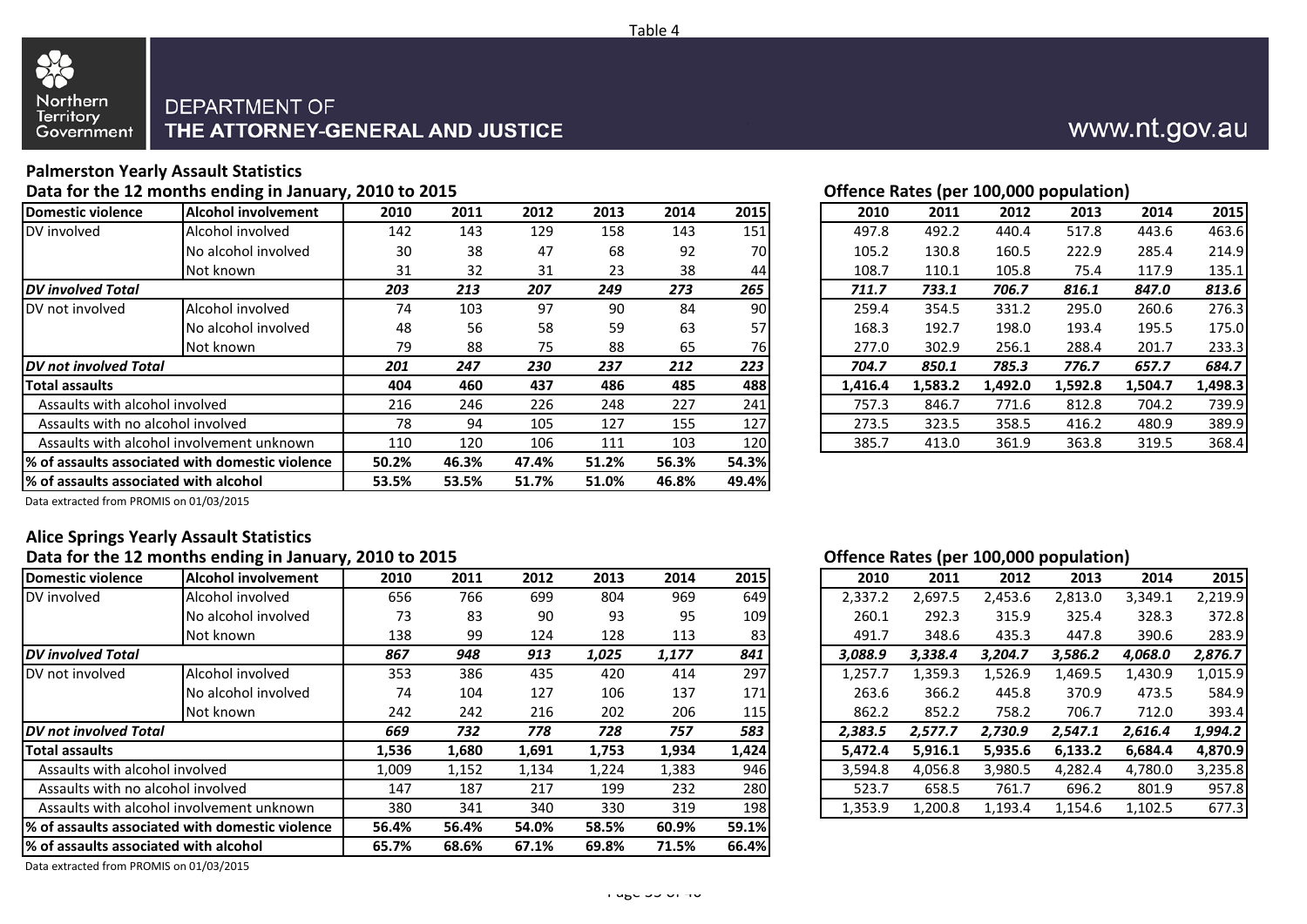



### **Katherine Yearly Assault Statistics**

### Data for the 12 months ending in January, 2010 to 2015 **Data in the U.S. Concrete Concrete Active Concrete Active Concrete Active Concrete Actes (per 100,000 population)**

| <b>Domestic violence</b>              | <b>Alcohol involvement</b>                      | 2010  | 2011  | 2012  | 2013  | 2014  | 2015      | 2010    | 2011    | 2012    | 2013    | 2014    | 2015    |
|---------------------------------------|-------------------------------------------------|-------|-------|-------|-------|-------|-----------|---------|---------|---------|---------|---------|---------|
| DV involved                           | Alcohol involved                                | 343   | 298   | 327   | 367   | 379   | 322       | 3,281.7 | 2,821.2 | 3,109.5 | 3,398.5 | 3,433.6 | 2,886.9 |
|                                       | No alcohol involved                             | 38    | 29    | 29    | 44    | 31    | 44        | 363.6   | 274.5   | 275.8   | 407.4   | 280.8   | 394.5   |
|                                       | Not known                                       | 20    | 33    | 30    | 35    | 36    | 37        | 191.4   | 312.4   | 285.3   | 324.1   | 326.1   | 331.7   |
| <b>DV</b> involved Total              |                                                 | 401   | 360   | 386   | 446   | 446   | 403       | 3,836.6 | 3,408.1 | 3,670.6 | 4,130.0 | 4,040.6 | 3,613.1 |
| DV not involved                       | Alcohol involved                                | 207   | 198   | 158   | 187   | 156   | 121       | 1,980.5 | 1,874.5 | 1,502.5 | 1,731.6 | 1,413.3 | 1,084.8 |
|                                       | No alcohol involved                             | 34    | 26    | 31    | 38    | 18    | <b>20</b> | 325.3   | 246.1   | 294.8   | 351.9   | 163.1   | 179.3   |
|                                       | Not known                                       | 69    | 71    | 46    | 51    | 39    | 44        | 660.2   | 672.2   | 437.4   | 472.3   | 353.3   | 394.5   |
| <b>DV</b> not involved Total          |                                                 | 310   | 295   | 235   | 276   | 213   | 185       | 2,965.9 | 2,792.8 | 2,234.7 | 2,555.8 | 1,929.7 | 1,658.6 |
| <b>Total assaults</b>                 |                                                 | 711   | 655   | 621   | 722   | 659   | 588       | 6,802.5 | 6,200.9 | 5,905.3 | 6,685.8 | 5,970.3 | 5,271.7 |
| Assaults with alcohol involved        |                                                 | 550   | 496   | 485   | 554   | 535   | 443       | 5,262.2 | 4,695.6 | 4,612.0 | 5,130.1 | 4,846.9 | 3,971.7 |
| Assaults with no alcohol involved     |                                                 | 72    | 55    | 60    | 82    | 49    | 64        | 688.9   | 520.7   | 570.6   | 759.3   | 443.9   | 573.8   |
|                                       | Assaults with alcohol involvement unknown       | 89    | 104   | 76    | 86    | 75    | 81        | 851.5   | 984.6   | 722.7   | 796.4   | 679.5   | 726.2   |
|                                       | % of assaults associated with domestic violence | 56.4% | 55.0% | 62.2% | 61.8% | 67.7% | 68.5%     |         |         |         |         |         |         |
| % of assaults associated with alcohol |                                                 | 77.4% | 75.7% | 78.1% | 76.7% | 81.2% | 75.3%     |         |         |         |         |         |         |

| Offence Rates (per 100.000 population) |  |  |  |  |
|----------------------------------------|--|--|--|--|
|                                        |  |  |  |  |

| 2010    | 2011    | 2012    | 2013    | 2014    | 2015    |
|---------|---------|---------|---------|---------|---------|
| 3,281.7 | 2,821.2 | 3,109.5 | 3,398.5 | 3,433.6 | 2,886.9 |
| 363.6   | 274.5   | 275.8   | 407.4   | 280.8   | 394.5   |
| 191.4   | 312.4   | 285.3   | 324.1   | 326.1   | 331.7   |
| 3,836.6 | 3,408.1 | 3,670.6 | 4,130.0 | 4,040.6 | 3,613.1 |
| 1,980.5 | 1,874.5 | 1,502.5 | 1,731.6 | 1,413.3 | 1,084.8 |
| 325.3   | 246.1   | 294.8   | 351.9   | 163.1   | 179.3   |
| 660.2   | 672.2   | 437.4   | 472.3   | 353.3   | 394.5   |
| 2,965.9 | 2,792.8 | 2,234.7 | 2,555.8 | 1,929.7 | 1,658.6 |
| 6,802.5 | 6,200.9 | 5,905.3 | 6,685.8 | 5,970.3 | 5,271.7 |
| 5,262.2 | 4,695.6 | 4,612.0 | 5,130.1 | 4,846.9 | 3,971.7 |
| 688.9   | 520.7   | 570.6   | 759.3   | 443.9   | 573.8   |
| 851.5   | 984.6   | 722.7   | 796.4   | 679.5   | 726.2   |

Data extracted from PROMIS on 01/03/2015

## **Tennant Creek Yearly Assault Statistics**

### **Data for the 12 months ending in January, 2010 to 2015 Offence Rates (per 100,000 population)**

| Domestic violence                     | <b>Alcohol involvement</b>                       | 2010  | 2011  | 2012  | 2013  | 2014  | 2015            | 2010     | 2011     | 2012     | 2013     | 2014     | 2015    |
|---------------------------------------|--------------------------------------------------|-------|-------|-------|-------|-------|-----------------|----------|----------|----------|----------|----------|---------|
| DV involved                           | Alcohol involved                                 | 254   | 266   | 300   | 255   | 450   | 185             | 7,205.7  | 7,520.5  | 8,539.7  | 109.0,   | 12,342.3 | 5,021.7 |
|                                       | No alcohol involved                              | 26    | 31    | 57    | 33    | 60    | 24              | 737.6    | 876.4    | 1,622.5  | 920.0    | 1,645.6  | 651.5   |
|                                       | Not known                                        | 28    | 34    | 21    | 17    | 27    |                 | 794.3    | 961.3    | 597.8    | 473.9    | 740.5    | 244.3   |
| <b>DV</b> involved Total              |                                                  | 308   | 331   | 378   | 305   | 537   | 218             | 8.737.6  | 9,358.2  | 10,760.0 | 8,502.9  | 14,728.5 | 5,917.5 |
| <b>IDV</b> not involved               | Alcohol involved                                 | 97    | 112   | 93    | 102   | 117   | 431             | 2,751.8  | 3,166.5  | 2,647.3  | 2,843.6  | 3,209.0  | 1,167.2 |
|                                       | No alcohol involved                              | 19    | 18    | 19    | 22    | 22    | 12              | 539.0    | 508.9    | 540.8    | 613.3    | 603.4    | 325.7   |
|                                       | Not known                                        | 38    | 24    | 29    | 14    | 19    | 10 <sup>1</sup> | 1,078.0  | 678.5    | 825.5    | 390.3    | 521.1    | 271.4   |
| <b>IDV</b> not involved Total         |                                                  | 154   | 154   | 141   | 138   | 158   | 65              | 4,368.8  | 4,354.0  | 4,013.7  | 3.847.2  | 4,333.5  | 1,764.4 |
| Total assaults                        |                                                  | 462   | 485   | 519   | 443   | 695   | 283             | 13,106.4 | 13,712.2 | 14,773.7 | 12,350.2 | 19,062.0 | 7,681.9 |
| Assaults with alcohol involved        |                                                  | 351   | 378   | 393   | 357   | 567   | 228             | 9,957.4  | 10.687.0 | 11.187.0 | 9,952.6  | 15,551.3 | 6,188.9 |
| Assaults with no alcohol involved     |                                                  | 45    | 49    | 76    | 55    | 82    | 36 <sup>l</sup> | 1,276.6  | 1,385.4  | 2,163.4  | .,533.3  | 2,249.0  | 977.2   |
|                                       | Assaults with alcohol involvement unknown        | 66    | 58    | 50    | 31    | 46    | 19              | 1,872.3  | 1,639.8  | 1,423.3  | 864.2    | 1,261.7  | 515.7   |
|                                       | l% of assaults associated with domestic violence | 66.7% | 68.2% | 72.8% | 68.8% | 77.3% | 77.0%           |          |          |          |          |          |         |
| % of assaults associated with alcohol |                                                  | 76.0% | 77.9% | 75.7% | 80.6% | 81.6% | 80.6%           |          |          |          |          |          |         |

| 2010     | 2011     | 2012     | 2013     | 2014     | 2015    |
|----------|----------|----------|----------|----------|---------|
| 7,205.7  | 7,520.5  | 8,539.7  | 7,109.0  | 12,342.3 | 5,021.7 |
| 737.6    | 876.4    | 1,622.5  | 920.0    | 1,645.6  | 651.5   |
| 794.3    | 961.3    | 597.8    | 473.9    | 740.5    | 244.3   |
| 8,737.6  | 9,358.2  | 10,760.0 | 8,502.9  | 14,728.5 | 5,917.5 |
| 2,751.8  | 3,166.5  | 2,647.3  | 2,843.6  | 3,209.0  | 1,167.2 |
| 539.0    | 508.9    | 540.8    | 613.3    | 603.4    | 325.7   |
| 1,078.0  | 678.5    | 825.5    | 390.3    | 521.1    | 271.4   |
| 4,368.8  | 4,354.0  | 4,013.7  | 3,847.2  | 4,333.5  | 1,764.4 |
| 13,106.4 | 13,712.2 | 14,773.7 | 12,350.2 | 19,062.0 | 7,681.9 |
| 9,957.4  | 10,687.0 | 11,187.0 | 9,952.6  | 15,551.3 | 6,188.9 |
| 1,276.6  | 1,385.4  | 2,163.4  | 1,533.3  | 2,249.0  | 977.2   |
| 1,872.3  | 1,639.8  | 1,423.3  | 864.2    | 1,261.7  | 515.7   |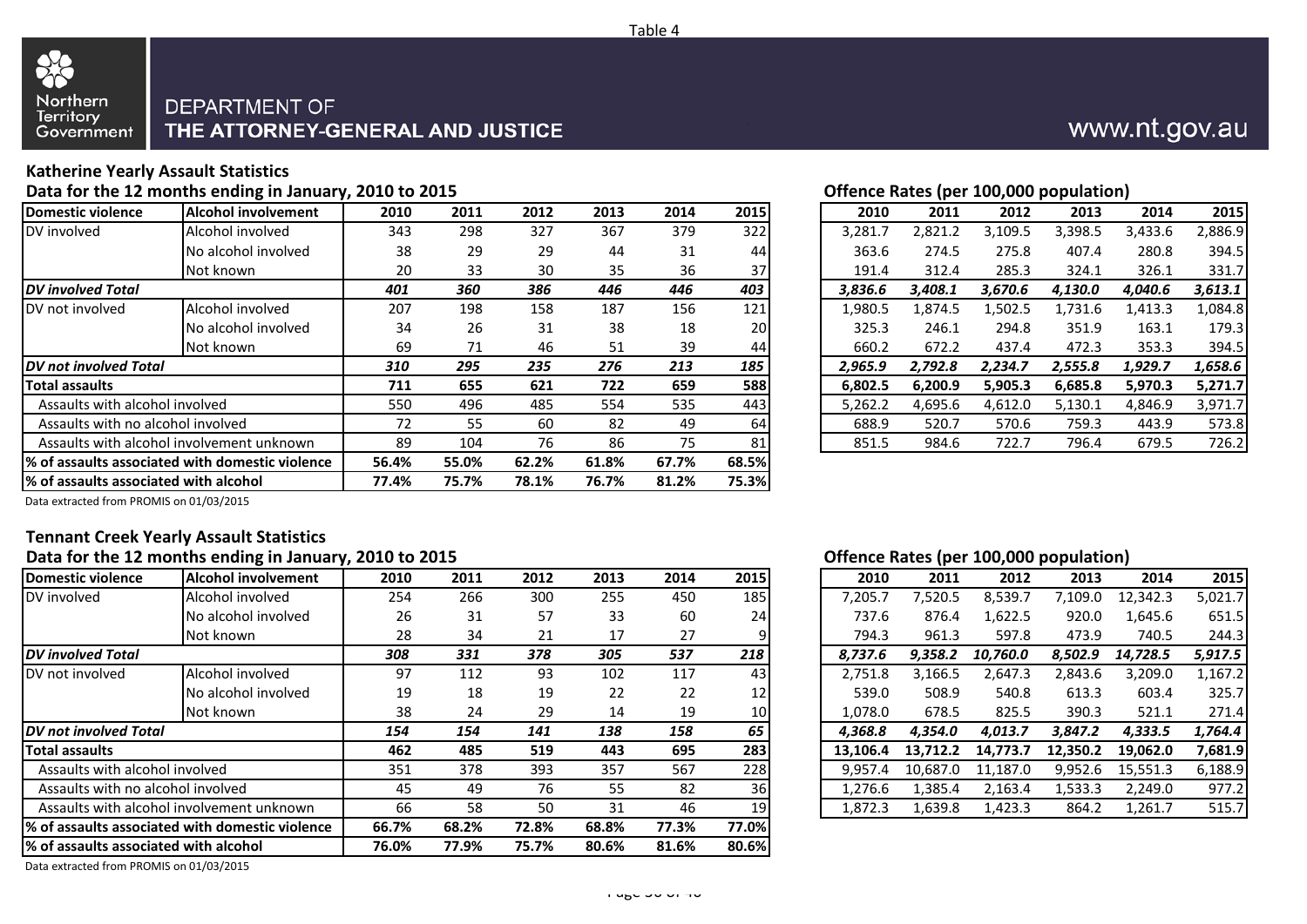



## **Nhulunbuy Yearly Assault Statistics**

### Data for the 12 months ending in January, 2010 to 2015 *Data in the Cates (per 100,000 population)*

| <b>Domestic violence</b>              | <b>Alcohol involvement</b>                      | 2010  | 2011  | 2012  | 2013  | 2014  | 2015  | 2010    | 2011    | 2012    | 2013    | 2014    | 2015    |
|---------------------------------------|-------------------------------------------------|-------|-------|-------|-------|-------|-------|---------|---------|---------|---------|---------|---------|
| DV involved                           | Alcohol involved                                | 28    | 25    | 41    | 28    | 43    | 64    | 598.5   | 537.3   | 909.3   | 620.3   | 962.2   | 1,417.2 |
|                                       | No alcohol involved                             | з     |       | 3     | 12    | 27    | 22    | 64.1    | 150.4   | 66.5    | 265.8   | 604.2   | 487.2   |
|                                       | Not known                                       |       |       |       |       | 3     |       | 106.9   | 43.0    | 110.9   | 22.2    | 67.1    | 22.1    |
| <b>DV</b> involved Total              |                                                 | 36    | 34    | 49    | 41    | 73    | 87    | 769.6   | 730.7   | 1,086.7 | 908.3   | 1,633.5 | 1,926.5 |
| DV not involved                       | Alcohol involved                                | 43    | 32    | 37    | 32    | 29    | 40    | 919.2   | 687.7   | 820.6   | 708.9   | 648.9   | 885.7   |
|                                       | No alcohol involved                             | 6     | 4     |       | 3     |       | 11    | 128.3   | 86.0    | 110.9   | 66.5    | 44.8    | 243.6   |
|                                       | Not known                                       | 11    | 13    | 17    | 8     |       |       | 235.1   | 279.4   | 377.0   | 177.2   | 44.8    | 132.9   |
| <b>DV</b> not involved Total          |                                                 | 60    | 49    | 59    | 43    | 33    | 57    | 1,282.6 | 1,053.1 | 1.308.5 | 952.6   | 738.4   | 1,262.2 |
| Total assaults                        |                                                 | 96    | 83    | 108   | 84    | 106   | 144   | 2,052.2 | 1,783.8 | 2,395.2 | 1,860.9 | 2,371.9 | 3,188.7 |
| Assaults with alcohol involved        |                                                 | 71    | 57    | 78    | 60    | 72    | 104   | 1,517.7 | 1,225.0 | 1,729.9 | L,329.2 | 1,611.1 | 2,302.9 |
| Assaults with no alcohol involved     |                                                 | q     | 11    | 8     | 15    | 29    | 33    | 192.4   | 236.4   | 177.4   | 332.3   | 648.9   | 730.7   |
|                                       | Assaults with alcohol involvement unknown       | 16    | 15    | 22    | 9     |       |       | 342.0   | 322.4   | 487.9   | 199.4   | 111.9   | 155.0   |
|                                       | % of assaults associated with domestic violence | 37.5% | 41.0% | 45.4% | 48.8% | 68.9% | 60.4% |         |         |         |         |         |         |
| % of assaults associated with alcohol |                                                 | 74.0% | 68.7% | 72.2% | 71.4% | 67.9% | 72.2% |         |         |         |         |         |         |

|         | Offerred Kates (per 100,000 population) |         |         |         |         |  |  |  |  |  |  |  |
|---------|-----------------------------------------|---------|---------|---------|---------|--|--|--|--|--|--|--|
| 2010    | 2011                                    | 2012    | 2013    | 2014    | 2015    |  |  |  |  |  |  |  |
| 598.5   | 537.3                                   | 909.3   | 620.3   | 962.2   | 1,417.2 |  |  |  |  |  |  |  |
| 64.1    | 150.4                                   | 66.5    | 265.8   | 604.2   | 487.2   |  |  |  |  |  |  |  |
| 106.9   | 43.0                                    | 110.9   | 22.2    | 67.1    | 22.1    |  |  |  |  |  |  |  |
| 769.6   | 730.7                                   | 1,086.7 | 908.3   | 1,633.5 | 1,926.5 |  |  |  |  |  |  |  |
| 919.2   | 687.7                                   | 820.6   | 708.9   | 648.9   | 885.7   |  |  |  |  |  |  |  |
| 128.3   | 86.0                                    | 110.9   | 66.5    | 44.8    | 243.6   |  |  |  |  |  |  |  |
| 235.1   | 279.4                                   | 377.0   | 177.2   | 44.8    | 132.9   |  |  |  |  |  |  |  |
| 1,282.6 | 1,053.1                                 | 1,308.5 | 952.6   | 738.4   | 1,262.2 |  |  |  |  |  |  |  |
| 2,052.2 | 1,783.8                                 | 2,395.2 | 1,860.9 | 2,371.9 | 3,188.7 |  |  |  |  |  |  |  |
| 1,517.7 | 1,225.0                                 | 1,729.9 | 1,329.2 | 1,611.1 | 2,302.9 |  |  |  |  |  |  |  |
| 192.4   | 236.4                                   | 177.4   | 332.3   | 648.9   | 730.7   |  |  |  |  |  |  |  |
| 342.0   | 322.4                                   | 487.9   | 199.4   | 111.9   | 155.0   |  |  |  |  |  |  |  |

Data extracted from PROMIS on 01/03/2015

## **NT Balance Yearly Assault Statistics**

#### **Data for the 12 months ending in January, 2010 to 2015 Offence Rates (per 100,000 population)**

| Domestic violence                      | <b>Alcohol involvement</b>                       | 2010  | 2011  | 2012  | 2013  | 2014  | 2015  | 2010    | 2011    | 2012    | 2013    | 2014    | 2015    |
|----------------------------------------|--------------------------------------------------|-------|-------|-------|-------|-------|-------|---------|---------|---------|---------|---------|---------|
| DV involved                            | Alcohol involved                                 | 550   | 505   | 575   | 578   | 680   | 664   | 755.5   | 680.1   | 767.1   | 756.0   | 868.4   | 839.2   |
|                                        | No alcohol involved                              | 428   | 455   | 564   | 617   | 744   | 776   | 587.9   | 612.8   | 752.4   | 807.0   | 950.2   | 980.8   |
|                                        | Not known                                        | 127   | 104   | 127   | 158   | 159   | 168   | 174.5   | 140.1   | 169.4   | 206.6   | 203.1   | 212.3   |
| <b>DV</b> involved Total               |                                                  | 1,105 | 1,064 | 1,266 | 1,353 | 1,583 | 1,608 | 1,517.9 | 1,432.9 | 1,688.9 | 1,769.6 | 2,021.7 | 2,032.3 |
| <b>IDV</b> not involved                | Alcohol involved                                 | 203   | 215   | 186   | 203   | 202   | 172   | 278.9   | 289.5   | 248.1   | 265.5   | 258.0   | 217.4   |
|                                        | No alcohol involved                              | 187   | 196   | 221   | 255   | 238   | 268   | 256.9   | 264.0   | 294.8   | 333.5   | 304.0   | 338.7   |
|                                        | Not known                                        | 123   | 103   | 91    | 100   | 122   | 108   | 169.0   | 138.7   | 121.4   | 130.8   | 155.8   | 136.5   |
| <b>IDV</b> not involved Total          |                                                  | 513   | 514   | 498   | 558   | 562   | 548   | 704.7   | 692.2   | 664.3   | 729.8   | 717.7   | 692.6   |
| <b>Total assaults</b>                  |                                                  | 1,618 | 1,578 | 1,764 | 1,911 | 2,145 | 2,156 | 2,222.6 | 2,125.1 | 2,353.2 | 2,499.4 | 2,739.4 | 2,724.9 |
| Assaults with alcohol involved         |                                                  | 753   | 720   | 761   | 781   | 882   | 836   | 1,034.4 | 969.6   | 1,015.2 | 1,021.5 | 1,126.4 | 1,056.6 |
| Assaults with no alcohol involved      |                                                  | 615   | 651   | 785   | 872   | 982   | 1,044 | 844.8   | 876.7   | 1,047.2 | 1,140.5 | 1,254.1 | 1,319.5 |
|                                        | Assaults with alcohol involvement unknown        | 250   | 207   | 218   | 258   | 281   | 276   | 343.4   | 278.8   | 290.8   | 337.4   | 358.9   | 348.8   |
|                                        | 1% of assaults associated with domestic violence | 68.3% | 67.4% | 71.8% | 70.8% | 73.8% | 74.6% |         |         |         |         |         |         |
| 1% of assaults associated with alcohol |                                                  | 46.5% | 45.6% | 43.1% | 40.9% | 41.1% | 38.8% |         |         |         |         |         |         |

| 2010    | 2011    | 2012    | 2013    | 2014    | 2015    |
|---------|---------|---------|---------|---------|---------|
| 755.5   | 680.1   | 767.1   | 756.0   | 868.4   | 839.2   |
| 587.9   | 612.8   | 752.4   | 807.0   | 950.2   | 980.8   |
| 174.5   | 140.1   | 169.4   | 206.6   | 203.1   | 212.3   |
| 1,517.9 | 1,432.9 | 1,688.9 | 1,769.6 | 2,021.7 | 2,032.3 |
| 278.9   | 289.5   | 248.1   | 265.5   | 258.0   | 217.4   |
| 256.9   | 264.0   | 294.8   | 333.5   | 304.0   | 338.7   |
| 169.0   | 138.7   | 121.4   | 130.8   | 155.8   | 136.5   |
| 704.7   | 692.2   | 664.3   | 729.8   | 717.7   | 692.6   |
| 2,222.6 | 2,125.1 | 2,353.2 | 2,499.4 | 2,739.4 | 2,724.9 |
| 1,034.4 | 969.6   | 1,015.2 | 1,021.5 | 1,126.4 | 1,056.6 |
| 844.8   | 876.7   | 1,047.2 | 1,140.5 | 1,254.1 | 1,319.5 |
| 343.4   | 278.8   | 290.8   | 337.4   | 358.9   | 348.8   |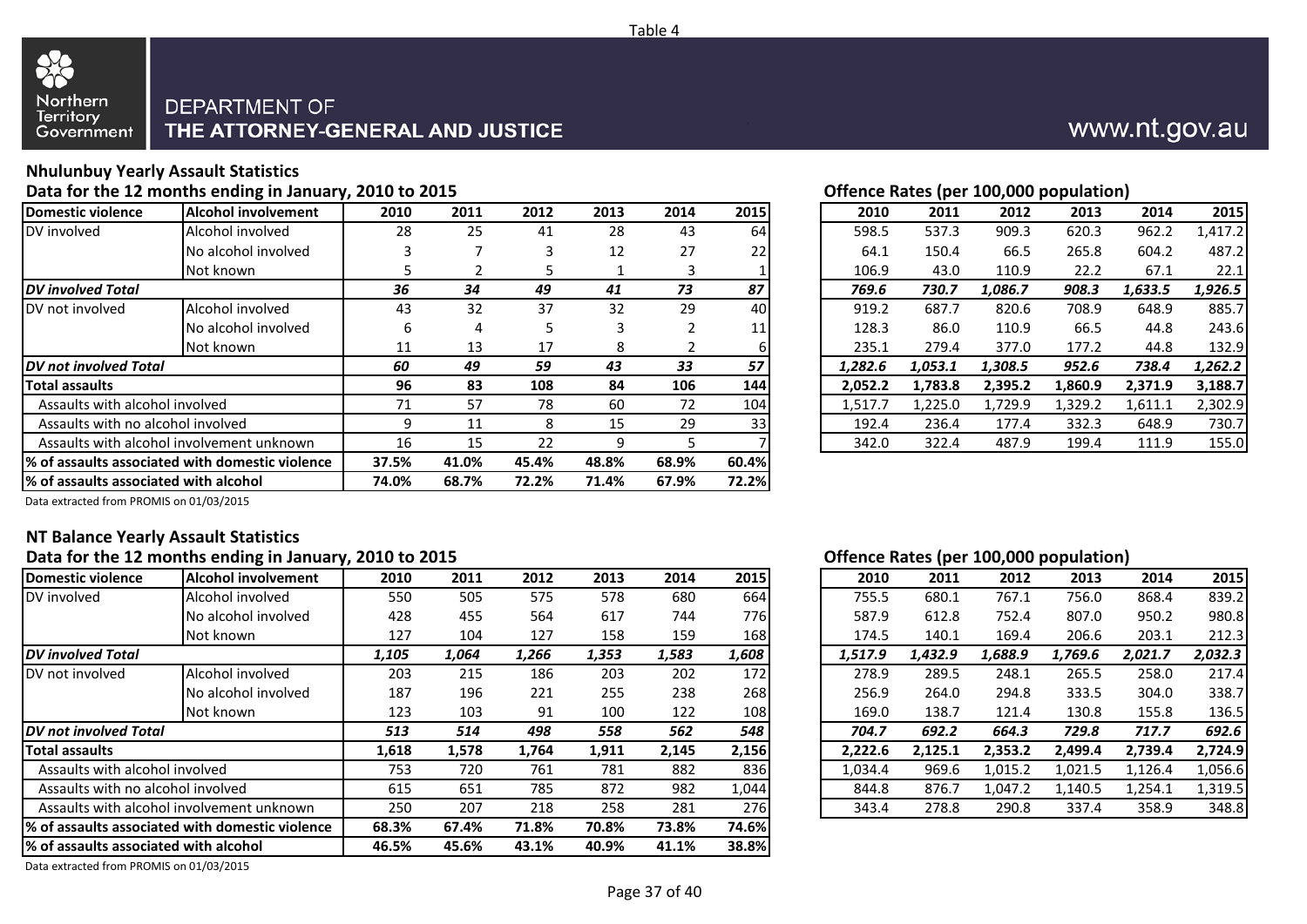

<span id="page-37-0"></span>**Northern Territory Crime Statistics Data through January 2015**

| Assault                                            | The direct (and immediate/confrontational) infliction of force, injury or violence upon a person or the threat of such<br>force, injury or violence where there is an apprehension that the threat could be enacted, excluding offences of a sexual<br>nature.                                                                             |  |  |  |  |  |
|----------------------------------------------------|--------------------------------------------------------------------------------------------------------------------------------------------------------------------------------------------------------------------------------------------------------------------------------------------------------------------------------------------|--|--|--|--|--|
| <b>Actual Break-in</b>                             | Gaining unlawful entry, either forced or unforced, to a dwelling or other premises.                                                                                                                                                                                                                                                        |  |  |  |  |  |
| <b>Attempted Break-in</b>                          | Attempting but failing to gain unlawful entry to a dwelling or other premises.                                                                                                                                                                                                                                                             |  |  |  |  |  |
| <b>Attempted Murder</b>                            | Attempted, unlawful intentional killing of another person, where death did not actually result.                                                                                                                                                                                                                                            |  |  |  |  |  |
| <b>Break-in</b>                                    | Unlawful entry with intent of dwellings and other premises (excludes trespassing). Includes actual and attempted break-<br>lins.                                                                                                                                                                                                           |  |  |  |  |  |
| Domestic Violence                                  | Domestic violence includes any of the following conduct committed by a person against someone with whom the person<br>is in a domestic relationship: conduct causing harm (such as sexual or other assault), damaging property, intimidation or<br>stalking, economic abuse or attempting or threatening to commit these types of actions. |  |  |  |  |  |
| <b>Driving Causing Death</b>                       | In the Northern Territory, this offence group is used for hit and run offences resulting in death. Other traffic-related<br>deaths are categorised as dangerous or negligent acts endangering persons.                                                                                                                                     |  |  |  |  |  |
| <b>Homicide and Related</b><br><b>Offences</b>     | The actual or attempted unlawful killing of a person, including murder, manslaughter, attempted murder and driving<br>causing death.                                                                                                                                                                                                       |  |  |  |  |  |
| Illegal Use of Motor Vehicle                       | The taking of a vehicle illegally and without permission, with the intent of temporarily depriving the owner or possessor<br>of its use.                                                                                                                                                                                                   |  |  |  |  |  |
| Manslaughter                                       | Unlawful killing of another person without the intent to kill or with impaired capacity of one's mind.                                                                                                                                                                                                                                     |  |  |  |  |  |
| Motor Vehicle Theft and<br><b>Related Offences</b> | Includes illegal use of motor vehicle, theft of a motor vehicle and theft of motor vehicle parts or contents.                                                                                                                                                                                                                              |  |  |  |  |  |
| Murder                                             | Unlawful intentional killing of another person.                                                                                                                                                                                                                                                                                            |  |  |  |  |  |
| Non-Assaultive Sexual<br><b>Offences</b>           | Offences of a sexual nature that do not involve physical contact or intended contact, and where the victim does not give<br>consent, gives consent as a result of intimidation or deception, or consent is proscribed. Includes child pornography,<br>voyeurism and wilful exposure.                                                       |  |  |  |  |  |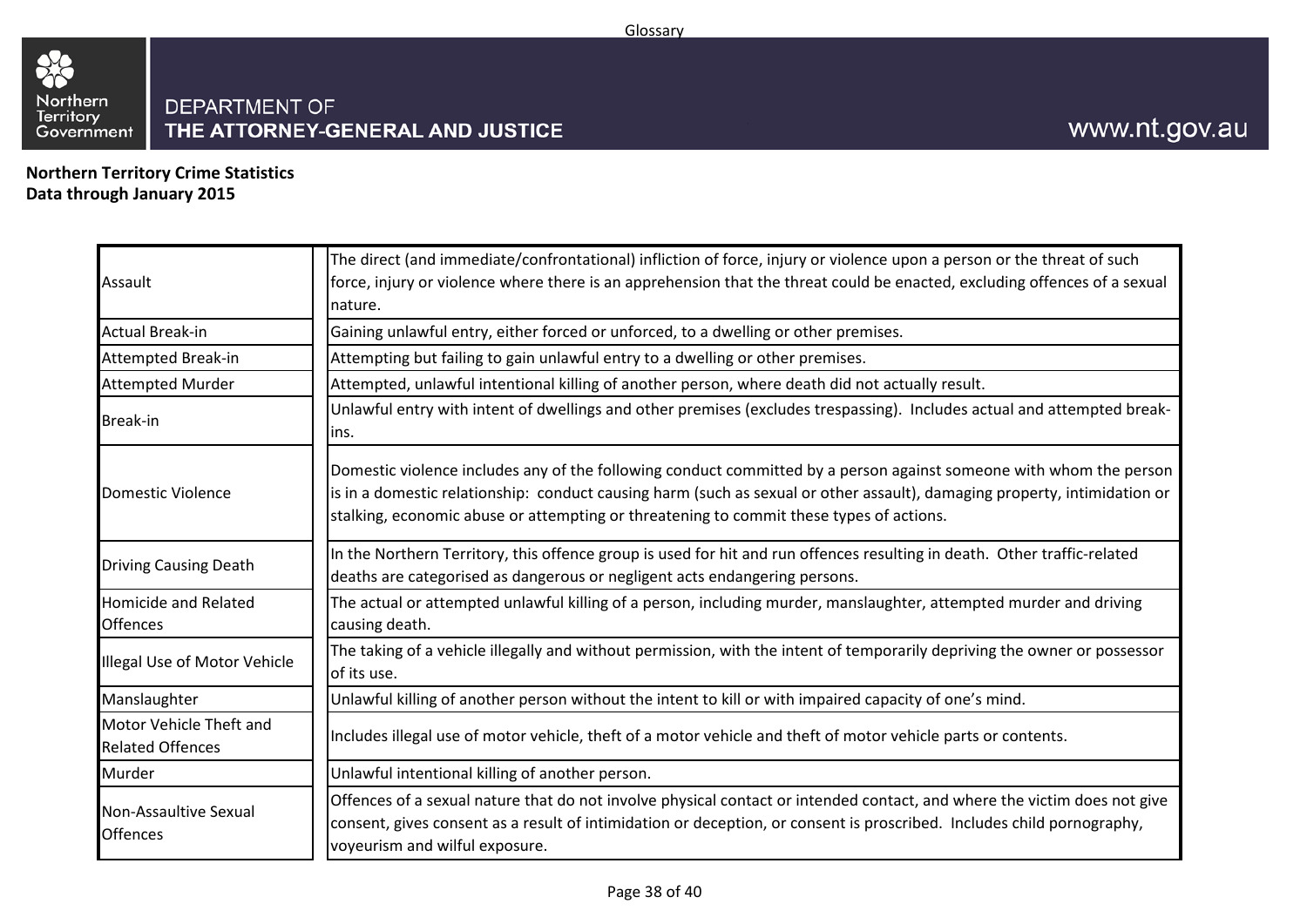

**Northern Territory Crime Statistics Data through January 2015**

| Northern Territory Balance                  | The Northern Territory Balance is the area of the Northern Territory that lies outside of the six urban centres of Darwin,<br>Palmerston, Alice Springs, Katherine, Tennant Creek and Nhulunbuy.                                                |  |  |  |  |  |
|---------------------------------------------|-------------------------------------------------------------------------------------------------------------------------------------------------------------------------------------------------------------------------------------------------|--|--|--|--|--|
| Offence                                     | An action that contravenes an act of law in force in the Northern Territory or the Commonwealth.                                                                                                                                                |  |  |  |  |  |
| Theft and Related Offences                  | A broad category involving the unlawful taking or obtaining of money, goods or services without the use of force, or the<br>receipt or handling of stolen money or goods. Includes offences such as stealing and shoplifting.                   |  |  |  |  |  |
| <b>Property Damage</b>                      | The unlawful destruction, damage, or defacement of property, including vandalism, graffiti and interfering with a motor<br>vehicle causing damage.                                                                                              |  |  |  |  |  |
| Robbery                                     | A broad category involving theft of property with the use or threat of immediate force.                                                                                                                                                         |  |  |  |  |  |
| Sexual Assault                              | Physical contact or intended contact of a sexual nature where the victim does not give consent, gives consent as a result<br>of intimidation or deception, or consent is proscribed. Includes rape (actual, intended and attempted) and incest. |  |  |  |  |  |
| Theft of Motor Vehicle Parts<br>or Contents | The taking of parts or contents from a motor vehicle illegally and without permission.                                                                                                                                                          |  |  |  |  |  |

Definitions are based on the Australian and New Zealand Standard Offence Classification system of 2011, published by the Australian Bureau of Statistics.